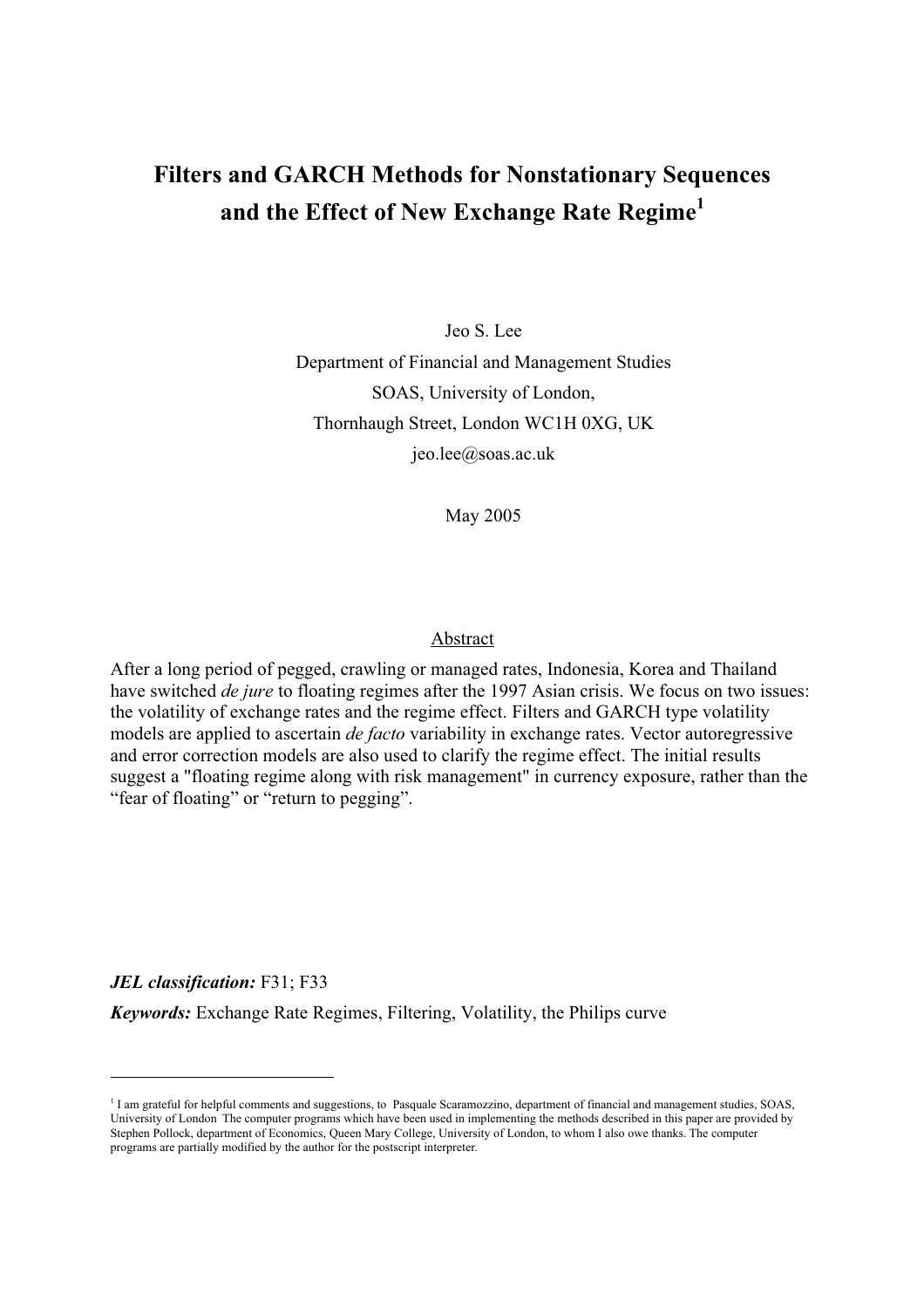**Filters and GARCH Methods for Nonstationary Sequences and the Effect of New Exchange Rate Regime**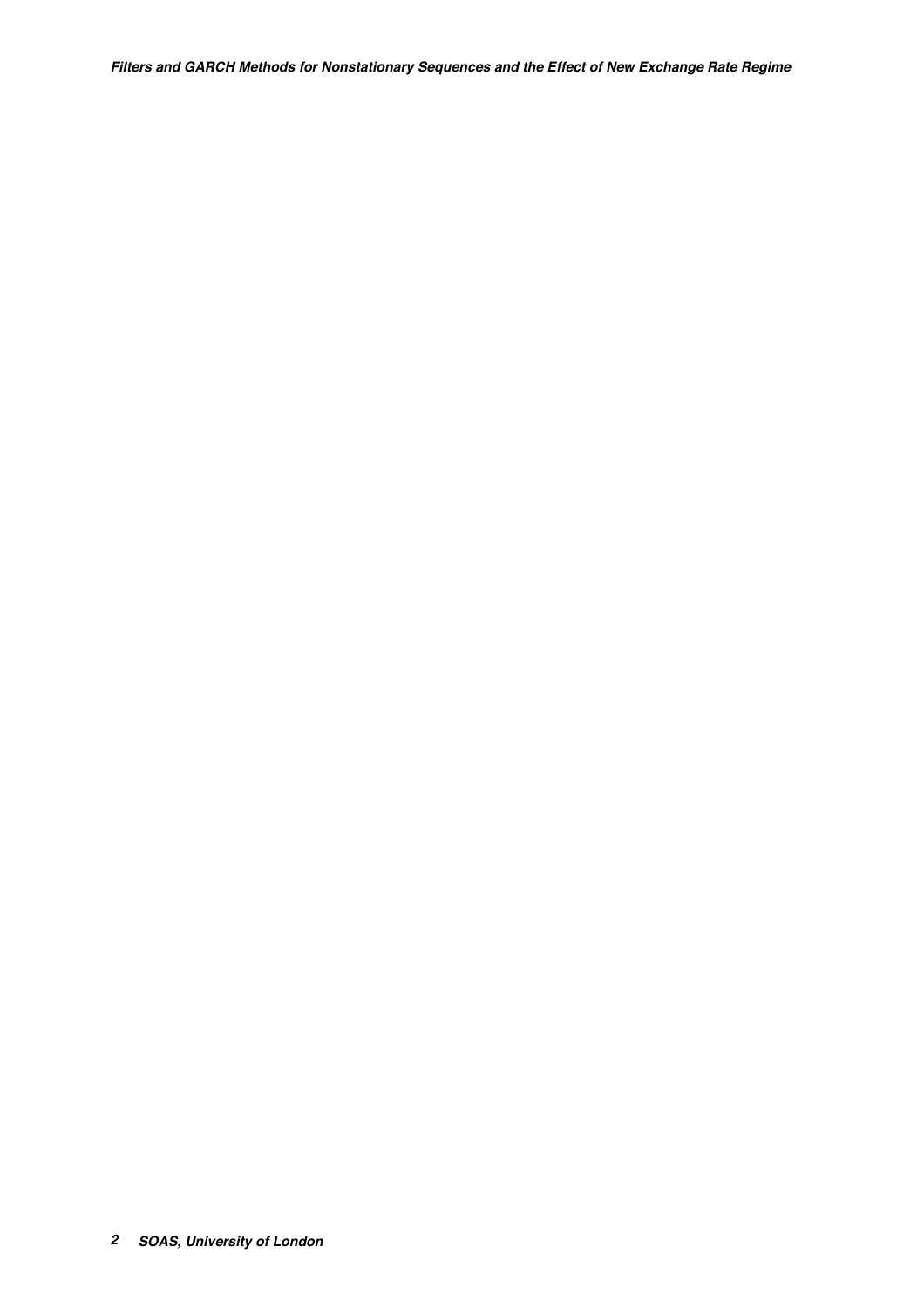**Discussion Paper 58**

# 1. Introduction

The recent literature concludes that the East Asian currencies have returned to *de facto* pegging of the domestic currencies to the US dollar since late 1998. Using the data of Indonesia, Korea, and Thailand, three countries severely affected by the Asian currency crisis (the ACA3), this study performs preliminary tests on (i) the empirical evidence of de facto regime in terms of volatility; (ii) the hypothesis that a country with a more flexible regime is less connected with international financial impact on domestic interest rates, "the impossible trinity"; and (iii) economic results of the choice of exchange rate regime, by estimating the slope of "the Philips curve". Our approach is different from those of the existing literature in that the filtering methodology (Pollock (1997, 1999, 2000, 2001b, and 2003b)) combined with the microstructural framework (Lyons, Killeen, and Moor(2001), hereafter LKM) and the GARCH type volatility models are used to verify the *de facto* variability in exchange rates. We therefore disregard the variations in interest rates and official reserves as the criteria to classify exchange rate regime. Recursive and structural vector autoregressive (VAR) models and error correction models (ECM) are used for examining the regime effects. The inference from the results suggests that a flexible regime with an appropriate risk management in currency exposure is critically necessary for the Asian small open-capital economies.

We review several issues raised in relation to exchange regimes. The recent empirical studies over the effects of the decision of whether or not to fix the exchange rate on monetary policy are mixed and continually debated. For developing countries in East Asia, a number of economists consider a flexible exchange rate regime as more appropriate (Fischer 2001; Rogoff, 1999). In contrast, other economists argue that a fixed exchange rate regime is a better choice for those countries (McKinnon and Gunther (2004), and McKinnon and Pill (1999)). In a conventional view on the exchange rate regime, a fixed exchange rates regime can reduce exchange rate volatility. Under a fixed exchange rate regime with perfect capital mobility, domestic interest rates move closely with the interest rate of the country in which domestic currency is pegged. On the other hand, floating exchange rates allow countries to have an autonomous monetary policy so that the monetary authority can set domestic interest rates independently. Under a floating regime, exchange rates can be insulated from shocks to international financial markets. However, examining the results on the effects of external shocks on domestic interest rates and exchange rates, it may be argued that the theoretical monetary trilemma<sup>2</sup> no longer exists. Monetary autonomy may be not possible as a result of the "open economy dilemma" regardless of the regime. The short term effects of external shock are less inconclusive than those of domestic variables, in the long run, however, international interest rates are significant on the domestic interest rates in the ACA3 regardless of their regimes. Hence, both the domestic and international interest rates are apt to be cointegrated in the long run under capital mobility. The existing literature agrees that the macroeconomic performances of countries, in terms of growth, investment, trade, and inflation, suggest a strong link between the choice of the exchange rate regime and macroeconomic performance. We examine the alternative regime effects particularly on domestic inflation and growth by assessing the slope coefficient of the Phillips curve. The preliminary results support the existing findings.

<sup>&</sup>lt;sup>2</sup> The trilemma is from the impossible trinity being that countries cannot simultaneously achieve fixed exchange rates; perfect capital mobility; and monetary policy autonomy.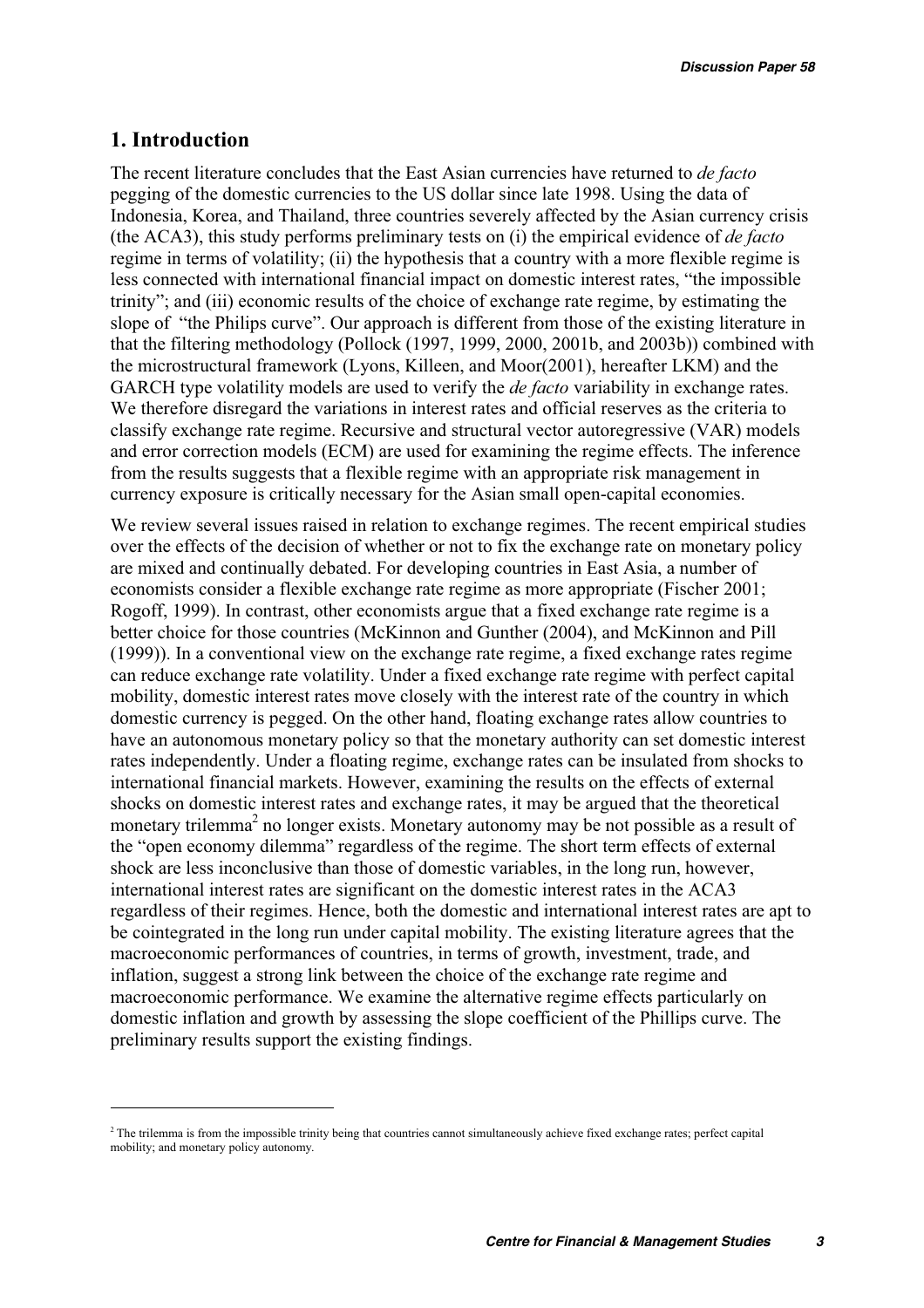The selection of our samples is of particular interest, for several reasons. First, these countries employed a diverse array of exchange rate systems during the period under review. Second, they share common characteristics that facilitate a comparative analysis, such as sharing the historical tendency to relatively lower inflation, sound fiscal balance, and lower unemployment with moderately higher savings and investment. It is also characterised by the fact that their currencies have not been internationally traded as a vehicle currency for settlement, transaction, and payment. Third, the currency crises allow us to test the bi-polar regimes on economic performance for each country. Throughout this paper, the US dollar and the federal yield rates are employed as the proxy for an anchor currency and international interest rates.

The remainder of the paper is organized as follows. In the next section, the classification of exchange regimes is briefly discussed. In section 3, two empirical methodologies are used to verify whether the ACA3 has adopted a new floating regime. In particular the digital Butterworth filter has been introduced to detrending the micro-components in conditional variance. Various GARCH type volatility models are assessed to fit the variations of exchange rates. In section 3 the transmission of international financial rates on domestic exchange rate and interest rate are examined. The brief results of new floating regime on inflation and growth are discussed in the same section. Finally, concluding remarks are in section 5. Some preliminary results are presented in Appendices.

# 2. East Asian Dollar Standard: Fear of Floating?

This section focuses on the question of how the Asian Crisis Affected Countries moved towards more exchange rate flexibility. Calvo and Reinhart (2002) and McKinnon (2003) conclude that the east Asian currencies have returned to *de facto* pegging of the domestic currencies to the US dollar since the introduction of floating regime. Several benefits accrue to a country with floating exchange rates. A floating regime allows that external shocks and imbalances are continuously adjusted and reflected in exchange rate movements. It also allows the country to pursue its own monetary policy without having to be overly concerned about the balance of payments effects. These benefits however will not have been realized in the ACA3, unless de facto the exchange rate is allowed to fluctuate. In fact, many countries that have announced floats suffer from a fear of floating and actually pursue exchange rate stabilization to varying degrees (the "fear of floating" by Calvo and Reinhart (2002)). Potential reasons for this are high interest rate variability and procyclical interest change.

Several studies were carried out in the early 1990s with the aim of identifying "*de facto*" exchange rate regimes<sup>3</sup>. Calvo-Reinhart (2002) and Reinhart (2000) classify the "*de facto*" exchange rate regimes with several criteria to sample a large number of countries over the period 1973-1999. They take account of the variance of exchange rates, interest rates and official reserves. Calvo-Reinhart (2002), there is the empirical probability that the monthly percentage change in the exchange rate will fall within a band of  $\pm 1\%$  and  $\pm 2.5\%$ . The same calculation is done for official reserves and interest rates<sup>4</sup>. Bénassy-Quéré and Coeuré (2002) propose a method aimed at improving anchor determination to account for *de facto* pegs to

<sup>3</sup> Among others, Popper and Lowell (1994) examine the exchange rate regimes in the United States, Canada, Australia and Japan by measuring central bank interventions through changes in official reserves and interest rates. Frankel and Wei (1993) identify results of the exchange rate policy by examining changes in parities. Poirson (2001) introduces a continuous indicator to measure the degree of flexibility of exchange rate regimes. The indicator is the ratio of exchange rate volatility to reserves volatility.

<sup>&</sup>lt;sup>4</sup> The results show, for example, that the probability of the percentage change in the exchange rate to fall within a band of  $\pm 1\%$  is only 27% for the USD/DEM and is much higher for the emerging countries.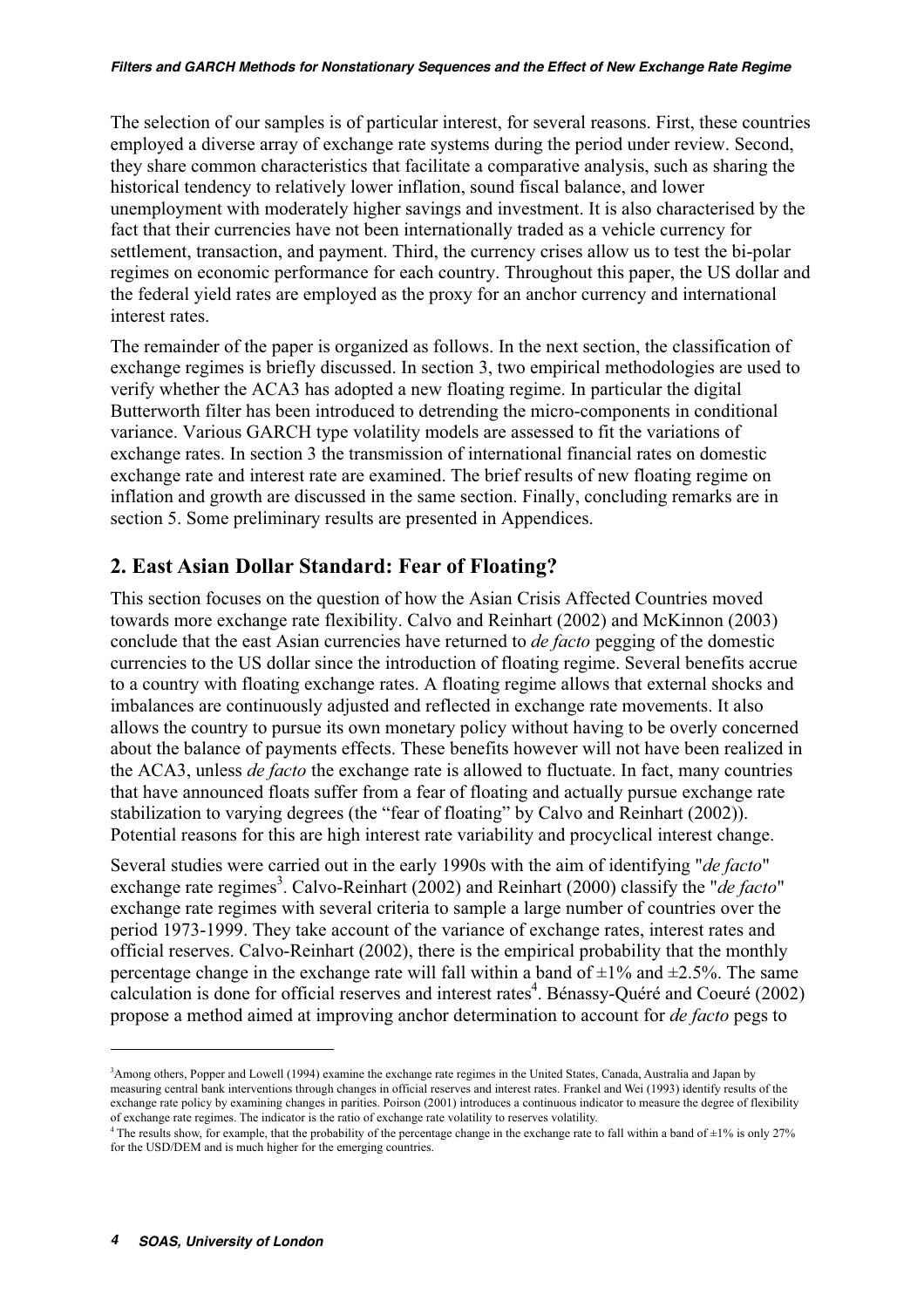currency baskets, which are overlooked in other classifications by giving a symmetrical role to all key currencies. They confirm that a large number of the currencies in the sample are estimated to be pegged to the dollar, while only few of them declared a peg to the IMF. Bubula and Ötker-Robe (2002) set a threshold that fits the allowed change in the exchange rate of a pegged currency with fluctuation margins of  $\pm$  1%. This is the size of the fluctuation band retained by the IMF for its definition of a pegged exchange rate. Reinhart and Rogoff (1999) improve upon existing methods, by using exchange rates on parallel markets for countries with a dual currency market. Their classification, so called "natural classification", is based on the percentage change of the nominal exchange rate in absolute value, and on the probability of remaining in a band of fluctuation and the level of inflation, over 40% as "free falling" and over 50% as "hyper float"<sup>5</sup>.

The informal Asian dollarization reflects the rationale to enhance macroeconomic stabilization and avoid competitive depreciation, with the dollar as the dominant vehicle for international settlement and the storage of currency. By regressing currency baskets, McKinnon and Gunther (2004) show that the dollar weights in the East Asian currency basket are in post-crisis period widely unchanged, except Korea (0.97 to 0.86) and Thailand(0.92 to 0.78) (Table 2.1). In practice, East Asian countries coped with yen/dollar depreciation by temporarily lower dollar weights in the baskets. Daily exchange rate volatility is larger than the pre-crisis level, except in Indonesia. However, if the smaller East Asian economies adhere to their dollar pegs they remain vulnerable to yen/dollar fluctuations, because on a monthly basis, there is more volatility against the dollar and less volatility against the yen (Williamson (2000), Kawai (2002), Frankel and Wei (1993))<sup>6</sup>. Table 2.1 shows the prominent role played by the bilateral dollar exchange rate in the determination of changes in the multilateral real exchange rate (MRER) of the selected Asian countries. In the regression, the coefficients on the dollar variable are well above 0.5 and statistically significant at the 1% level. This means that an important share of the variations in the bilateral real exchange rate translates into changes in the effective real exchange rate (ERER) of the countries selected.  $R^2$  results convincingly show that the single most important determinant of changes in the ERER of most Asian countries is the bilateral dollar real exchange rate. The dollar as the main anchor currency in the Asian countries is also evidenced by the results of Bénassy-Quéré and Coeuré (2002).

| $\Delta \ln(\varepsilon_t^i) = a_1 + a_2 \Delta \ln(s_t^{iUS}) + a_2 \Delta \ln( \text{Yen/S}) + a_2 \Delta \ln(DM/\$)$ |            |                   |                |               |               |  |
|-------------------------------------------------------------------------------------------------------------------------|------------|-------------------|----------------|---------------|---------------|--|
|                                                                                                                         | $\alpha$ 1 | $\alpha$ 2:Dollar | $\alpha$ 3:Yen | $\alpha$ 4:DM | $R^{\wedge}2$ |  |
| IND-pre-crisis                                                                                                          | 0.00       | $1.00***$         | $-0.01$        | 0.01          | 0.97          |  |
|                                                                                                                         | (3.19)     | (144.93)          | $(-0.92)$      | (0.85)        |               |  |
| <b>IND-crisis</b>                                                                                                       | 0.00       | $0.48***$         | $0.64**$       | $-0.15$       | 0.02          |  |
|                                                                                                                         | (1.12)     | (1.06)            | (2.35)         | $(-0.25)$     |               |  |
| $IND-post-c$                                                                                                            | 0.00       | $0.95***$         | $0.22***$      | 0.02          | 0.27          |  |
|                                                                                                                         | (0.02)     | (13.10)           | (3.11)         | (0.23)        |               |  |
| KRW-pre-c                                                                                                               | 0.00       | $0.97***$         | $0.06***$      | 0.01          | 0.93          |  |
|                                                                                                                         | (1.42)     | (66.27)           | 3.31)          | (0.29)        |               |  |

#### Table 2.1 Weights of the Currency Baskets

<sup>5</sup> Their classification is composed of 7 possible regimes: "peg" , "band", "crawling peg", "crawling band", "moving band", "managed float" and " "freely floating". A drawback of this classification is to be based only on the behavior of exchange rate and to neglect the changes in reserves, which can reveal the interventions of the central bank.

<sup>6</sup> During the 2004 and the early 2005, I have interviews with the top 10 leading dealers in foreign exchange market for Korean won, including City bank, JP Morgan. The question was what do you think the determinants of foreign exchange rate movement in the medium term, they answered that the movement of Japanese yen/dollar rates and government intervention are the major factors among others.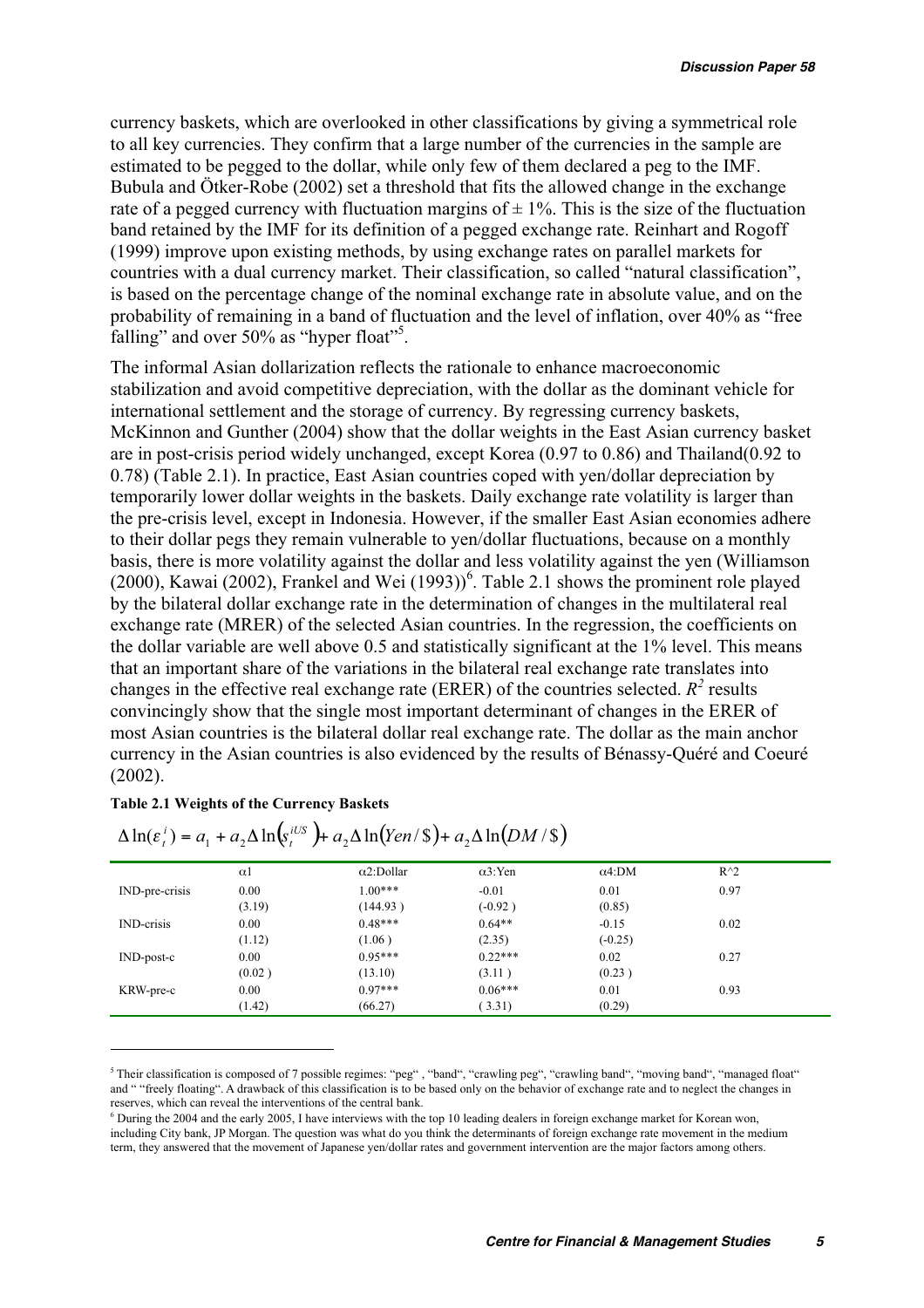#### **Filters and GARCH Methods for Nonstationary Sequences and the Effect of New Exchange Rate Regime**

| <b>KRW-crisis</b> | 0.00      | $1.22***$ | $0.05***$ | 0.11      | 0.20 |
|-------------------|-----------|-----------|-----------|-----------|------|
|                   | (0.62)    | (5.86)    | (0.41)    | (0.59)    |      |
| KRW-post-c        | $-0.00$   | $0.86***$ | $0.18***$ | $-0.00$   | 0.70 |
|                   | $(-0.01)$ | (30.34)   | (9.13)    | $(-0.07)$ |      |
| THB-pre-c         | $-0.00$   | $0.92***$ | $0.08**$  | $-.01$    | 0.95 |
|                   | $(-0.61)$ | (81.25)   | (5.17)    | $(-0.35)$ |      |
| THB-crisis        | 0.00      | $0.64***$ | $0.32***$ | 0.21      | 0.14 |
|                   | (1.04)    | (4.11)    | (3.46)    | (0.95)    |      |
| THB-post-c        | 0.00      | $0.78***$ | $0.18***$ | $0.05***$ | 0.73 |
|                   | (0.99)    | (32.30)   | (9.45)    | (1.64)    |      |
| MAR-pre-crisis    | $-0.00$   | $0.88***$ | $0.09***$ | 0.01      | 0.90 |
|                   | $(-1.48)$ | (54.80)   | (5.30)    | (0.45)    |      |
| MAR-crisis        | 0.00      | $0.70***$ | $0.33***$ | 0.11      | 0.20 |
|                   | (1.39)    | (5.33)    | (4.19)    | (0.59)    |      |
| MAR-post-crisis   | $-0.00$   | $1.00***$ | $-0.00$   | 0.00      | 1.00 |
|                   | $(-0.01)$ | (979.34)  | $(-0.93)$ | (0.71)    |      |
| SPD-pre-c         | $-0.00$   | $0.82*$   | $0.14*$   | $0.08***$ | 0.86 |
|                   | $(-1.32)$ | (34.37)   | (4.83)    | (2.97)    |      |
| SPD-crisis        | 0.00      | $0.69***$ | $0.33***$ | $0.02***$ | 0.49 |
|                   | (1.01)    | (10.74)   | (8.48)    | (0.19)    |      |
| SPD-post-c        | 0.00      | $0.75***$ | $0.19***$ | $0.03***$ | 0.90 |
|                   | (0.46)    | (47.95)   | (14.98)   | (1.45)    |      |

Notes: t-statistics in parentheses, \*significant at the 10% level, \*\* significant at the 5% level, \*\*\* significant at the 1% level, 869 observations for the period of pre-crisis, 415 for the crisis, and 1158 observations for the post-period, daily rates. Gunther Schnabl, Tubingen University together with McKinnon (2003), The East Asian Dollar Standard, Fear of floating and original sin, Hong Kong institute for monetary research working paper, No.11/2003. Pre-crisis covers 02/01/94-05/30/97, crisis for 06/01/97-12/31/98, and post-crisis covers 01/01/99-06/10/03, respectively. IND, KRW, THB, MAR, and SPD indicates Indonesian rupia, Korean won, Thailand baht, Malaysian Ringgit, and Singapore dollar. Note: IMF, 2001 survey foreign exchange market organization, and IMF, 2001 annual report on exchange arrangements and exchange restrictions (AREAER). Daily exchange rate volatility across exchange rate regimes, 2001 (in%); No separate legal tender-0.3; Currency board arrangements 0.53; Pegs against single currency-0.5; Pegs against a basket-0.42; Pegs within horizontal bands-0.65; Crawling pegs-0.46; Crawling bands-0.44; Managed floating 0.54;Independently floating-0.98.

Next, reviewing the literature on the *de facto* classifications by Levy-Yeyati and Sturzenegger, (2002, 2003) and Calvo and Reihnart (2002), exchange rate regimes are identified as floating systems with features of a highly volatile nominal exchange rate and a low level of intervention by the central bank (Table 1.1-1.2 in Appendix 1 and Table 2.2, below). They agree that the new exchange rate regimes of the ACA3 are categorized as managed or dirty floats or dirty float. It is however noteworthy that the level and variation of international reserves as a proxy for intervention by the central banks needs some caution . Because the determinants of international reserves are primarily from the external balance including the external flows in foreign assets and liabilities and the balance between current and capital account. For example, synchronous capital flows do not alter the net level of international reserves. Also it is common practice that interventions through financial derivatives such as swaps among the central banks are usually not recorded in balance sheet. In this aspect, we take a different way of examining the alternative regime by relying entirely on the fundamental trend in volatility of exchange rates. This is tried by extracting noise process and fitting the volatility from the nonstationary sequences of the exchange rates.

|           | <b>INDONESIA</b> | <b>KOREA</b> | <b>THAILAND</b> |
|-----------|------------------|--------------|-----------------|
| 1990 LYS* | Dirty/CP2        | Dirty/CP2    | Dirty/CP2       |
| $IFS**$   | Dirty            | Dirty        | Fix             |

| Table 2.2 Classification (De facto) of Exchange Regime: Indonesia, Korea, and Thailand |  |  |  |  |
|----------------------------------------------------------------------------------------|--|--|--|--|
|----------------------------------------------------------------------------------------|--|--|--|--|

| KMC        | Dirty/CP  | Dirty/CP  | Dirty/CP   |
|------------|-----------|-----------|------------|
| 1991 LYS   | Dirty/CP2 | Dirty/CP2 | Dirty/CP2  |
| <b>IFS</b> | Dirty     | Dirty     | Fix        |
| KMC        | Fixes     | Dirty/CP  | Dirty/CP   |
| 1992 LYS   | Dirty/CP2 | Dirty/CP2 | Dirty/CP2  |
| <b>IFS</b> | Dirty     | Dirty     | Fix        |
| KMC        | Fixes     | Dirty/CP  | Dirty/CP   |
| 1993 LYS   | Dirty/CP2 | Dirty/CP2 | Irrelevant |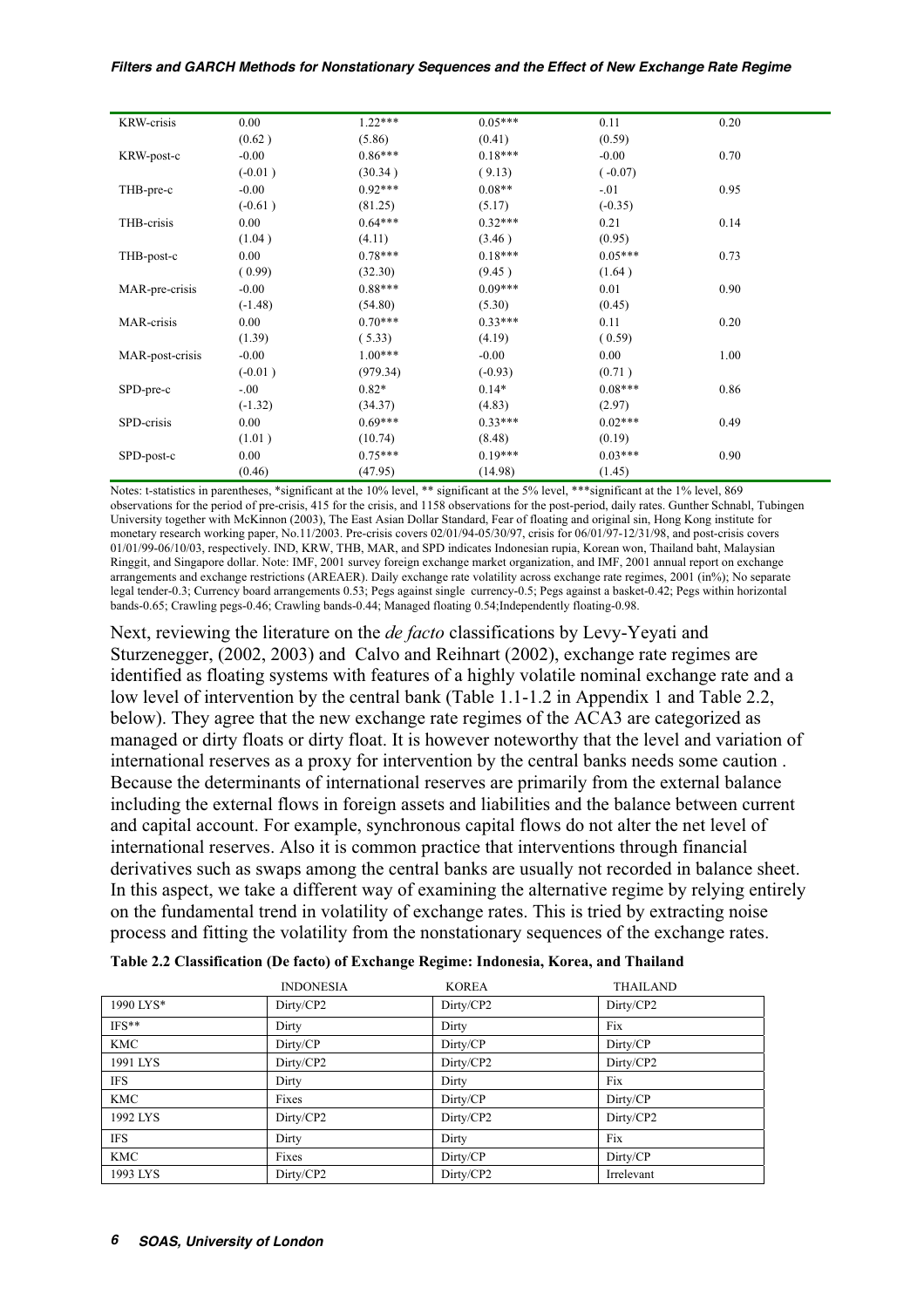| <b>IFS</b> | Dirty        | Dirty              | Fix          |
|------------|--------------|--------------------|--------------|
| KMC        | Inconclusive | Dirty/CP           | Inconclusive |
| 1994 LYS   | Dirty/CP2    | Dirty/CP2          | Irrelevant   |
| <b>IFS</b> | Dirty        | Dirty              | Fix          |
| KMC        | Inconclusive | Dirty/CP           | Inconclusive |
| 1995 LYS   | Dirty/CP2    | Dirty/CP2          | Dirty/CP2    |
| IFS        | Dirty        | Dirty              | Fix          |
| KMC        | Inconclusive | Dirty/CP           | Dirty/CP     |
| 1996 LYS   | Dirty/CP2    | Dirty <sub>2</sub> | Irrelevant   |
| IFS        | Dirty        | Dirty              | Fix          |
| <b>KMC</b> | Dirties/CP   | <b>Dirties</b>     | Inconclusive |
| 1997 LYS   | Dirty/CP2    | Dirty/CP           | Dirty/CP     |
| <b>IFS</b> | Dirty/Float  | Dirty/Float        | Fix/Dirty    |
| KMC        | Dirties/CP   | Dirties/CP         | Dirties/CP   |
| 1998 LYS   | Dirty3       | Dirty/CP           | Dirty/CP     |
| IFS        | Float        | Float              | Fix/Dirty    |
| KMC        | Dirties      | Dirties            | Dirties/CP   |

Sources: Levy-Yeyati, Eduardo, and Federico Sturzenegger, "Classifying Exchange Rate Regimes: Deeds vs. Words," mimeo, Universidad Torcutato Di Tella, 2002b, \*\*IMF. Note: CP refers crawling peg; Dirty or Dirties means dirty floating system.

# 3. Filtering and Modelling Volatility of Foreign Exchange Rate

#### 3.1 Filtering Nonstationary Sequences of Exchange Rates

This section is based on the theory and methodology by Pollock (1997, 1999, 2000, 2001b, and 2003b) who implements bidirectional frequency-selective filters in cases where the data sequence is short and nonstationary. The method has a firm theoretical basis and it is computationally efficient. The filtering methodology provides three main insights: (i) it demonstrates the detrended volatility captures the non-microstructural components in the conditional variance of the sequence; (ii) it reveals the patterns of smoothing operation in the disorderly FX market intervened by the monetary authority; and (iii) it presents the persistence of currency sequence. This would be revealed by de-trending the series and by isolating their noise processes.

The trend or signal sequence  $(t)$  is generated by a nonstationary autoregressive integrated moving-average (ARIMA) process, and the residual component  $(t)$  is generated by an ordinary stationary autoregressive moving-average (ARMA) process. Thus the data sequence  $y(t)$ , which is a function mapping from the set of integers  $I = \{t=0, \pm 1, \pm 2...\}$  onto the real

#### line, may be represented by  $y(t) = \lambda_1 \sum_{\tau=1}^{t} \Delta R_{\tau} + \lambda_2 \sum_{\tau=1}^{t}$  $R_{\tau}$  +  $\lambda_2$   $\sum X$ 1 2 1  $\frac{1}{\tau-1} \frac{\Delta n_{\tau} + n_2}{\tau}$ τ  $\lambda_1 \sum_{\tau=1} \Delta R_{\tau} + \lambda_2 \sum_{\tau=1} X_{\tau}$  under flexible rates, where  $X_t$  refers the interdealer order flow,  $X_t = \sum_{i=1}^{N}$ i  $X_t = \sum T_{it}$  $\sum_{i=1}^{n} I_{ii}$  with T<sub>it</sub> denote the net interdealer trade initiated by dealer i. The real line therefore describes a cointegrating relationship between the level of the

exchange rate, cumulative macro fundamentals and cumulative order flows. It is assumed that the cointegrating vector is regime dependent (Killeen, Lyons, and Moore (2001)). According to KLM (2001), under flexible rates, the changes in the exchange rate from the end of day can be written as,  $\Delta P_t = v_t \Delta R_t + v_2 X_{\tau}$ . (t) is the stochastic trend which it is rewritten with sample mean of  $\Delta p_{t+1}$  and foreign exchange earn, R<sub>t</sub>, as  $(1-p)\Delta P_t + R_t$ , and (*t*) is the residual sequence which can be rewritten as  $(1-p)^{2-2}$ . Exchange rate sequence now presents as y(t) is

$$
(3.1) \quad y(t) = (t) + (t) = [T(L)]/(1-L)dv(t) + R(L)\varepsilon(t)
$$

where  $v(t)$  and  $\varepsilon(t)$  are statistically independent sequences generated by normal white noise processes with  $V \{v(t)\} = \sigma^2 v$  and  $V \{v(t)\} = \sigma^2 \varepsilon$  respectively.  $\psi T(L)$  is  $E[P_{t+1} + \Delta R_{t+1} | \Omega]$  where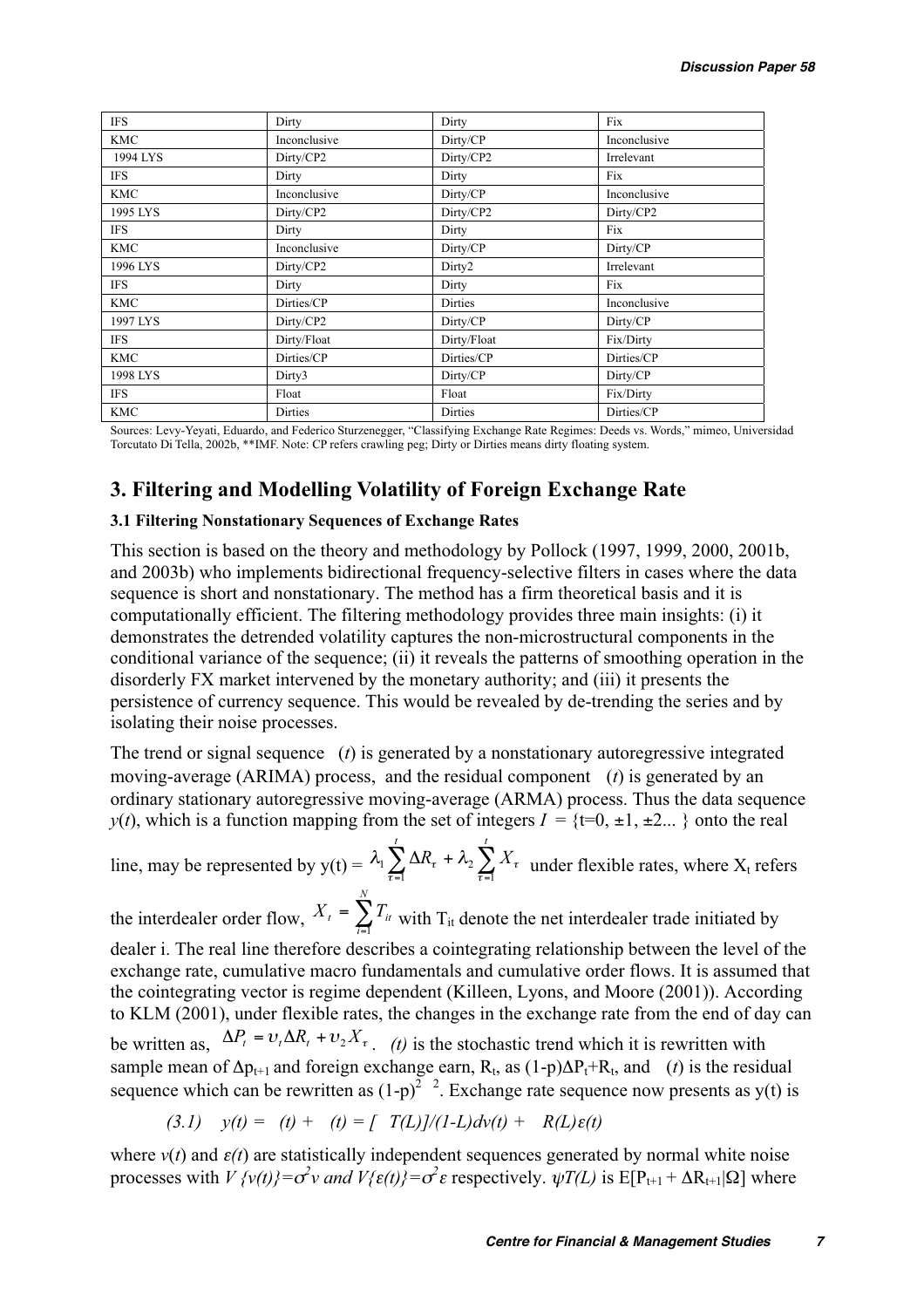$\Omega$  denotes the information operator and  $R(L)\varepsilon(t)$  are rational functions of the lag operator L yields the  $\frac{1}{\alpha \gamma} \left( \sum_{t=1} X_t \right)$  $\left(\sum_{t=1}^{T} X_{t}\right)$ V  $\Big(\sum_{t=1}^T$ t  $X_t$ 1 1  $\overline{\alpha\gamma}$   $\left(\sum_{t=1}^{N} A_t\right)$ , where  $\alpha$  is the optimal trading parameter from public order flows, and  $\gamma$  is the elasticity of the aggregate public order flows. From the KLM(2001),  $\eta(t)$ 

 $=\psi R(L)\varepsilon(t)$  is given  $\sigma_R^2 \leq \frac{1}{4v_1N\theta^2(1-p)^4\sigma_c^2}$ ,  $^{2}(1 - n)^{4} \sigma^{2}$ 1 2 c  $\sigma_{R}^{2} \leq \frac{1}{4v_{1}N\theta^{2}(1-p)^{4}\sigma_{c}^{2}}$ , and for the stable solution,  $\lim_{\sigma_{R}^{2}\to 0} \sigma^{2} \to 0$ ,

where  $\sigma_R^2$ ,  $\sigma_c^2$  are the payoff innovation and public order flow, N denotes the number of dealers, is the coefficient of risk aversion. P denotes the probability of a regime change, and  $v_l$ , is the payoff discount parameter. The lag operator has the effect that  $Lx(t) = x(t-1)$ . The operator  $(1-L)$ - d is a summation or integration operator for the nonstationary character of (t). Let Q' be the matrix counterpart of the operator  $(1-L)d$  which produces  $\zeta(t) = (1-L)d$  (t) and  $k(t) = (1-L)dn(t)$ . Then

(3.2) 
$$
Q'y = Q' + Q'\eta = \zeta + k = g
$$
, where  $E(\zeta) = 0$  and  $D(k) = Q'D(\eta)Q = \sigma^2 \Omega$ .

The differenced signal  $z$  is

(3.3) 
$$
E(|g|) = E(\zeta) + C(\zeta, g)D^{-1}(g)\{g - E(g)\} = \Omega s(\Omega s + \lambda \Omega N)^{-1}g
$$
, where  $\lambda = \sigma 2\varepsilon/\sigma 2v$ .

The estimator  $k$  of the differenced noise vector  $k$  is

$$
(3.4) \quad E(k|g) = E(k) + C(k, g)D^{-1}(g)\{g-E(g)\} = \lambda \Omega N(\Omega s + \lambda \Omega N)^{-1}g.
$$

By solving the equation,  $g = (\Omega_s + \lambda \Omega N)b$  for the value of b and  $z = \Omega_s b$  and  $k = \lambda \Omega Nb$ .

Minimize  $(y-x) -1(y-x)$  subject to  $Q'x = z$ , where x is the trend of from the estimate z of the differenced vector  $\zeta$ . Consider Langrangean function

$$
(3.5) \quad L(x,\mu) = (y-x)'\Sigma^{-1}(y-s) + s\mu'(Q'x-z).
$$

Differentiating the function with respect to  $x$ , we obtain

(3.6) 
$$
\Sigma
$$
-1(y-x)- $Q\mu$  =  $Q' \Sigma Q \mu$ .  
(3.7)  $Q'(y-x) = g-z = \lambda \Omega R b = \lambda Q' \Sigma Q b$ ,

From (3.7) we get  $\mu = (Q'\Sigma Q)^{-1}Q'(y-x) = \lambda b$ . for  $\mu$  into (3.6) gives  $x = y - \lambda \Sigma Qb$  which is the equation for estimating the recovered trend from (t)=y(t) -  $\eta(t)$ . The ( $\alpha\gamma$ )<sup>-1</sup> is increasing in

$$
\eta(t) \text{ and } k(t)/(1-L)d, \text{ where } \alpha \gamma = \frac{1}{2} \left[ \left( \frac{1}{\theta(1-p)^2 \sigma^2} + \frac{2}{\theta \sigma^2} \right) + \sqrt{\left( \frac{1}{\theta(1-p)^2 \sigma^2} + \frac{2}{\theta \sigma^2} \right)} \right] (\text{KLM})
$$

(2001)). The objective in fitting a major fundamental fluctuation is to avoid incorporating any components of the noise ( $\sigma_R^2 \rightarrow 0$ ) within the finite-sample implementation, from aggregate order flows by dealers, customer order realizations, and speculators as well as transitory

foreign exchange market intervention by the central bank. The stable solution ( $\sigma_R^2 \rightarrow 0$ ) and the ( $v_2$ ,  $\sigma^2$ ) of KLM analogously indicates that the ( $v_2$ ,  $\sigma^2$ ) covariance tends towards the lower variance equilibrium, so that the low variance solution is stable by increasing the rate of transition of  $\lambda$  in H-P filter and the filter order *n* and reducing the designated cut-off frequency  $\omega_c$ . The trend should contain all cycles that have a period longer than one year, and filtering the nonstationary short term sequences of exchange rates under the new regime. The Butterworth filter isolates the gap between the noisy components, and is bound to contain mechanism that ought to be consigned to the volatility under the new regime. The examples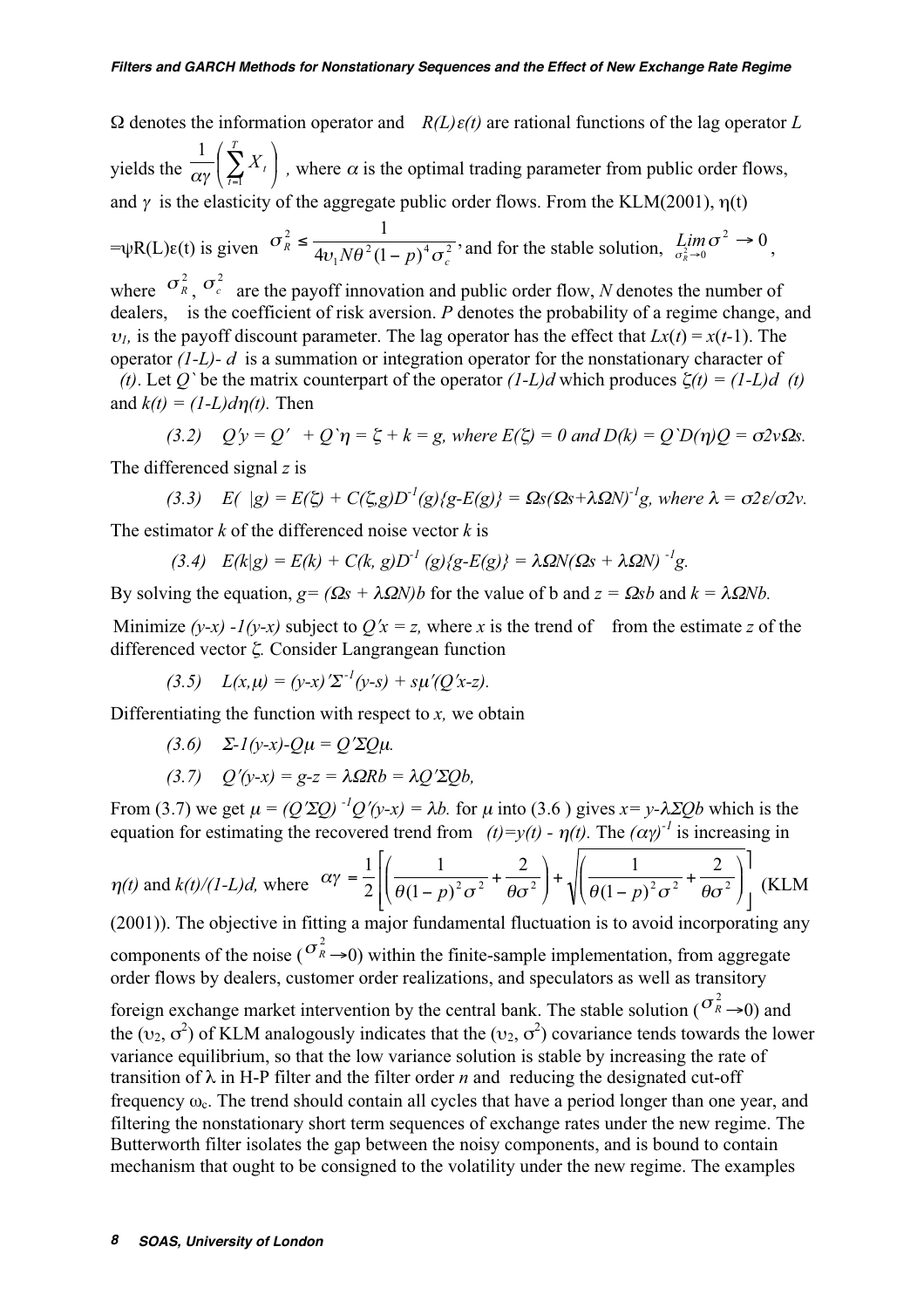of application of the filtering by the Butterworth filter and the H-P filter and the Butterworth filter, depict the data on the volatility of monthly exchange rates, Indonesian rupiah, Korean won, and Thai baht (figure 3.1 and 3.2-3 in appendix 4).

Figure 3.1a The polynomial order 12 of monthly series of the logarithms of differentiated Indonesian rupiah (left); Korean won (centre); Thailand (right) for the years: 1990-2003



Figure 3.1b The 12 order undirectional digital Butterworth filter with cut-off frequency of wu= $\pi/4$  and of 6th order lowpass with cut-off frequency of  $wL=\pi/16$ , superimposed on the same diagram. The monthly series of Indonesian rupiah; the 12 order lowpass (iv) and highpass of the twice differences of Indonesian rupiah (v); 15 order undirectional digital Butterworth filter with same specification of cut-off frequency of Thai baht: 1990M1-2004M12.

(iv) BWIWC



(v) BWIWC2D

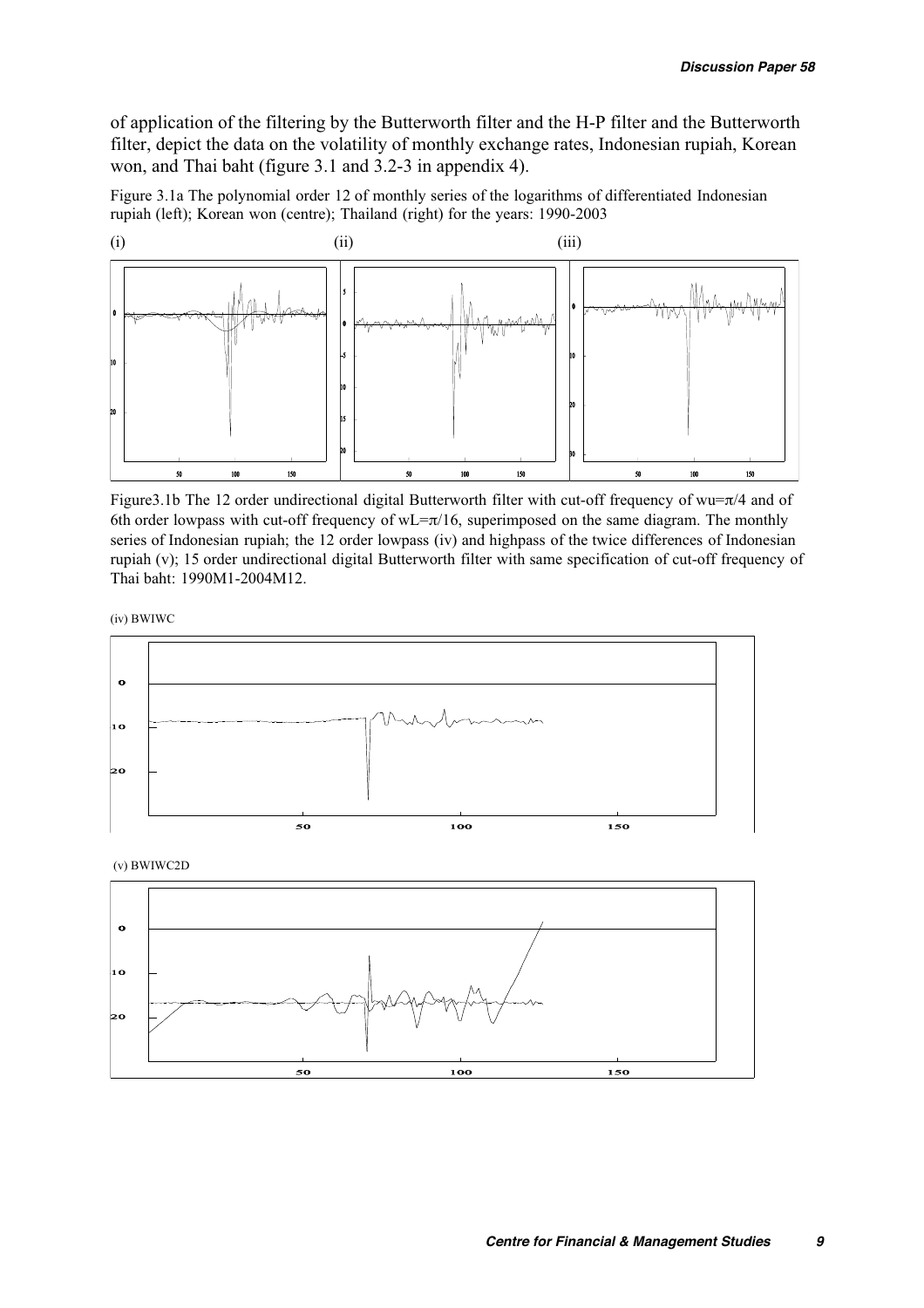(vi) 15BTW



Figure 3.1c The 12 order high path digital Butterworth filter with cut-off frequency of wu= $\pi/4$  and of 6th order lowpass with cut-off frequency of  $wL=\pi/16$ , superimposed on the same diagram. The monthly series of the logarithmic Korean won (i); Thai baht (ii) and Indonesian rupiah (iii). Twice differenciated Korean won (iv) and Indonesian rupiah (v) and first differenciated Thai baht (vi), lowpass (vii) and highpass (viii) for Korean won: for the years 1999 to 2004.

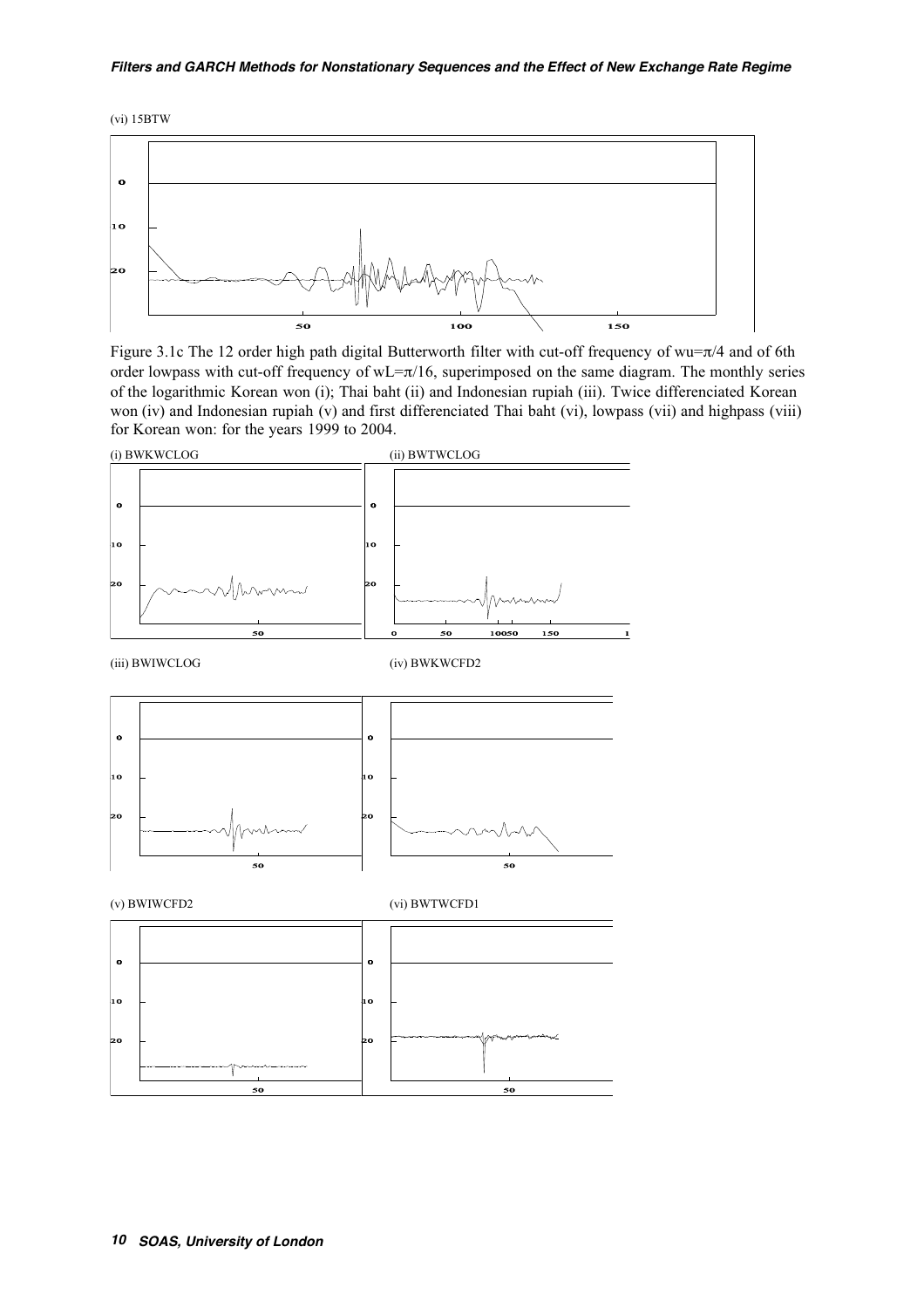

A heuristic approach, applying two rational filters, Hodrick-Prescott (H-P) filter and Butterworth filter for the ACA exchange rate series, results in a signal-extraction filter has certain preconceived properties. For monthly data sequences, we impose the default values of  $\lambda$ =14400 for H-P filter<sup>7</sup> although  $\lambda$  can be determined via the ML estimation of the model. The results from fitting with H-P filter are presented in figure 3.2a and 3.2b of appendix 4. The broad trend clearly indicates the fluctuations for the post-crisis period for all the ACA currencies are higher and irregular, except for the Korean won. The fundamental fluctuations in Indonesian rupiah, Korean won, and Thai baht utilizing a Butterworth filter with an order of  $n = 12$  and a differencing of degree  $d = 1$ , 2 are depicted in figure 3.1b and figure 3.1c. The results indicate that the rupiah, won and baht provide clear evidence of the floating regime effect, higher volatility, for the post-crisis period. The volatility trends for three currencies have irregular fluctuations and the amplitude of these fluctuations are not correlated among the three currencies. The results therefore ascertain that higher volatility and less FX market intervention by the monetary authorise under the new floating regime. In particular, the Butterworth filter captures the exchange rate market pressure (EMP) patterns at least one year earlier from the crisis in the data series of the rupiah and the baht. It may be therefore suggested that the filter may be applied detecting the early-warning signals of latent currency crisis.

# 3.2 Volatility Models and Estimating the Volatility under the New Currency Regime

The importance of estimating drift and volatility is that it is a central issue of modern financial analysis. The estimation of volatility is necessary as a proxy of risk in calculating valuation and portfolio selection of the security analysis and in pricing derivative securities, in computing value-at-risk, in determining the hedge ratio and a hedged position, and in market making for the bid-ask-spread. It is also critically important in setting monetary policy decision for central banks with estimating the volatility of price stability. We estimate the volatility models to ascertain the variation of foreign exchange rate under the new regime and assess which model is relatively unsurpassed fit for the selected Asian currencies.

Main empirical findings about volatility are in LeRoy and Porter (1981). They developed the volatility ratio test, and later, Fama and French (1988) ran the long horizon autoregressions. They conclude that drifts are time varying. Ghysels, Harvey and Renault (1996) report on stochastic volatility. The properties in financial volatility are identified as follows: fat-tails in the distribution, volatility clustering, highly persistent (long memory), leverage effect, and the states of volatility to be regime-switching (Hamilton, 1989).

 $7$  See Eview 3.1.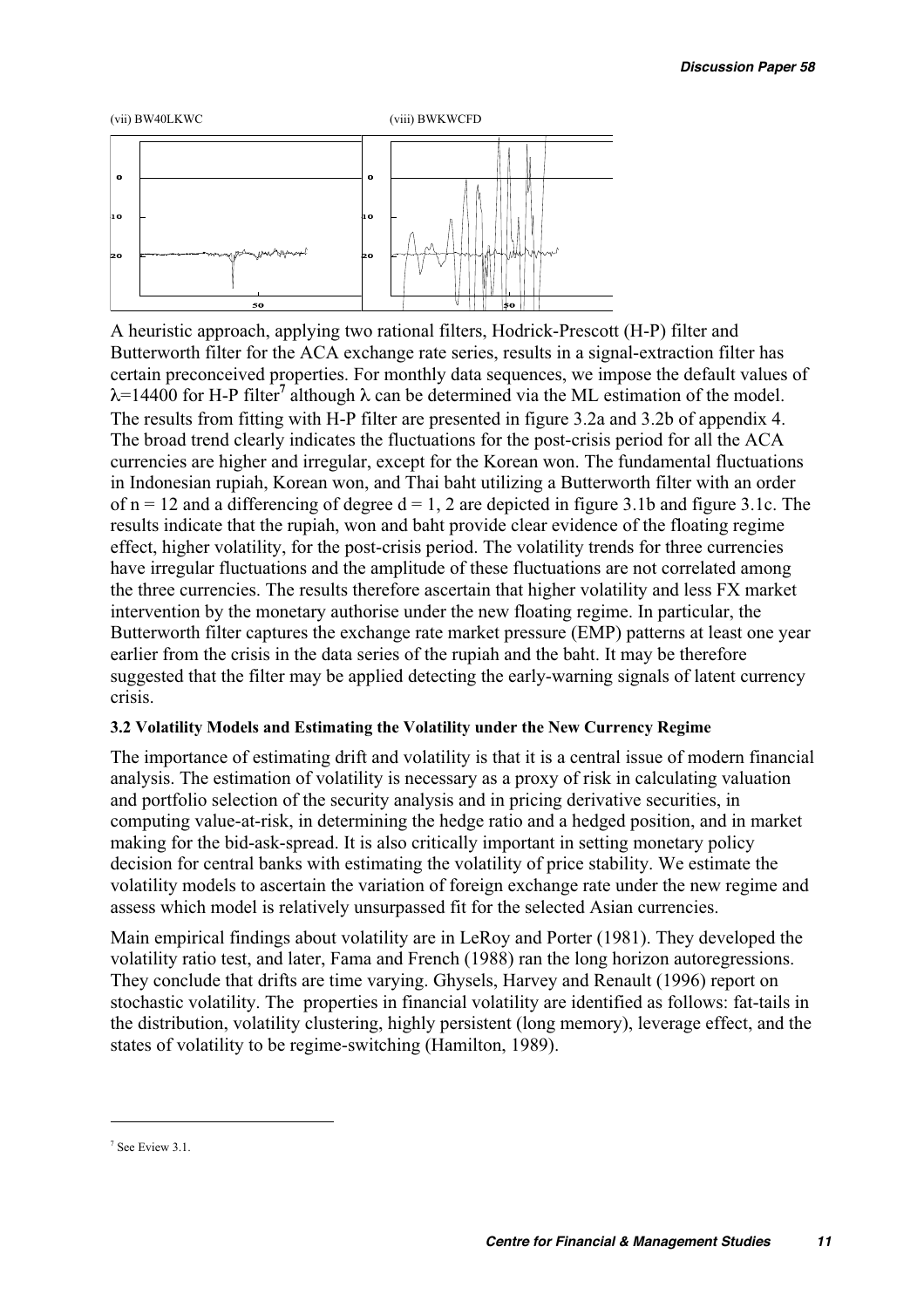The GARCH class of models and the stochastic volatility (SV) class of models both estimate drift and volatility. These are conditional on past information and are the complements of each other in certain respects. For the SV models, the innovations to the volatility process are random and the volatility realization is therefore unobservable from data (Tauchen and Pitts, 1983). Melino and Turnbull (1990) use the GMM procedure (generalized method of moments) with the convergence of sample moments to their unconditional expectations, whilst QML (quasi maximum likelihood estimation) approach by Harvey, Ruiz and Shephard (1994) and its extension by Nelson (1991) rely on the nonlinear characteristic of Gaussian. SV model can be transformed into a linear non-Gaussian state space, so a Gaussian QML can be computed<sup>8</sup>. One of the most common measures of exchange rate volatility is the standard deviation of the growth rates of real exchange rates (V). This measure is approximated by a time-varying measure defined as follows:

$$
V_{t+m} = \left[\frac{1}{m} \sum_{i=1}^{m} (R_{t+i-1} - R_{t+i-2})^2\right]^{1/2}
$$
\n(3.8)

where R is the natural log of the bilateral real exchange rate  $(s)$  and m is the order of the moving average.<sup>9</sup> An alternative measure of exchange rate volatility is defined as the timevarying coefficient of variation (CV) of the real exchange rate (this is, in fact, a measure of dispersion of the real exchange rate).

$$
(3.9) \qquad CV_{t+m} = \frac{\left[\frac{1}{m}\sum_{i=1}^{m} \left(\varepsilon_{t+i-1} - \overline{\varepsilon}\right)^{2}\right]^{1/2}}{\overline{\varepsilon}}
$$

where  $\bar{\varepsilon}$  is the mean of the bilateral real exchange rate between month t and t+m-1. Figures 1.2 - 1.4 show both measures of volatility<sup>10</sup> for the bilateral ACA3 exchange rates. A simple comparison between our two measures of exchange rate volatility highlights the main differences between them. For example, the CV measure indicates a large increase in the dispersion of the ACA3 real exchange rates in 1997 for the IDR/USD. In the 1980's for the KRW and IDR/USD, and in the late 1970s for the KRW/USD, the volatility measure (V) only suggests moderate increases in volatility in the late seventies and eighties for the three real exchange rates except during the crisis. From both measurements, the result shows that the volatilities for the three exchange rates have been increased approximately 15-25 % compared to the volatility of the pre-crisis fixed exchange regime.

The figures 1.2-1.5 suggests that the standard measure of volatility (V) misrepresents the real exchange rates and fails to identify periods of rapid but sustained change in the RER. On the other hand, the coefficient of variation measure is successful in capturing these events (as

<sup>8</sup> The QML can implement and extend to nonstationary and multivariate and it allows for prediction. SMM (simulated method of moments) the simulation technique also can be used with the computer intensive Markov Chain Monte Carlo (MCMC) to draw from the distribution of volatilities conditional on the observations. The MCMC posterior mean exhibit root mean squared errors anywhere between half and a quarter of the size of the GMM and QML point estimates. The root-mean squared error of the posterior mean produced by the Bayesian filter is smaller than the point estimate produced by an approximate Kalman filter supplied with the true parameters. Recently, some papers suggest modelling drift and volatility together using a Vector Autoregressive (VAR) approach. VAR assumes both drift and volatility evolve jointly as a first order vector autoregressive process.

 $9$  It is interesting to note that some authors use this indicator as if it were a measure of the standard deviation of the RER (and not of its growth rate).

<sup>&</sup>lt;sup>10</sup> Empirical regulates in the case of financial returns (S&P index for example), volatility clustering, fat/heavy tails (Kurtosis, k=3).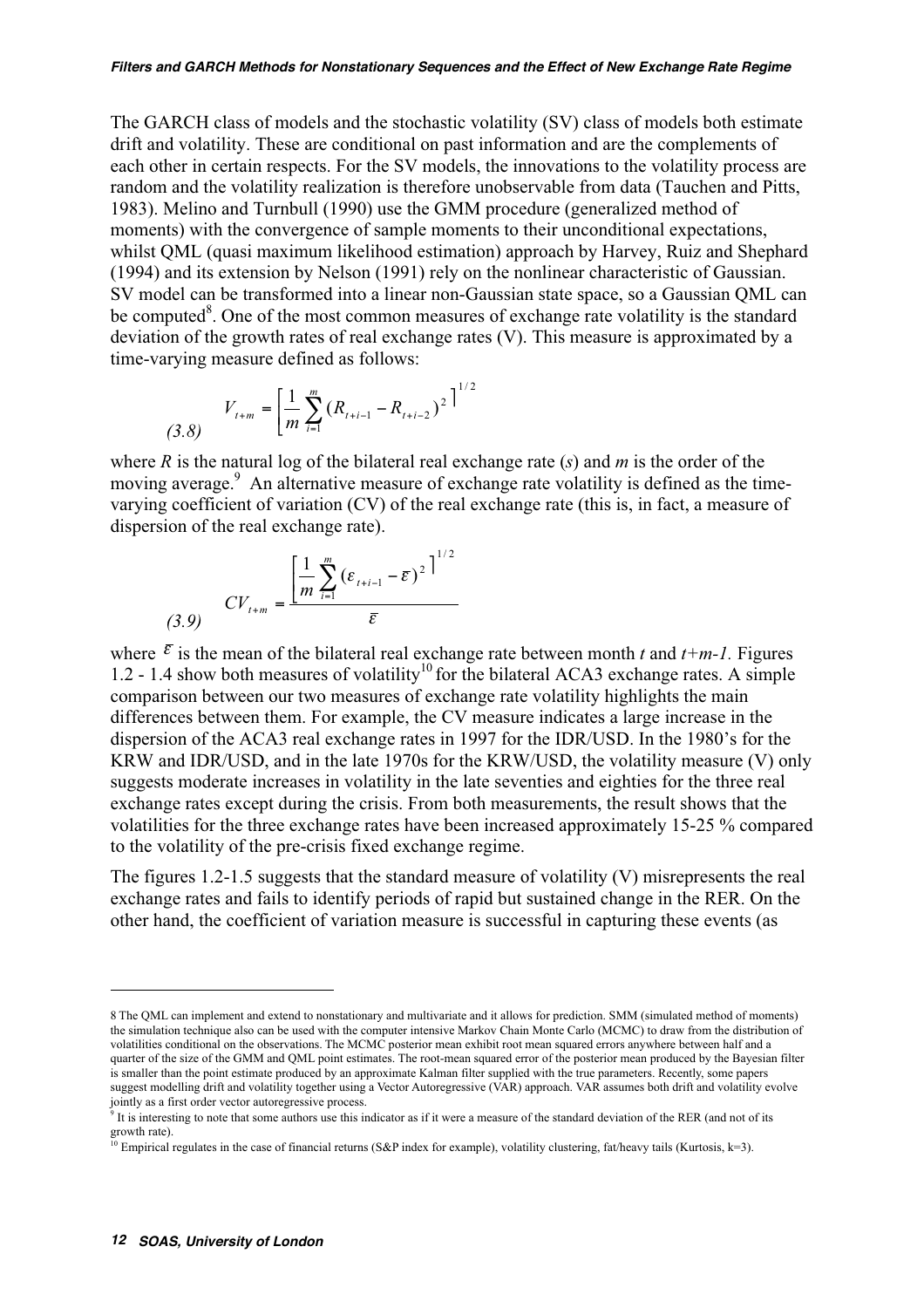occurred, with the local/dollar rates in 1986,  $1997$ <sup>11</sup>. Both volatility measurements exhibit the volatility of exchange rates for the three countries which has increased to 2.6-6.6 times more under the floating regime since 1997 compared to the pre-crisis fixed regime. Coefficient of variation (CV) of real exchange rate captures the volatility more efficiently for the events than that of standard deviation of growth rate of real exchange rate.

#### 3.2A Volatility Models and Estimating Volatilities

The general models of financial volatility include unconditional volatility; EWMA (exponentially weighted moving average); GARCH (generalized autoregressive conditional heteroscedasticity); and parameter estimation by ML (maximum likelihood methods)<sup>12.</sup> The Generalized Autoregressive Conditional Heteroscedasticity (GARCH) model was developed by Bollerslev and Engle (1986) based on the Autoregressive Conditional Heteroscedasticity (ARCH) model developed by Engle (1982). The advantage of the GARCH specification over the ARCH specification is its parsimony in identifying the conditional variance in GARCH. In empirical application, GARCH (1,1) model is the most popular structure for many financial time series. The main empirical features of exchange rate volatility contain long memory<sup>13</sup> and fat tail. Recent literature on volatility of exchange rates have applied Engle's (1982) autoregressive conditionally heteroskedastic (ARCH) model and stochastic volatility (SV) models. In the stochastic volatility model (SV) for foreign exchange rates, the two jump processes have a similar specification, but the correlation between the Brownian motion can be significantly different and the dependence between the jump processes can be different.

A SV model for foreign exchange rates<sup>14</sup> indicates that short term variation is dominated by the random disturbance terms. Adopting a variety of approaches, univariate GARCH, GARCH-M, EGARCH, and FIGARCH models are applied to find convincing evidence that does not result from overlooking a particular volatility model. Each GARCH-type model applied is briefly summarised below. The purpose to utilize Auto-Regressive Conditional Heteroscedasticity (ARCH) and Generalized ARCH Models is that they allow conditional

variance  $\varepsilon_t$  to vary over time,  $E[\varepsilon_t^2 | \Omega_{t-1}] = h_t$  for some nonnegative function. In the ARCH (q) model (Engle, 1982) with conditional heteroscedasticity, the variance of  $u_t = Var(u_t - u_{t-1})$ ,  $u_{t-2}$ ,...) =  $E((u_t - E(u_t))^2 \cdot u_{t-1}, u_{t-2}$ ,...), the error variance depends on q lags of squared errors,  $h_t$ . The specification given by Engle (1982)

$$
(3.10) y(t) = b1 * x1(t) + b2 * x2(t) + ... + bk * xk(t) + u(t), \ \sigma^2 = (u(t)|\Omega(t-1)), \ h(t)^2
$$
  
=  $a0 + a1 * u(t-1)^2 + ... + aq * u(t-q)^2 + f1 * h(t-1)^2 + ... + fp * h(t-p)^2 + d'w(t).$ 

where  $h(t)^{\wedge^2}$  is the conditional variance of  $u(t) \sim N(0,h_t)$ ,  $u_t = v_t \sigma_t$ , with respect to the information set  $\Omega_{(t-1)}$ .  $w(t)$  is a vector of pre-determined variables assumed to influence the

<sup>&</sup>lt;sup>11</sup>The comparison between the V and VS circulation show that both measurements show the volatility has been increased for the floating regime since 1997. Thai Baht becomes much volatile (3-7) times more volatile for the post-crisis period), next is to Indonesian Rupiah which shows 2.7-6.6 times more volatile for the post-crisis period, finally Korean won, the volatility under the floating regime exhibits 1.8 to 4.3 times more volatile. The details of the results: \* indicates VS and \*\* for V respectively.<br>KRW fixed regime9.565834\* 0.091106\*\*floating regime 41.3571

KRW fixed regime9.565834\* 0.091106\*\*floating regime 41.35716 432.34% 0.162358 178.21% THB fixed regime 0.207359\* 0.017087\*\*floating regime 1.511263 728.82% 0.060322 353.03%<br>
INR fixed regime 50.66766\* 0.539512\*\*floating regime 335.2135 661.59% 1.446033 268.03% INR fixed regime50.66766\* 0.539512\*\*floating regime 335.2135 661.59% 1.446033 268.03%

 $12$  Uncertainty volatility models include implied volatility based on an option pricing, the  $\sigma$  parameter to plug into the Black-Scholes formula to match the corresponding market price. Implied volatilities vary with strike and maturity, namely  $\sigma = o(K,T)$ . implied volatility curves are usually skew-shaped or smile shaped.

<sup>&</sup>lt;sup>13</sup> AR-type in the realized volatility and Heterogeneous Autoregressive model of the Realized Volatility (HAR-RV).

<sup>&</sup>lt;sup>14</sup>  $dlnS = (r_a-r_f)/2v)dt + \sqrt{v} dZ_1 + dJ^*$  and  $dv = (kv' - kv)dt + \sigma\sqrt{v} dZ_2 + dJ^*$ . While long dated multi-currency options and derivatives are dlnS=(rd (y)-rf (y) -  $1/2v(y)$ )dt +  $v(v(y)$  dZ0+ dJ\*0 and d(yj) =( $\kappa$ j $\theta$ j- $\kappa$ jyj- $\lambda$ jyj)dt +  $\sigma$ j $v$ yj dZj + dJ2\* where j=1, ..., $\kappa$ .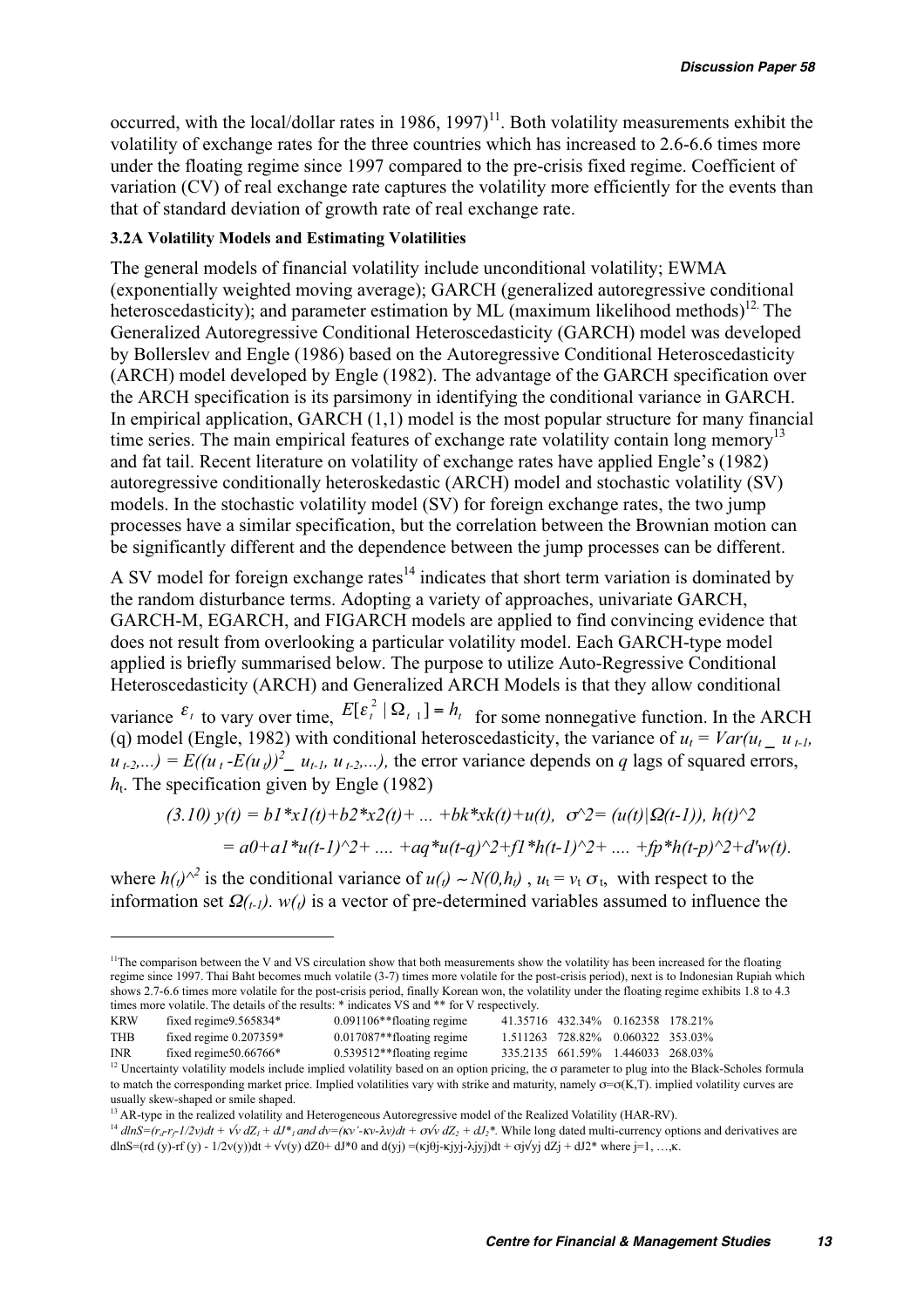conditional error variances in addition to the past squared errors. In the GARCH (generalized ARCH) process, the conditional variance of  $u/$  at time t is dependent not only on past squared disturbances but also on past conditional variances. GARCH (p, q) model is an extension to a generalized ARCH model to describe time varying variances where  $d = 0$ . The sum  $a_1^*u_{(t-1)}^*$   $\sim$   $\frac{1}{2}$  + ....  $+a_q^*u_{(t-q)}^*$  will be referred to as the MA part and  $f_1^*h_{(t-1)}^*$   $\sim$   $\frac{1}{2}$  +....  $+f_p^*h_{(t-q)}^*$  $_q$ )<sup> $\wedge^2$ </sup> as the AR part of the GARCH model<sup>15</sup>. GARCH (1,1) process  $\sigma t^2 = \alpha + \gamma \sigma^2 t^2 + \delta y^2 t^2$ is of the form which requires  $\gamma + \delta \leq 1$ . The underlying specification given by the equation

(3.10), the conditional variance of  $h_t = \omega + \alpha_1 \varepsilon_{t-1}^2 + \beta_1 h_{t-1}$ , is a function of an intercept (*)*, a shock from the prior period  $\alpha_l$  and the variance from last period  $\beta_l$ . The conditional variance,

 $h_t^2$  of  $u_t$ , with respect to the information set  $\omega_{t-1}$ , and  $w_t$  is a vector of predetermined variables assumed to influence the conditional error variances in addition to the past squared errors.

 $GARCH(p,q)-M(GARCH(p,q)$  in Mean) model enables us to computer ML estimates that the estimation of GARCH-M models generally provides testing the rates' efficiency (Engle, Lilien and Robins (1987)). GARCH-M estimation indicates some function of the conditional variance, usually the standard deviation in the mean equation where there is a relationship between risk and return of an asset. This allows the mean of a series to depend on the conditional variance of the series. Maximum log likelihood (ML) estimates of the GARCH-M model can be expressed as

$$
(3.11) \ y(t) = b1 * x1(t) + b2 * x2(t) + \dots + bk * xk(t) + \gamma * h(t) \cdot 2 + u(t)
$$
  
and,  $\sigma \cdot 2 (u(t)|\omega(t-1)) = h(t) \cdot 2 = a0 + a1 * u(t-1) \cdot 2 + \dots + aq * u(tq) \cdot 2 + f1 * h(t-1) \cdot 2 + \dots + f p * h(t-p) \cdot 2 + d'w(t).$ 

where  $h(t)$ <sup> $\Diamond$ </sup> is the conditional variance of  $u(t)$  with respect to the information set  $\omega(t-1)$ , and  $w(t)$  is a vector of pre-determined variables assumed to influence the conditional error variances in addition to the past squared errors. The variables  $x(t)$ , ...,  $x(k(t))$  and  $w(t)$  must be in the variables and can include lagged values of  $y(t)$ .

EGARCH (p,q) model is introduced by Nelson (1991), and is used to compute ML estimates of the exponential GARCH(p,q) model where the logarithm is the conditional variance of the errors. The value of  $\mu$  depends on the density function assumed for the standardized disturbances,  $\epsilon t = ut/ht$ . This model allows for the possible asymmetric effects of past errors on the conditional error variances<sup>16</sup>. GMM vields consistent and asymptotically normal estimators for EGARCH.

(3.12) 
$$
y_t = \beta' x_t + u_t,
$$
  
\n
$$
V(u_t | \Omega_{t-1}) = h_t^2 = \varepsilon_0 + \sum_{i=1}^q \alpha_i u_{t-i}^2 + \sum_{i=1}^p \phi_i h_{t-i}^2 + \cdots + v_t
$$
  
\n(3.13) 
$$
y_t = \beta' x_t + \gamma h_t^2 + u_t, \text{ where } h_t^2 = V(u_t | \omega_{t-1}),
$$

<sup>&</sup>lt;sup>15</sup> Since the conditional variance needs to be nonnegative, if  $\alpha$ 1=0, then the conditional variance is constant and  $\alpha$  is conditionally homoscedastic.

<sup>&</sup>lt;sup>16</sup> The sum of  $(u_{t-1})/h_{t-1})+ ... + aq*(u_{t-q})/h_{t-q})+c1*(ABS(u_{t-1})/h_{t-1})-\mu)+ ... +cq*(ABS(u_{t-q})/h_{t-q})-\mu$  is referred to as the MA part and  $f1 * logh(t_{t-1})^2 + ... + fp * logh(t_{t-p})^2$ , as the AR part of the EGARCH(p, q) model, respectively.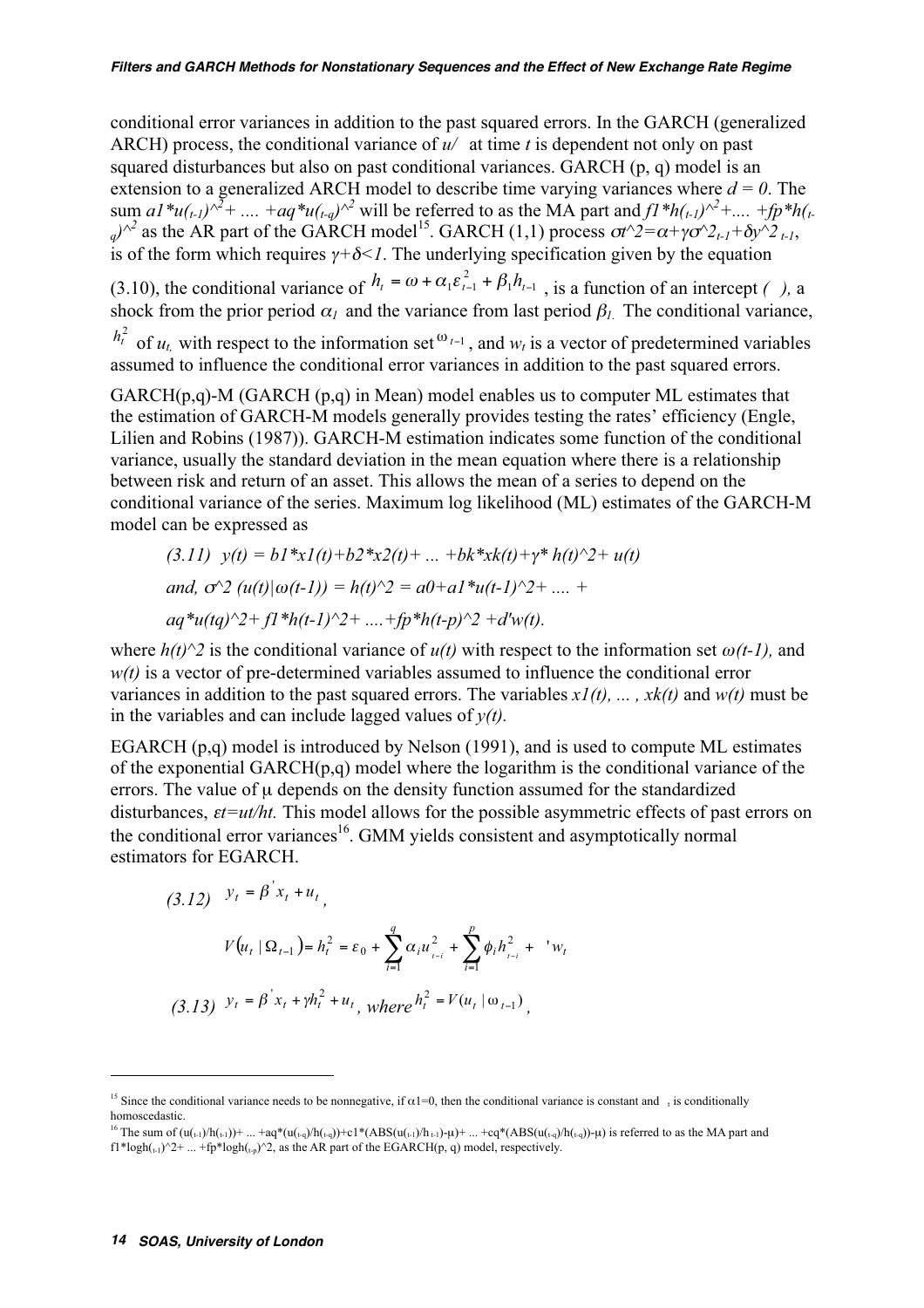$$
h_{t} = \sqrt{V(u_{t} | \Omega_{t-1})} = 0 + \sum_{i=1}^{q} \alpha_{i} (\mu_{t-i}) + \sum_{i=1}^{p} \phi_{i} h_{t-i} + \delta' w_{t}
$$
\nwhile\n
$$
\sum_{i=1}^{q} \alpha_{i} (\mu_{t-i} |) \log h_{i=1}^{q} = \varepsilon_{0} + \sum_{i=1}^{q} \alpha_{i} (\frac{u_{t-i}}{h_{t-i}}) + \sum_{i=1}^{q} (\left| \frac{u_{t-i}}{h_{t-i}} \right| - \mu^{1} + \sum_{i=1}^{p} \phi_{i} \log h_{t-i}^{2} + \delta w_{t}
$$
\n
$$
With
$$

EGARCH-M, Exponential GARCH in Mean enables us to estimate the EGARCH (p,q)-inmean model.

It may can be generalized that the long memory form of  $\sigma_t^2 = c_0 + \sum_{k=1}^{\infty}$  $\infty$  $=c_0 + \sum_{j=1}^{\infty} c_j y_{t-1}^2$ 1 2 0 2  $\sigma_t^2 = c_0 + \sum_{j=1}^{\infty} c_j y_{t-j}^2$  has  $c_j = \gamma^{j-1}$ , while strong GARCH is  $t = (v_t - \mu_t/\sigma_t \text{ is } i.i.d.,$  semi-strong GARCH is  $E(t_t|F_{t-1})=0$  and  $E(\bigcap_{i} F_{t_i})=1$ ; weak GARCH if it is mean zero and uncorrelated,  $\begin{bmatrix} 2 \\ t \end{bmatrix}$   $I_{t-1}$  where  $i_{t-1} = \{1, y_{t-1,} y_{t-2, \ldots} y_{t-1}^2, y_{t-2}^2, \ldots\}$ 2 1 *where*  $t_{t-1} = (1, y_{t-1}, y_{t-2}, \dots, y_{t-1})$  $\sigma_t^2 = E_L[-t^2 | I_{t-1}]$  where  $i_{t-1} = \{1, y_{t-1}, y_{t-2}, \dots y_{t-1}^2, y_{t-2}^2, \dots\}$ . FIGARCH (Fractional integration) leads to an expansion of higher order GARCH models with a conditional variance,

$$
h_{\iota} = \omega + \sum_{j=1}^p \alpha_j \varepsilon_{\iota-j}^2 \sum_{k=1}^q \beta_k h_{\iota-k}^2
$$

The FIGARCH model is considered under the IGARCH model in the conjecture of Baillie, Bollerslev and Mikkelsen (1996). The memory property of the series 2  $(1 - L)^d \sigma_t^2 = \alpha + y_{t-1}^2$ , where d determines the property, if d equals 1, it is the standard IGARCH model<sup>17</sup>, for  $d\neq l$  can define the binomial expansion of  $(l-L)^{-d}$  in the form (Robinson et al, 1997). The FIGARCH case corresponds to  $\alpha = 1$ , and stable GARCH case corresponds to  $\alpha$ =0. When  $d=1$ , the parameter  $\alpha$  reduces to an autoregressive root. Hence the model becomes either a GARCH or IGARCH, depending on whether  $\alpha < 1$  or  $\alpha = 1$ . When the model reduces with  $d=1$ ,  $\delta(L)=1$  and  $\beta(L)=1-\beta L$ , *it* becomes to the covariance nonstationary GARCH (1,1). In (3.10),  $d>1$  gives rise to negative coefficients and so is not permitted. The motivation for using  $(3.11)$  must be rooted from the FIGARCH and IGARCH cases. If the GARCH component observes the usual covariance stationarity restrictions, this implies  $\delta(1)/\beta(1)$  > 0, with  $\alpha$ <1 where these processes are covariance stationary.  $L_T$  is the function for estimation in the Student's t log-likelihood. Small  $u_t$  in this criterion works in a similar way to the Gaussian log-likelihood, but large innovations such that  $u/(v-2)$  ht  $>>1$  seems smaller to the aggregate than in the Gaussian case, depending on the size of  $v^{18}$ .

#### 3.2B Estimating GARCH Models for the selected Asian Currencies

The purpose of the GARCH type models applied in this paper is to clarify the volatility of the exchange rates under the new floating regime introduced in 1997. The volatility of exchange rates is estimated with various GARCH type models from the data of daily currency prices

<sup>&</sup>lt;sup>17</sup> IGARCH (Engle and Bollerslev, 1986) which is a linear GARCH variation that similar to integrated series in regular (ARMA-type) timeseries. This occurs when  $\alpha+\beta=1$ . When this is the case it means that there is a unit root in the conditional variance; past shocks do not dissipate but persist for very long periods of time.

<sup>&</sup>lt;sup>18</sup> The results of HYGARCH model show a remarkable degree of uniformity. The point estimates of each parameter seem to be different in the sampling error to be expected from data generation processes as exchange rates are determined in related markets. We conjecture that the similarity of these structures in their movements in levels. While the estimates are small, they are generally significant. On the other hand the hyperbolic memory in variance, measured different from 1, a little below 1.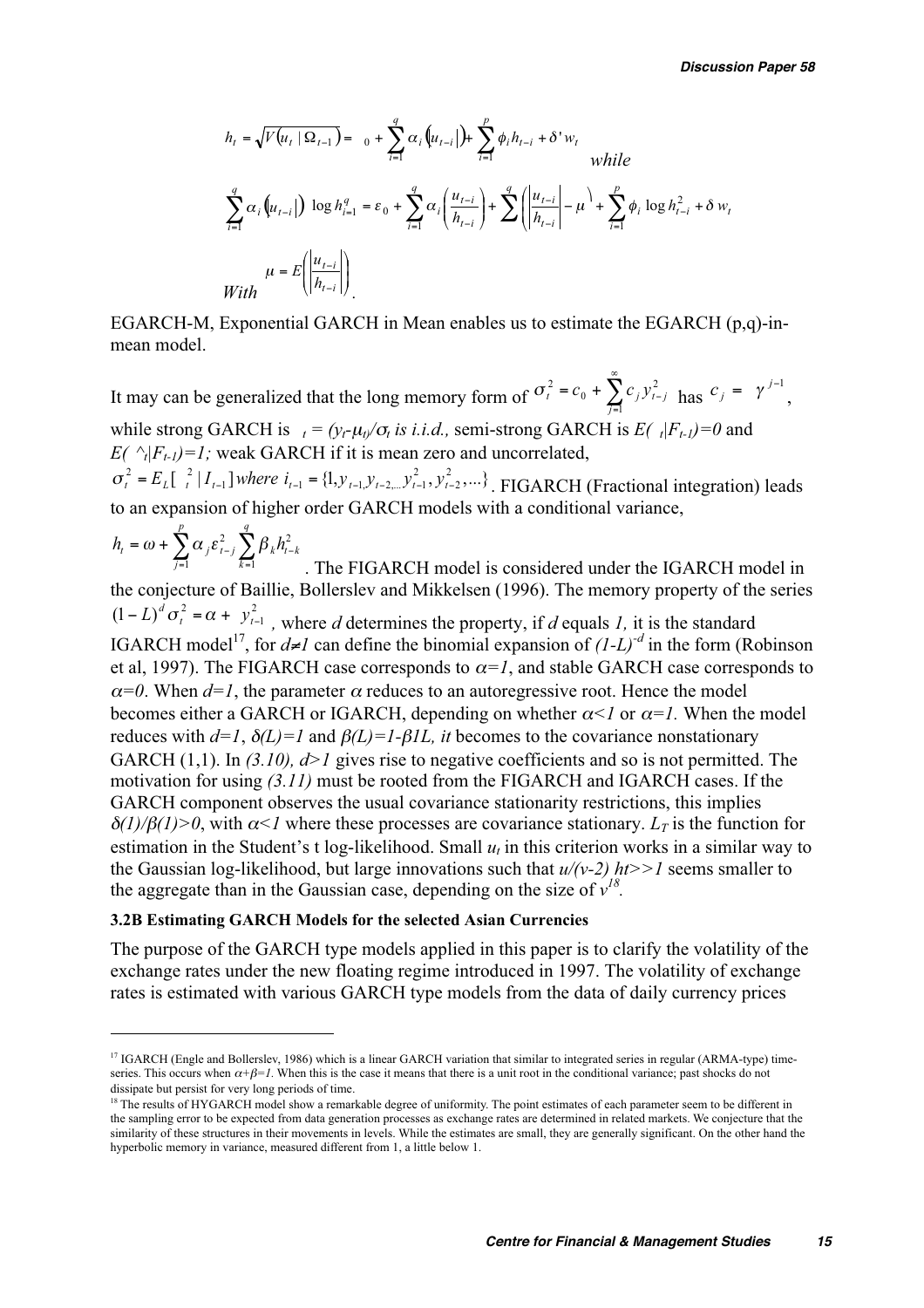both spot and forwards rates of 6 and 9 months for Indonesian rupiah (IDR), 6 month and 1 year for Korean won (KRW) and Thai baht (THB). All data are obtained from DataStream and the Asian Development Bank (ADB). The nominal effective exchange rate (EER) indicates  $log(e_i)-log(e_{t-1})$ , and the volatility of EER is computed from the daily return. The descriptive statistics for the whole period and two sub sample periods, pre- and post- crisis for the three currencies are summarized in Table 1.3 in Appendix 1. The standard deviation and standard error are higher and the curvature in kurtosis is flatter under the new exchange rate regime and in all ACA samples. The degree of volatility tends to increase with the frequency with which observations are sampled. This can be seen in the series of spot daily exchange rates covering the period from January 3 1995 to January 31 2003 that in total contain 2387 daily observations show higher than for monthly or yearly. The currency rate of its own lags, is the one, two, five, and ten order that shows after one lag, it decays with large magnitude toward zero base line with mixed sign. For the estimation of GARCH type models, the conditional variance of daily and high frequency returns in bilateral exchange rates will be used as a proxy for the anticipated volatility of exchange rate. The Wald statistic for testing the joint hypothesis, states that  $\alpha l = l = 0$  is equal to 4.93, which is significant at the 95 per cent level. From the estimation of GARCH models for  $h<sup>2</sup><sub>b</sub>$ , the conditional variance of log, the mean equation for the exchange rate changes follows the AR (1) process  $(x_t = \beta \theta + \beta I x_{t+1})$ +  $u_t$ ) where  $x_t = log(t)$  and  $u_t$  is a white noise process ( $E(u_t) = 0$ ;  $E(u_t, u_{t-1}) = \frac{2}{t}$  for j=0, and 0 for  $i\neq 0$  and  $|\beta/|\leq 1$ . Therefore,  $x_t$  is a covariance-stationary process. While the conditional mean of  $x_t$  changes over time, if the process is covariance stationary, the unconditional mean of  $x_t$  is constant. That is  $E(x_t) = \beta 0/1 - \beta 1x_{t-1} + u_t E(x_t) = \beta 0/1 - \beta 1$ , where  $Ex_t$  denotes  $E(x_t | x_{t-1}, x_t)$ .  $2,...$ ), the linear regression of  $x_t$  on constant and the past observations. Its conditional variance  $\binom{2}{3}$  could be time varying. Such a process is the autoregressive conditional heteroscedastic process of order 1 denoted  $u_t \sim \text{ARCH}(1)$  or GARCH (0,1),  $V(x_t | \Omega_{t-1}) = V(u t | \Omega_{t-1}) = h_t^2$  $=\alpha\theta+\alpha I u^2$ <sub>t-1</sub>, if  $\alpha < 1$ , then the unconditional variance of ut is given by  $\alpha^2 = \alpha\theta/I - \alpha I$ . If  $h^2$ evolves according to  $h_t^2 = \alpha 0 + \alpha I u_{t-1}^2 + ... + \alpha q u_{t-q}^2 + I h_{t-1}^2 + ... + I h_{t-q}^2$ , the generalized autoregressive conditional heteroscedastic model, denoted by  $u_t \sim GARCH$  (p, q). The well established GARCH (1, 1) process,  $V(u_t|\Omega_{t-1})=h_t t^2 = \alpha \theta + \alpha I u_{t-1}^2 + I h_{t-1}^2$  where  $\alpha \theta > 0$ , |  $1|\langle 1, \rangle$  and  $1-\alpha$ ] -  $\langle 0, \rangle$ . These restrictions ensure that the unconditional variance of  $u_t$  given by  $V(u_t) = \alpha 0/(1-\alpha 1-1)$  is positive.

We specify the AR(2) for the conditional mean of log of exchange rates, to fit a GARCH (1, 2) model to the errors of the regression equation with 0.1 for MA lag 1, 0.2 for MA lag 2, and 0.6 for AR lag 1. The process converges after 71 iterations. However the second order coefficient of the MA part of the process is not statistically significant. Therefore, a GARCH (1,1) model seems to fit the observations reasonably well. When the coefficients of the GARCH add up to unity, the model is known as the integrated GARCH (IGARCH) model, and this implies that the shocks to the conditional variance are persistent. This model can be estimated using the GARCH-in-mean with the values of 0.5, 0.1, and 0.2 for the initial estimates of,  $\alpha_l$ , and 1. According to the results, the ML estimate of has the correct sign that it is the evidence of a GARCH-in-mean effect in this model. The evidence on the volatility of the conditional variance of  $u_t$  or  $h<sup>2</sup><sub>t</sub>$  is rather mixed. The ML estimate of  $\Omega<sub>l</sub>$  is highly significant, but the ML estimate of  $\alpha_l$  is near zero and is not statistically significant. Estimating the GARCH-in-mean model with initial values 0.1 in mean, we find 0.2 in MA lag 1, and 0.4 AR lag 1 for the initial estimates of ,  $\alpha$ 1, and 1. Comparing these results with those in Appendix 2 suggests that the other specification fits the data much better than the other. Even the Schwarz Bayesian criterion unambiguously selects the model with conditional errors, ' equals 8.72 and hence the hypothesis that  $=0$  cannot be rejected. The non-normal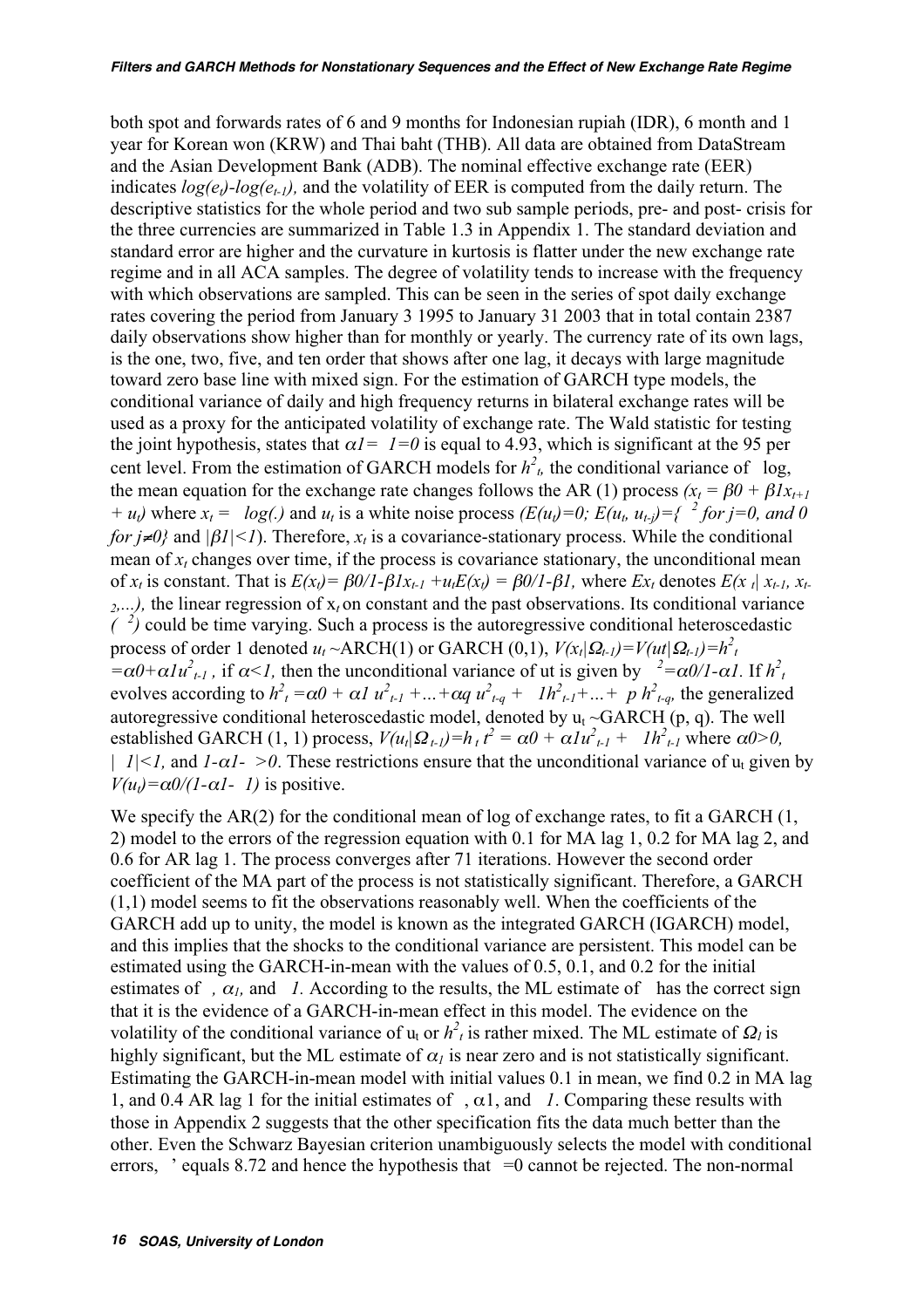errors can be assessed graphically. The 'outliers' of the graph, refers to the 1997 currency crisis. EGARCH-in-mean models however didn't fit for both entire period and pre-crisis period with the specification of 0.1 in  $\gamma$ , -0.2 in  $\alpha$ 1, 0.1 in  $\alpha'$ , and 0.3 in 1, except the 1 year forward rates of Korean won for the post-crisis period.

Estimation results for the GARCH models are summarized in the tables of Appendix 2. The top half gives the ML estimates of the regression coefficients,  $\beta$ , and the estimate of  $\gamma$  when a GARCH-in-mean model is estimated, which indicates asymptotic standard errors and t-ratios, as well as a number of summary statistics and model selection criteria. The ML estimates of the parameters of the conditional variance model together with their asymptotic standard errors are presented in the note section below of the table. The plot estimates of the conditional standard errors and plot of histogram of the standardized residuals  $(e_t' = u_t'/h_t')$  are illustrated in Appendix 2. Plot residuals provide a plot of adjusted residuals, together with a standard error band that represents  $\pm 2\sigma'$  as the estimated standard error of the regression.

The GARCH type models for fitting the volatility of the bilateral exchange rates in the ACA, the estimators and forecasting errors enable us to generally conclude that GARCH(p,q) models fit well for both spot and forward currencies in the ACA (Table 3.2 and Appendix 2). The shocks coefficient,  $\alpha_l + \beta_l = \varphi$ , the  $\varphi$  for the spot rates exhibits higher than that of the 6 and 9 month forward rates for all ACA currencies in particular the 6 month Thai baht forwards  $(0.95 \text{ and } 0.42 \text{ for spot and forward respectively})$ . The highest  $\varphi$  is to the Korean won spot rates with EGARCH indicates the effect of a floating regime in Korean won compared to those of the rupiah and the baht. Also the coefficient  $\alpha_i$  increases in the forward rates of all three currencies, suggesting that the fluctuations of exchange rates result in information being impounded into the forward rates more rapidly and more slowly in the spot rates for all currencies in the ACA.

Other volatility models, AGARCH-M (Absolute value GARCH $(p,q)$  in Mean)<sup>19</sup>, the HYGARCH (hyperbolic GARCH' model, Davidson, 2003), 'nonparametric and semiparametric models<sup>20</sup> (Engle and Gonzalez-Rivera, 1991, Linton, 1993 and Drost and Klaassen, 1997) and multivariate models<sup>21</sup> are considered although they are left for further studies.

The limitations of the GARCH estimation may be due to the estimation errors from: 1) inappropriate initial values, 2) large damping factor, 3) existence of serial correlation in the residuals of the regression<sup>22</sup>, 4) no ARCH effects in the model<sup>23</sup> and, 5) inappropriate assumptions about the conditional distribution of  $\arccos^{24}$ .

Instead of using the usual criteria, likelihood, AIC, BIC, we can choose the best model using the Black-Scholes pricing error, this generates results by investigating the structure in mean and variance and model performance using in- and out- sample volatility forecast. An outstanding research topic may be able to be extended by establishing an optimal choice of

<sup>&</sup>lt;sup>19</sup> It enables us to compute ML estimates of the following the GARCH model where the conditional standard error disturbances,  $u_t$  $^{20}$ It can be used to obtain more efficient estimates of parameters when the error distribution to be of unknown functional form, are considered although they are left for further studies non-Gaussian. Yt= $\beta'$ xt+ $\epsilon$ tot,  $\sigma t^2 = \alpha + \gamma \sigma t - 1^2 + \delta(yt - 1 - \beta'xt - 1)^2$ , where  $\epsilon t$  is i.i.d. with density of the standardized residuals  $\epsilon t = yt - \mu t/\sigma t$ 

<sup>&</sup>lt;sup>21</sup> They are defined as  $\sum_{t} = E(ytyt' | Ft - 1)$  for some  $(n \times 1)$  vector of mean zero series.

<sup>&</sup>lt;sup>22</sup> This problem may be solved by adding lagged values of the dependent variable to the model.

<sup>&</sup>lt;sup>23</sup> This problem can be solved by hypothesis testing after an OLS regression.

<sup>&</sup>lt;sup>24</sup> In the case of this, the conditional distribution of the errors from normal to student t distribution can be alternatively considered.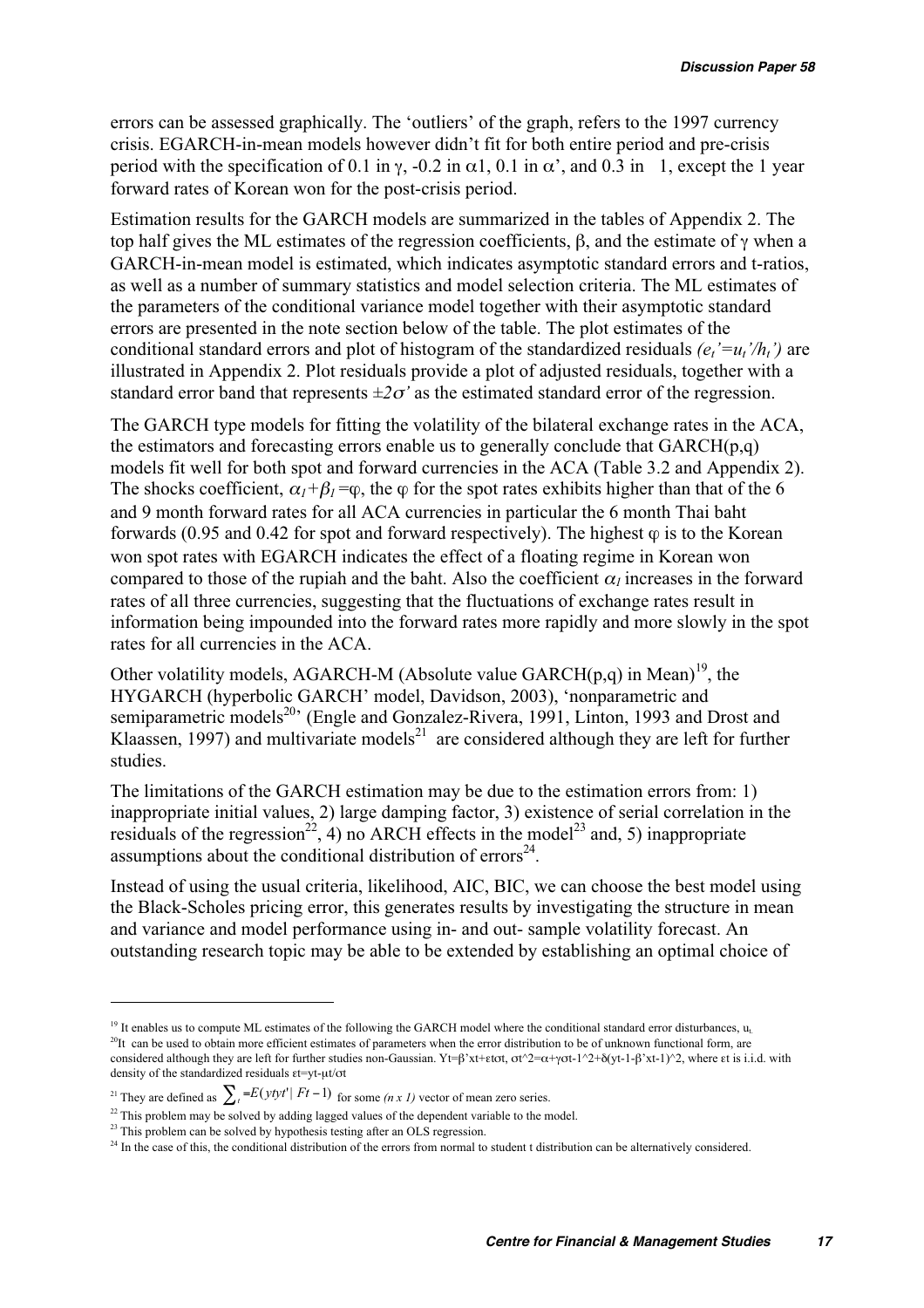delta which depends only on observable data to solve the problems in pricing with pathdependent options and volatility swaps in currencies. Examining the "mixture distribution hypothesis" and "sequential information model" on the dynamics from the realized volatility of exchange rate, order flows, and FX EBS (electronic broking system) are also interesting areas for further research.



Figure 3.2 Results: GARCH models Backtesting in Volatility

Notes: The averaged results are based on the three countries, ARCH(1):  $\sigma^2 2t+1=w+\alpha t^2$ , GARCH(1,1):  $\sigma^2 2t+1=w+\alpha t^2 +\beta \sigma^2$ ;  $GARCH(2,1): \sigma^2t+1=w+\alpha 1$  t^2 + $\alpha$ 2 t^2 + $\beta$  $\sigma$ t^2 ;  $GARCH(2,1)$  WITH MEAN AR(1):  $\sigma^2t+1=w+\alpha 1$  t^2 + $\alpha$ 2 t^2 + $\beta$  $\sigma$ t^2 and rt+1=θ0+θ1rt ; GARCH(1,2): σ^2t+1=w+α t^2 +β1σt^2 + β2σt-1^2 ; FGARCH(1,1): σt+1^2=w+α ^2t+β1σt^2+y t2\*1{ <0} ; if negative correlation between the volatility changes and returns, run aj regression on diff(log(sigma))(t)= $\alpha+\beta$ \*returns(t-1)+ t  $\alpha$ estimate: -0.0001;  $\beta$ estimate=-0.8574; R^2=0.0177; F-stat=40.7679(t-test), p-value=0.0000, there exists a negative correlation between returns and changes in volatility.; Exponential MA (RISKMETRICS):  $\text{ot}+1^{\gamma}2=\lambda \text{ot}^{\gamma}2+(1-\lambda)\text{ct}^{\gamma}2$ ,  $\lambda=0.94(0.96)$ ; the best model can be selected by maximizing the likelihood or minimizing MSE(choose the largest), AIC(between MSE and BIS), and BIC(the smallest model). MSE equals  $1/T\Sigma t=1>T.e<sup>2</sup>$ ; AIC equals -2L+2/T.k, BIC equals -2L+log(T)/T.k.

# 4. The Role of Exchange Rates under New Floating Exchange Regime

The basic proposition of international macroeconomics theory is the notion of the open economy trilemma whereby countries can pursue two of three options, fixed exchange rates, domestic monetary autonomy, and capital mobility. A number of recent empirical studies on emerging economies investigated domestic financial markets and their response to international financial shocks. These studies include Borensztein et al. (2001), Habib (2002), Frankel et al. (2002), Shambaugh (2004), and Obstfeld et al. (2004). Borensztein et al. (2001) show evidence that the implication of the exchange rate regimes on the effects of external factors on domestic interest rates is inconclusive. Their results are consistent with the findings of Habib (2002). While using a large number of country panel data with a longer sample period, Frankel et al. (2002) find that the countries under a floating exchange rate regime appear to have a degree of temporary monetary independence. Shambaugh (2004) finds that domestic interest rates in countries under a pegged exchange rate regime follow the interest rate movements in the country to which the currency is pegged. Similarly, Obstfeld et al. (2004) have extended Shambaugh's (2004) paper, and find that a non-pegged exchange rate regime gives more room for monetary policy autonomy.

Using a simple recursive and structural VAR and error-correction model (ECM) on the data of ACA3 countries, we examine whether the alternative exchange rate regime responds in a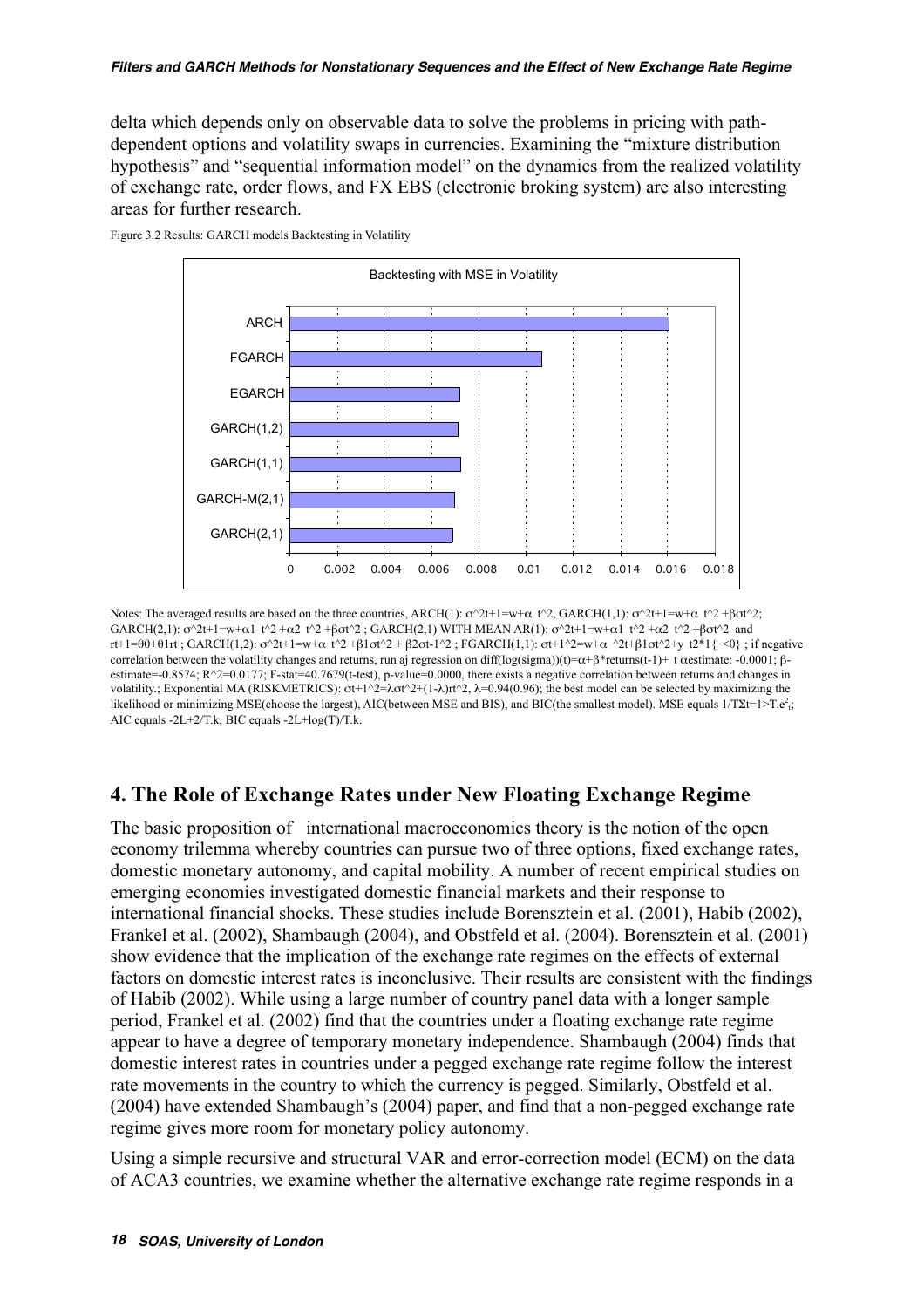different way to the base country interest rate. The results from our empirical evidence suggest that there is no trade-off between adopting a floating exchange rate and formulating autonomous adjustments in monetary policy with unrestricted open economy variables. The domestic interest rates of the ACA samples have been increasingly cointegrated with the US interest rates. The results are associated with the openness of the capital account of the countries rather than their exchange rate regimes. The results also imply that the monetary trilemma is unrealistic, since decisions to reject pegging and maintain a floating regime did not bring about the expected monetary autonomy in the small open economies selected. We therefore argue that although a country floats its exchange rate, it may not be able to pursue domestic goals with its monetary policy under liberalized capital mobility<sup>25</sup>. It therefore may be argued that a fixed regime may have more room for autonomy than the floating regime.

A short-run dynamic specification follows the methodology of Pesaran, Shin, and Smith (PSS) (2001), Frankel et al (2002) and Shambaugh (2003). The specification provides estimation in the error correction form and examines the statistical significance of the coefficient on the levels relationship. We examine whether the levels of domestic interest rates ( $R_i/MILR$ ) and base country interest rates, the US federal rates ( $R_b / UDCR$ ) are cointegrated when the two nonstationary series become in fact stationary when combined. Both domestic interest rates and expected exchange rate are endogenous under the assumption of an open capital market with a floating exchange rate regime. External variable, domestic interest rates and an exchange rate system of equations are estimated by employing simultaneous Vector Autoregression (VAR) models that will provide dynamic relationships between the variables. The orders of the variables are the external variables, the domestic interest rates, and the exchange rates. Next, a recursive structural model is imposed as

$$
\begin{array}{c}\n1 & 0 & 0 \\
a_{21} & 1 & 0 \\
a_{31} & 0 & e_{t+1} \\
a_{41} & 0 & e_{t+1}\n\end{array} = \begin{array}{c}\n1 + \sum_{k=1}^{K} \begin{array}{ccc}\n1 & k \\
r_{t,k} & +u_t \\
e_{t+1,k}\n\end{array}\n\end{array}
$$

Where  $\tau$  denotes the variables for the domestic monetary and external financial factors, a structural VAR model consisting of five series for a vector of endogenous and semiexogenous variables given by  $t = (UDCR, IR, FDTD)'$ . r is the first differentiated local 3 month interbank lending rate as a proxy of market interest rate. UDCR is the first differentiated US discount rate as a proxy for the foreign interest rate or base rate,  $\Delta e$  is the variation of normalized bilateral exchange rate vs. US dollar, IR is international reserves excluding gold and measured by billions of dollars, a proxy of capital openness and regime classification. FDTD is the foreign debt of the banking sector divided by total debt proxy for open-economy financing that indicates the credit and balance channel and the cost of finance from the supply side effect. IR and FDTD are measured by foreign currency hence directly involve the interest rate and the exchange rate channels.

The joint dynamics of  $X_t$  are notated by the following structural VAR:

- $(4.2)$   $A\Pi t = A(L) \Pi t k + BZt k + Ut k$
- $(4.3)$   $\Pi t = F(L) \Pi t k + GZt k + Xt k$

<sup>&</sup>lt;sup>25</sup> Shambaugh (2003) and Borenzstein et al (2001) conclude that "the impossible trinity" is supported by his result that the more firmly floating, the smaller the reaction to changes in the U.S. interest rate.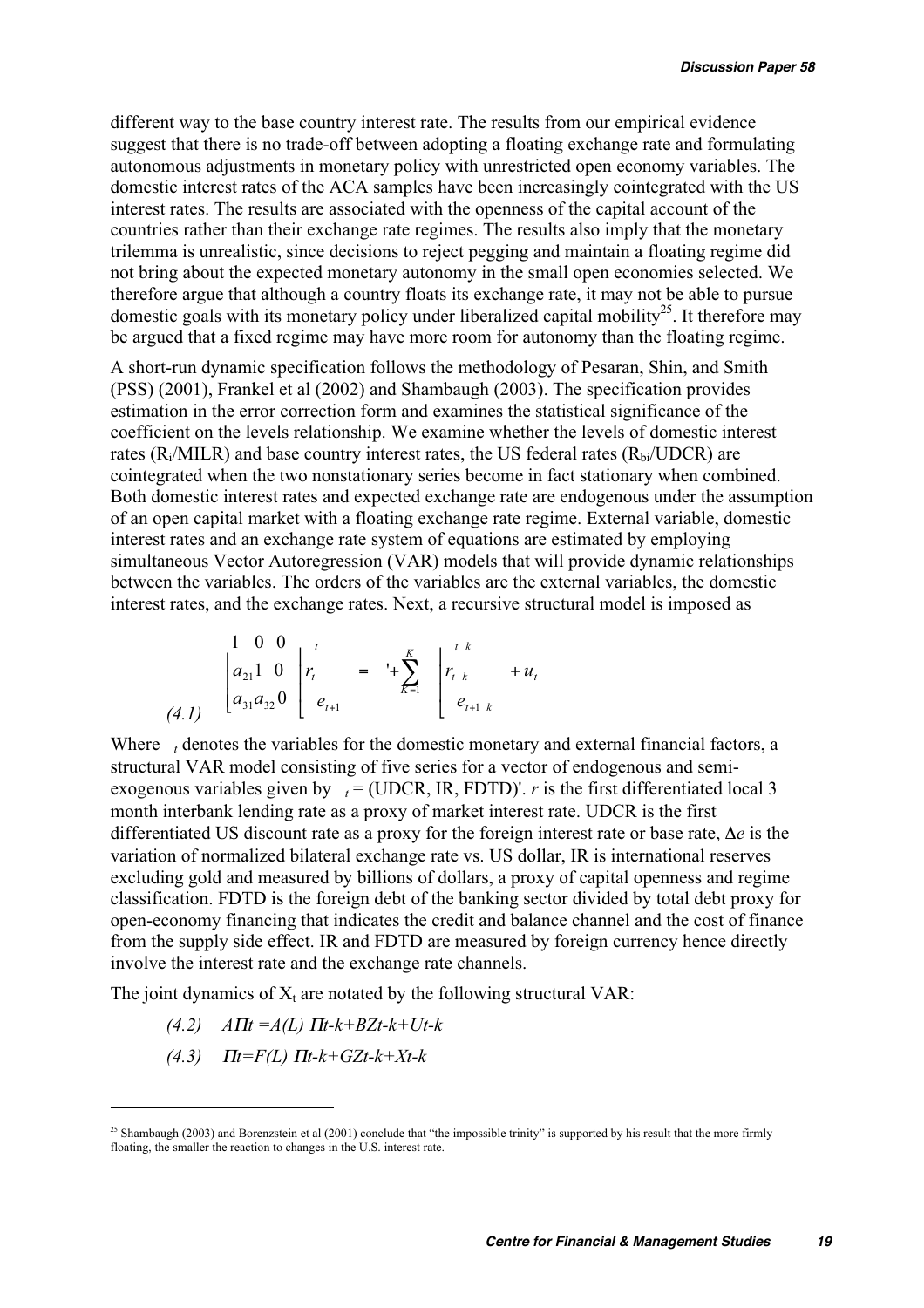# $(4.4)$   $E(UU')=D=A\Sigma A'$

Where A is a (5 x 5) matrix of structural contemporaneous coefficients,  $A(L)$  is a polynomial of order  $p$  in the lag operator  $L$ .  $Z$  is a vector of deterministic terms with associated coefficients matrix B. The vector of structural shocks  $U_t = \Sigma(MILR, UDCR, UD, IR, FDTD)$ ' consists of the idiosyncratic shocks associated with each of the endogenous variables that drive aggregate changes<sup>26</sup>. Being independent sources of fluctuations in the endogenous variables, it is assumed that the shocks are serially and mutually uncorrelated so that their variance-covariance matrix  $E(UU') = D$  is diagonal. A reduced form VAR is derived from equation (4.2), where,  $F(L)=A^{-1}A(L)$  and  $G=A^{-1}B$ .  $X_t$  is the vector of reduced form innovations of (MILR, UDCR, UD, IR, FDTD)', with variance-covariance matrix,  $E(X_t X_t') = \Sigma$ , from equation (4.2) and (4.3):  $\Pi_t = A^{-1}U_t$  or  $U_t = A\Pi_t$ . Equation (4.4) shows that the structural shocks  $U_t$  and their variances in D are related to the reduced form innovations and covariance respectively through the coefficient matrix A. Given estimation of  $X_t$  and  $\Sigma$ , identification of the VAR shows the recovery of the structural shocks and variances through the imposition of a sufficient number of restrictions on the A matrix to organise the instantaneous correlations among the endogenous variables. Based on the theoretical model developed by Kamin and Rogers (2000), a long run equilibrium relationship can be described as below:

|              |                 | $(4.5)$ (MILR, UDCR, UD, IR, FDTD)'                   |
|--------------|-----------------|-------------------------------------------------------|
| (4.6)        | $MILR =$        | $a10+a11UDCR+a12UD-A13IR-a14FDTD+UMILR$               |
| (4.7)        | $UDCR =$        | $a20 + UDCR$                                          |
|              | $(4.8)$ $UD =$  | $a30-a31$ MILR - $a32$ UDCR + $A33IR+a34F$ DTD+UD     |
| $(4.9)$ IR = |                 | $a40+a41$ MILR- $a42$ UDCR +A43 UD + $a44FDTD+UIR$    |
|              | $(4.10) FDTD =$ | $a50-a51$ MILR - $a52$ UDCR +A53 UD + $a54IR$ + UFDDT |

Where in matrix notations associated with the equation (4.5), the structural shocks and the reduced from innovations are:

| (4.11) |                      |  |                                                                 |                   |               |
|--------|----------------------|--|-----------------------------------------------------------------|-------------------|---------------|
|        |                      |  | $\begin{bmatrix} 1 & a21 & a13 & a14 & a15 \end{bmatrix}$ [MILR | $\int a l \theta$ | <i>[UMILR</i> |
|        |                      |  | 21 1 a23 a24 a25 UDCR                                           | a20               | <i>UUDCR</i>  |
|        |                      |  | $a31$ $a32$ 1 $a34$ $a35$ $UD$ + $a30$ =                        |                   | UUD           |
|        | a41 a42 a43 1 a45 IR |  |                                                                 | a40               | UIR           |
|        |                      |  | $\begin{bmatrix} 0 & 0 & 0 & 0 & 1 \end{bmatrix}$ FDTD          | a50   UFEDT       |               |

With a0=(a10, a20, a30, a40, a50)', U<sub>t</sub>=A  $<sub>t</sub>$  -a0 that a0 matrix consists of intercept terms is</sub> one part of the Z matrix. Ordinary Least Square (OLS) is used to assess direct relationship between both home and base country interest rates under different regimes on a simple specification of equation:

|              | $(4.12) \Delta MILR$ | $= a + B^* \Delta UDCR + u_{it}.$ |  |
|--------------|----------------------|-----------------------------------|--|
| $(4.13) Z_t$ |                      | $= a + b_t + MILR - UDCR_{it}.$   |  |

 $26$  See Sims (1986)

 $\lambda$  (11)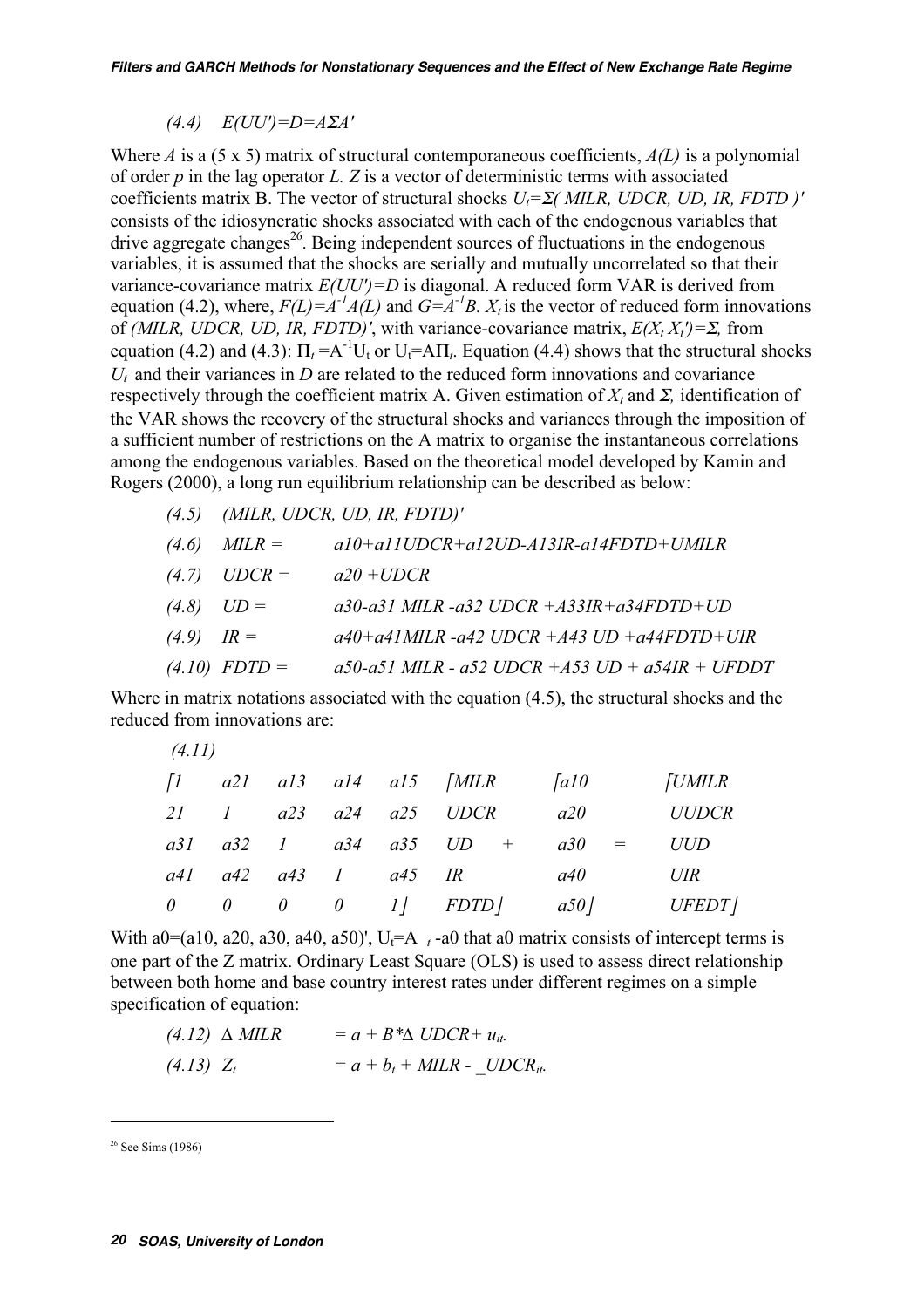$$
(4.14) \quad MLR_{it} = a + gUDCR + Bt\Delta UDCR_{t-1} + e_{it}.
$$
\n
$$
(4.15) \quad \Delta \quad MILR = (c + MILR_{it-1} - UDCR_{t-1}) + B\Delta UDCR + u_{it}
$$
\n
$$
(4.16) \quad \Delta MILR_{t} = \alpha + \Sigma I = I > 4 \quad i\Delta MILR_{t-1} + \Sigma I = I > 4 \quad \forall i\Delta UDCR_{t-1} + \Sigma I = I > 4 \quad i\Delta I R_{t-1} - \Sigma I = I > 4 \quad i\Delta F D T D_{t-1} + \sum I = I > 4 \quad i\Delta I R_{t-1} - \Sigma I = I > 4 \quad i\Delta F D T D_{t-1} + \sum I = I > 4 \quad i\Delta I R_{t-1} - \Sigma I = I > 4 \quad i\Delta F D T D_{t-1} + \sum I = I > 4 \quad i\Delta I R_{t-1} - \Sigma I = I > 4 \quad i\Delta I R_{t-1} - \Sigma I = I > 4 \quad i\Delta I R_{t-1} - \Sigma I = I > 4 \quad i\Delta I R_{t-1} - \Sigma I = I > 4 \quad i\Delta I R_{t-1} - \Sigma I = I > 4 \quad i\Delta I R_{t-1} - \Sigma I = I > 4 \quad i\Delta I R_{t-1} - \Sigma I = I > 4 \quad i\Delta I R_{t-1} - \Sigma I = I > 4 \quad i\Delta I R_{t-1} - \Sigma I = I > 4 \quad i\Delta I R_{t-1} - \Sigma I = I > 4 \quad i\Delta I R_{t-1} - \Sigma I = I > 4 \quad i\Delta I R_{t-1} - \Sigma I = 4 \quad i\Delta I R_{t-1} - \Sigma I = 4 \quad i\Delta I R_{t-1} - \Sigma I = 4 \quad i\Delta I R_{t-1} - \Sigma I = 4 \quad i\Delta I R_{t-1} - \Sigma I = 4 \quad i\Delta I R_{t-1} - \Sigma I = 4 \quad i\Delta I R_{t-1} - \Sigma I = 4 \quad i\Delta I R_{t-1} - \Sigma I = 4 \quad i\Delta I R_{t-1} - \Sigma I = 4 \quad i\Delta I R_{t-1} - \Sigma I = 4 \quad i\Delta I R_{t-1} - \Sigma I = 4 \quad i\Delta I R_{t-1}
$$

 $Z$  is a stationary variable where both MILR and UDCR<sub>it</sub> are nonstationary. To avoid loss of power in the PSS tests as well as to pertain the assumption of nonstationarity of covariating vector, the cointegrating vector,  $\overline{ }$ , is prespecified at  $1^{27}$  then test whether the differential of  $R_i$ and  $R_{bi}$  is stationary from the residuals. Z in cointegration tests, nonstationarity is assumed in covariate vector and is analytically presented and then checked the stationarity of  $Z^{28}$ . The stable movement of R compared to Rb for both the fixed and floating periods implies the reaction of policy rules for exchange rate targeting in the ACA central banks. The different regime effect is tested with open capital and inflation target variables in modified equation (4.12) into equation (4.14)  $\triangle$  MILR = a + B1\* $\triangle$ UDCR + B2\* $\triangle$ UD + B3\*IR\* $\triangle$ FDTD +  $u_{it}$ , where IR or FDTD indicates no capital controls. If B2 and B3 are different from zero, that is evidence supporting the predictions of the trilemma. For the fixed, the B2 coefficient is significant, but the  $B1$  is not, demonstrating less common shocks or the effect of fear of floating.

In the equation  $(4.15)$ , the parameter describes the speed of the adjustment back from any deviation from the long-run relationship. This represents the short run reactions of the  $\hat{B}$ coefficients as well as long run equilibrium under the assumption that UDCR is exogenous to MILR. Estimating equation (4.16) and interest rates appear close to unit roots in finite samples as nominal interest rates are bounded below by zero. The tests applied to both 'levels' and the 'first differences' of all the series for both fixed and floating period. The results show that the series and the gap,  $(R_{it-1} - Rb_{t-1})$  is non-stationary processes,  $I(1)$  at the 5 percent significant level. Serial correlation seems to be absent with DW statistics being slightly above 2 for the dependant variable of CBDR(the central bank discount rate) and below 2 for MIBLR(interbank lending market rate)<sup>29</sup>. If the B coefficient and R<sup>2</sup> for floating are significantly greater than zero that is the evidence of fear of floating or common shocks. If the coefficient and  $R^2$  are higher for the fixed sample that is supportive of the exchange rate constraint given by the trilemma. As can be seen from the positive and statistically significant B coefficients, both fixed and floating interest rates are correlated with the base country interest rate. In contrast to the trilemma theory, floating period has a higher coefficient and higher  $R^2$  than fixed one(.46 vs. .27 and .19 vs. .01). The sample period for the post-crisis is more tightly integrated since the currency crisis in 1997-1998. When the money market rates and central bank discount rates are examined, the money market sample has higher coefficients for both fixed and floating data<sup>30</sup>. This may indicates a function of capital markets being more open, consequently money market rates respond more closely to the

<sup>&</sup>lt;sup>27</sup> Investment theory is necessarily held the long run correlation between R and  $R_b$ .

<sup>&</sup>lt;sup>28</sup> See Zivot (2001), pp6-8 and pp13 – 15 of Eric Zivot's, "The power of single equation tests for cointegration when the cointegrating vector is prespecified" 1996, analytically presents the stationarity and alternative derivation of the asymptotic cointegration with a single prespecified cointegrating vector that is valid for weakly exogenous regressors and depends on a consistently estimable residual parameter than on values in the unit interval.

<sup>&</sup>lt;sup>29</sup> Korea 3 month interbank lending rates are associated with banking sector financing source and closer relationship with US discount rate. The results imply the discount rates are monetary policy instrument rather than market rates that have higher volatility and lower mean value compared to discount rates. See the Figure 1-5 the gap and changes among interest rates, reserves and exchange rates as well as the gap, i.e. covered interest rate parity between the home and base interest rates.

<sup>&</sup>lt;sup>30</sup> (B = .59, std error = .04, R<sup>2</sup> = .26) for money market rates and for discount rates (B = .28, std error = .08, R<sup>2</sup> = .01).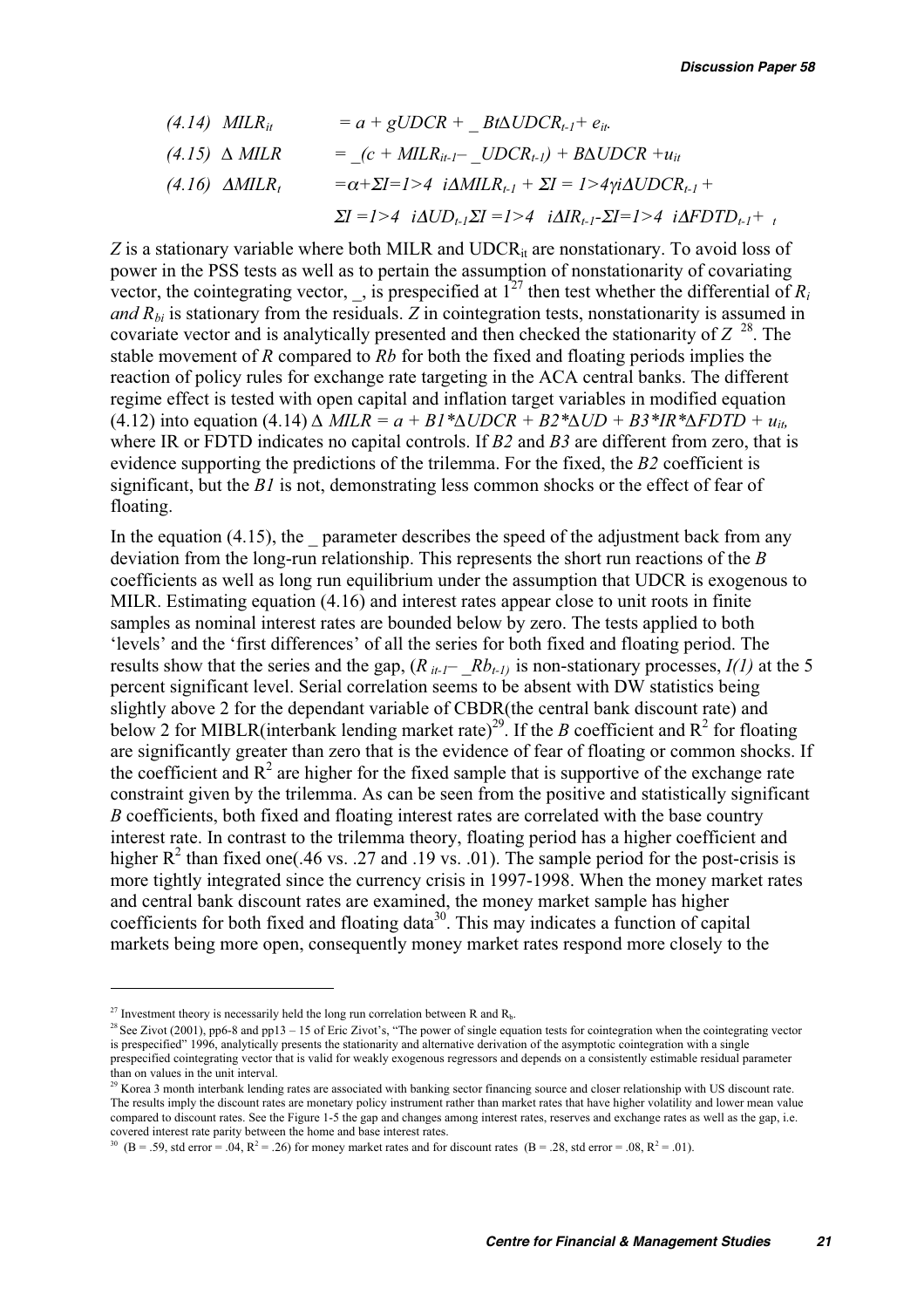market and international arbitrage. Within each interest rate data sample, the gap between fixed and not is over .2 and the  $R^2$  gap is .12 for the discount rates sample and .31 for the money market rates sample. The results hold the theoretical assumption that the shorter maturity on money market rates should have larger spreads $31$  in small open economies. In all samples, the coefficients  $B1$ ,  $B2$  and  $B3$  tended to be insignificantly different from zero with mixed signs. Considering the levels of the relationship based on \_, and the speed of adjustment of the based on, the larger in absolute value is, the faster the adjustment. The results show that compared to the fixed and the floating is more likely to reject the null of no levels relationship, have a coefficient close to one, and have a high adjustment speed, hence it is appeared to have less autonomy for the floating. The  $R^2$  of fixed samples is generally extremely low, demonstrating that the domestic and capital factors other than the base interest rate are the significant drivers of fixed countries' monetary policies. This implies these countries may have a reasonable amount of monetary autonomy in general.

#### 4.1 Interest Rate Volatility versus Exchange Rate Volatility

It can be considered that reducing exchange rate volatility may come at the cost of higher interest rate variability, which in turn may translate into higher variability on debt servicing costs for developing countries (Reinhart and Reinhart, 2000a). To investigate whether such a trade-off between the interest rates and exchange rates variability has occurred, we compute annual versions of the CV for these two variables for the case of the Korean won. This approach is undoubtedly simplistic and rough, but might provide an initial approximation to the issue (Figure 1.5 and 1.6). Each graph also shows an adjusted log-linear regression, its corresponding equation and the  $R^2$  of the estimated equation is provided as below<sup>32</sup>. The graphs show that there is no apparent trade-off between interest rate and exchange rate variability and there exists evidence of a positive simple correlation between these two types of variability. The trade-off between these two indicators may be hidden as result of movements in other variables that influence them (see the footnote below). In the case of Korean won, the average volatility of exchange rates for the post-crisis floating regime has increased to about 14% increased compare to that of the fixed regime. On the other hand, under floating regime, the volatility of short-term interest rate has a 65% increased and a 58% for the long-term interest rates. Based on Bubula and Otker-Robe (2003), an exchange market pressure (EMP) is simply computed by letting  $\alpha_1$  and  $\alpha_2$  be the weights for exchange rate and interest rate variations, an EMP index is then calculated as a weighted average of percentage change in bilateral exchange rate and variation in percentage in the domestic interest rate, =  $\alpha_1 A + \alpha_2 B$ , where  $A = \frac{0}{2} \Delta e$  and  $B = \Delta I$ , the volatility of each weighted-component is equal and their sum equals to unity.

<sup>&</sup>lt;sup>31</sup> Taylor [1999] discusses the fact that banks are willing to commit arbitrage funds in short-term markets making covered interest parity (CIP) hold.

 $32$ In the logarithm of equation for the volatility of interest rate that is explained by the volatility of exchange rate has a weak explanatory power under both regimes, indicates the omission of other variables in the equation as well as the uip for those developing countries are usually do not hold for less developed bond market and transitory risk premium or credit rating. However, the equations and R squares show the post-crisis floating regime for the relationship in volatility between the short term interest rate and exchange rate has largest among others  $($  (i) y = 0.0043Ln(x) + 0.0389 (pre-crisis with short term interest rate with fx volatility), R2 = 0.0333; (ii)y = -0.0241Ln(x) + 0.0261 (precrisis, with long term interest rate and fx volatility),  $R2 = 0.0573$ ; (iii)y = 0.0103Ln(x) + 0.0685 (post crisis with short term interest rate with FX volatility),  $R2 = 0.1007$ ; and (iv)y =  $0.0486Ln(x) + 0.3114$  (post-crisis with long term interest rate volatility),  $R2 = 0.0553$ ).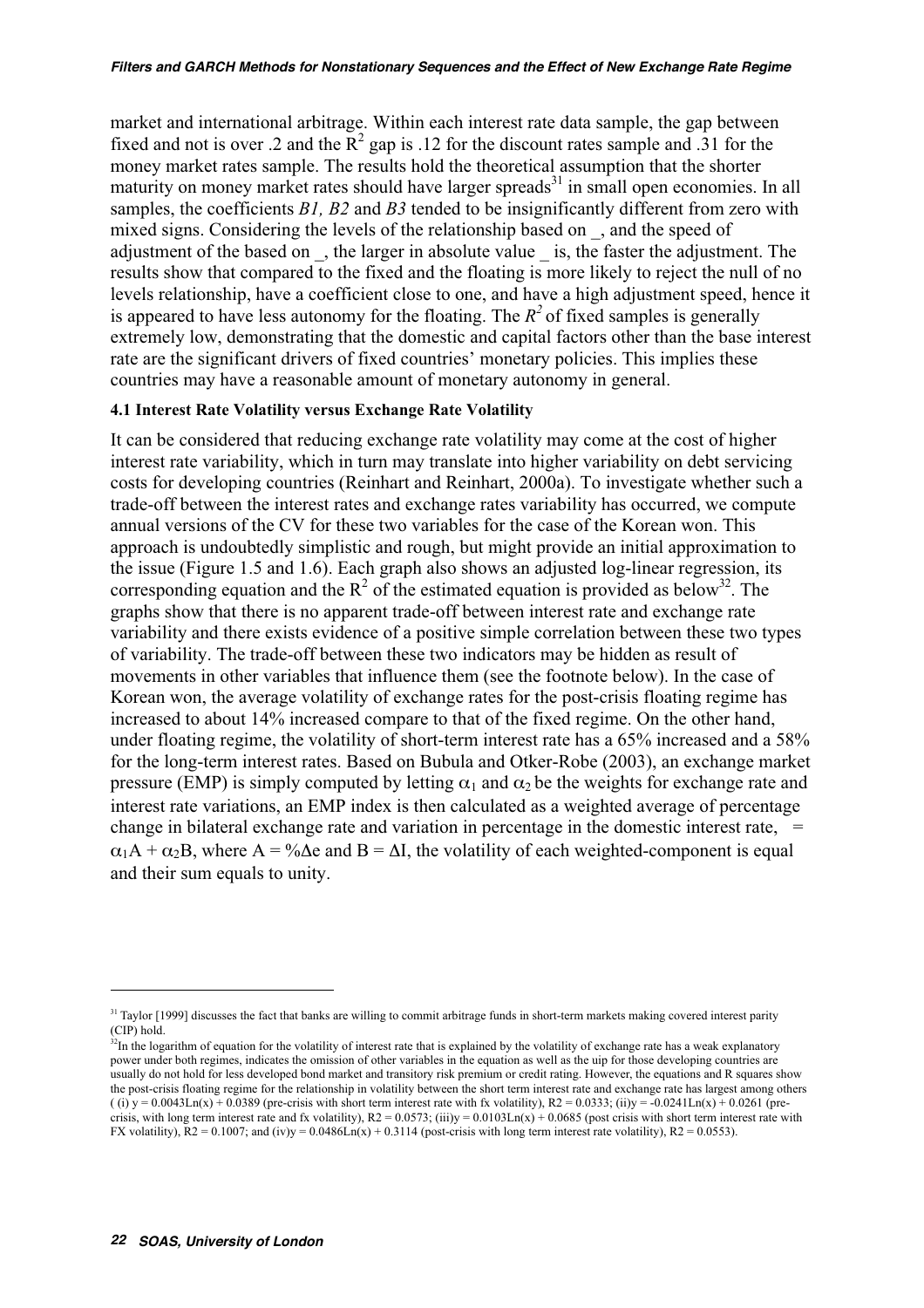$$
\beta_1^{2^*} \text{var}(A) = \beta_2^{2^*} \text{var}(B), \ \beta_1 + \beta_2 = 1, \text{ rearranging gives}
$$
\n
$$
\beta_1 = \frac{\sigma_B}{\sigma_A + \sigma_B}, \text{and } \beta_2 = \frac{\sigma_A}{\sigma_A + \sigma_B}
$$

Where  $\sigma_A$  and  $\sigma_B$  are the sample standard deviations of A and B. the EMP is rewritten as

$$
t = \frac{\sigma_B}{\sigma_A + \sigma_B} * A + \frac{\sigma_A}{\sigma_A + \sigma_B} * B, or t = A + \frac{\sigma_A}{\sigma_B} * B
$$

The is therefore increases in both the depreciation of the exchange rate and a rise in interest rate changes. The broad indicators of the exchange market pressure (EMP) for the post-crisis samples exceed the pre-crisis threshold value. We view that the ACA3 may accordingly need some attention on risk management in the exposures of volatility in exchange rates and interest rates $^{33}$ 

#### 4.2 The Economic Results under New Exchange Rate Regimes

The macroeconomic performances of countries in terms of growth, investment, trade, and inflation, suggest a strong link between the choice of the exchange rate regime and macroeconomic performance. The econometric results by Levy-Yeyati and Sturzenegger (LYS, 2002) and Ghosh et all (1997, 2000) observe that the float regime appears to achieve the highest growth over the sample, while pegs yield the best inflationary performances. While, intermediate regimes, with the managed float and the crawling peg, yield higher GDP growth and are associated with intermediate results in terms of inflation (Williamson, 2000).

We provide evidence as to the new exchange rate regime has an impact on economic results, in particular on inflation and growth. A simplified Phillips curve (PC) has been adopted with sets of assumptions based on a stochastic dynamic Mundell-Fleming model (Appendix  $3^{34}$ . To collaborate with the regime effect on the Phillips curve equation, it can be rewritten as

\n- (4.1) 
$$
\pi t \hat{f} x - \pi_t = -\frac{1}{\sigma + \eta} u_t
$$
, where  $\pi_t f \hat{i} x = E t (p_{t+1} - p_t) =$  $\pi_t - \frac{1 - \theta}{\eta} \left( y_t - d_t \right)$  with the slope of PC,  $f \hat{i} x = -\frac{d}{\pi_t - \pi_t} \frac{d}{dt}$  for  $t = \frac{1}{\sigma + \eta}$ .
\n- (4.2)  $\pi_t f - \pi_t = -\frac{\lambda + \sigma + \eta}{1 + \lambda} \frac{(\sigma + \eta)}{\mu_t}$ , where  $\pi_t f = E t (p_{t+1} p_t) = E t \left( p_{t+1} p_t \right) + \frac{1 - \theta}{\pi_t - y_t} = \pi_t + \frac{1 + \theta}{\pi_t - y_t}$ , where the slope of PC,  $f = -\frac{d}{\pi_t - \pi_t} \frac{d}{d\pi_t} \left( f \hat{i} x + \frac{1 - \theta}{\pi_t - \eta} \right)$ , where  $f \in \mathbb{R}$  for  $t = \frac{1}{\sigma + \eta} \left( \frac{1 + \theta}{\tau + \eta} \right)$ .
\n

Where  $\pi_t = 0$ . The slope of the Phillips curve is decreasing as the aggregate demand elasticity,  $\sigma$  and  $\eta$ , increases, and  $\pi_t = m^g = y^g$ ,  $u_t$  equals  $y_t - y_t$ , the output gap. The equation (4.1) indicates that the Phillips curve is flatter with the aggregate demand elasticity of the two parameters,  $\sigma$  to the domestic real rate of interest rate, and  $\eta$  to the real exchange rate. As

<sup>33</sup> EMPI, EMPK, and EMPT values 2842.940001, 1039.869862, 28.71375337 for the pre-crisis samples; 10893.41009, 1898.1116, 48.09681071 for the post-crisis sample. EMP of Indonesia, Korea, and Thailand shows an increased EMP for the period of post-crisis (1999- 2004) to 3.8, 1.8, and 1.7 times more than those of the pre-crisis.

<sup>&</sup>lt;sup>34</sup> A linear relation is also assumed as an approximation for possible nonlinear functions.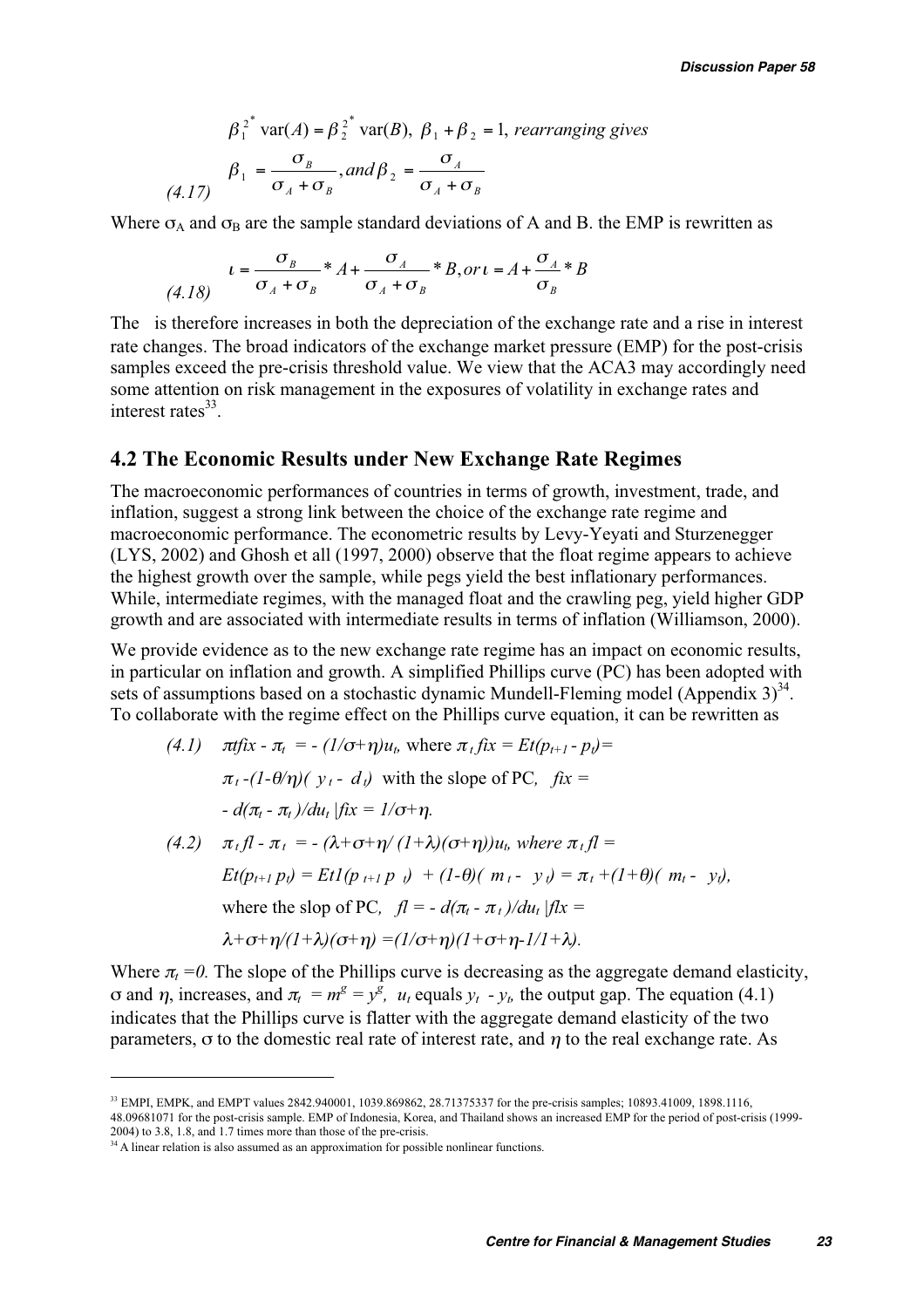flexible exchange rates are assumed to provide an adjustment of prices in buffering the real economy against external shocks, a change in unanticipated inflation would be associated with a smaller change in the output gap, *i.e.*, a steeper Phillips curve unless the elasticity of aggregate demand to the real interest rate and the real exchange rate are large (Loungani, Razin, and Yuen (2002)).

Time-variations in the expected inflation and natural output growth rates can shift the expectations-augmented Philips curve. The expectation-augmented Phillips curve is written as

(4.4) 
$$
\pi_t = 0 + \lambda u_t + \lambda v
$$
, where  $\pi_t - \pi_t^* = -\mu_t$ .  
\n(4.5)  $\pi_t = \pi''_t + ax_t + e$ , where  $x = -(ak/\phi)(\pi - \pi'') + \mu_t$ .  
\nor  $\pi = \pi'' - \alpha$  (*x*-*u*) with  $x = x0 - b(i-\pi) + \mu$ .

Where  $\beta \theta$ , the intercept equals  $\pi t$ , and  $\beta$ 1, the slope, equals  $\phi$ .  $\varepsilon$  is the residual errors. It is assumed that the changing inflationary expectations and the changing tradeoff between inflation and output under different exchange rate arrangements,  $\beta\theta$  and  $\beta\theta$  will vary across exchange rate regimes. Where  $\pi_t$  and  $\pi^{\wedge}$  are the actual and expected rates of inflation at time t,  $u_t$ <sup>35</sup>the output gap at time t, and  $\phi$  ( $\phi$ >0) is the slope of the Phillips curve. In theory, the null hypothesis is that  $\beta l f dx > \beta l f dx$  and  $\beta l f dx > \beta l f dx$ . x equals the percent output gap,  $((y-y^n)/y^n)$ , and (") indicates a target inflation.  $\alpha = \phi/ak$  and  $\phi/a$  describe the trade-off between inflation variability and the volatility of the output gap. If the relative weight,  $\phi$  of the output goal in the loss function of the central bank increases, the variance of the output gap decreases, whereas the variance of the inflation rate increases. The marginal cost of fluctuations in output is  $\phi x$  and the marginal cost of fluctuations in inflation is  $k(\pi-\pi'')$ .  $\phi(k)$  is a measure of the cost of fluctuations in output for the central bank. If  $x<0$ , the economy operates below the natural level of output, a slight increase in x and  $\delta x$ , leads to - $\lambda x \delta x$ . The effect of inflation is  $a\delta x$ , and the resulting cost is  $ak(\pi-\pi)\delta x$ . Equalizing marginal cost and marginal utility of monetary policy actions gives,  $x = -(ak/\phi)(\pi-\pi'')$ .

Monetary policy rules (Taylor 1993) specify the policy instrument, the nominal interest rate, as a function of the inflation rate and the output gap. As the inflation rate and the output gap are endogenous variables, when solving the Phillips curve equation and the monetary policy rule for output gap x, when substituting the result for the output gap,  $-b(i = \pi' - r^*) + u$ , a short-run equilibrium is solved as  $i = r^* + \pi/(\pi \cdot \pi' - e)/b(a+\alpha) = i + (1+(1/(b(a+\alpha)))(\pi' - \pi) +$  $e/b(a+\alpha)$ , and the long run equilibrium nominal interest rate (i<sup> $\wedge$ </sup>) is ( $r^* + \pi^{\wedge}$ ). This implies a positive inflation shock that reduces the output gap.

The monthly data series for production index, consumer price index (CPI), inflation, real effective exchange rate (REER), central bank discount interest rate, 3 month bank lending rate are obtained from the Asian Development Bank (ADB) Database. The production index is used for a proxy of output, and both CPI and Inflation rate (INF) are used for the price level with the base year equals to 1996. The transitional period (1997M4–1999M12) which may be contaminated by the mixture of the two exchange rate regimes, is therefore dropped from the whole sample periods (1990M1-2004M3). Unit root tests using Dickey Fuller regressions

<sup>&</sup>lt;sup>35</sup> The excess capacity,  $u_t$  is estimated from the regression:  $ln(y_v) = \alpha 0 + \alpha 1t + u_t$ , where  $\alpha 0$  and  $\alpha 1$  are the estimates of  $ln(y0)$  and g.  $u_t$  is therefore measured by the logarithm of detrended output.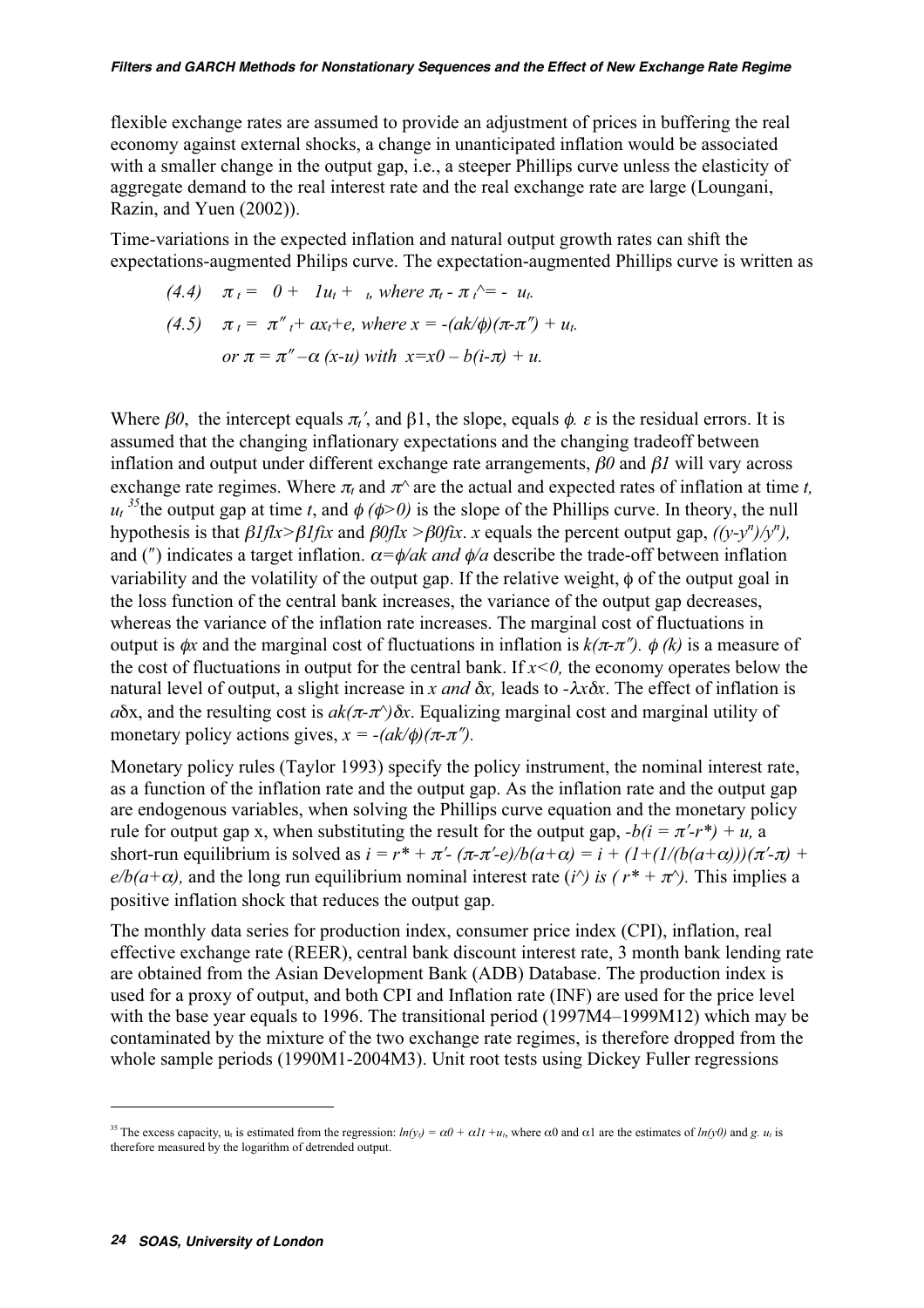include an intercept with and without a linear trend for all variables and residuals for regressions rejected the null hypothesis of unit root at 95% critical value for the ADF statistic. The average level and variability measured by both standard deviations and coefficients of variations of inflation, output, real effective exchange rate (REER), and consumer price index (CPI) of the ACA3 are summarized in Table 1.4 (appendix 1). The inflation is more volatile under the flexible exchange rate regime than that of the fixed rate period while output volatility is about the same in both periods in all ACA samples. In case of CPI, the index shows a lower level during the fixed period while the variability is higher for the same period. In the Phillips curve framework, a weak explanatory power and the cross correlation plots show no clear relationship in the ACA3 for both fixed and flexible periods (Table 1.9 and 1.10). The simple plots of inflation between these innovations are negative autocorrelation that indicates the information implies the 'inflation targeting' monetary policy in level. Based on the stochastic dynamic Mundell-Fleming model adopted, the preliminary empirical findings based on the ACA3 data support some evidence for the theory that the slope coefficient of the Phillips curve under the floating rate regime has a bigger intercept and slope than its fixed rate counterpart and the cost of output expansion in terms of unanticipated inflation is found to be smaller under the fixed rate system.

# 5. Conclusion and Policy Consideration

This paper provides some preliminary evidence on the important issues on the newly floated exchange regimes in the countries severely affected by the Asian Currency Crisis in 1997, Indonesia, Korea and Thailand. We focus on the de facto variation in exchange rates and the impact of new currency regimes on monetary autonomy and economic performance. By utilizing the filtering methodology for nonstationary sequences of exchange rates and the simultaneously expanded conditional variance estimation with the GARCH class models, we confirm that the variation of exchange rates has been increased to a similar level as the floating standard. Next, by assessing the "impossible trinity" and the slope of the Philips curve, we broadly conclude that the open-economy capital and financial impacts are significantly more than the regime impact. Empirical evidence suggests that fixed regimes eventually collapse due to the EMP, overvaluation, or speculative attack under liberalized capital flows (Obsfeld and Rogoff (1995)), while Reinhart (2000) says that floating regimes do not exist. Williamson (2000) therefore recommends making fixed exchange rate regimes more flexible by introducing soft crawling bands pegged to currency baskets. However, intermediate regimes (the soft pegs and managed floating regimes) have been more crisis prone than both hard pegs and floating regimes (Bubula and Rtker-Robe, 2003). The IMF recently has turned from "corner" solutions<sup>36</sup> to its current doctrine of floating arrangements with inflation targeting (Rogoff, 1999), IMF, Fischer, 2001).

Considering long term policy implications under a floating regime, a monetary policy may be set based on the trinity: (1) a flexible exchange rate (Obstfeld and Rogoff (1996)), (2) an inflation target (Bernanke et al (1999)), and (3) a monetary policy rule (Taylor (1999)). As the exchange rate and the interest rate are interdependent under a floating regime, the responsibilities for exchange rate policy and interest rate policy may not be divided, hence, in the short- and medium term, we may recommend a 'Floating Regime with Macro-Financial-

<sup>&</sup>lt;sup>36</sup> For the evidence based on Markov chains of regime transitions against the "bi-polar view", see A. Bubula and I. Otker-Robe (2000), the evolution of exchange rate regimes since 1990: evidence form de facto policies.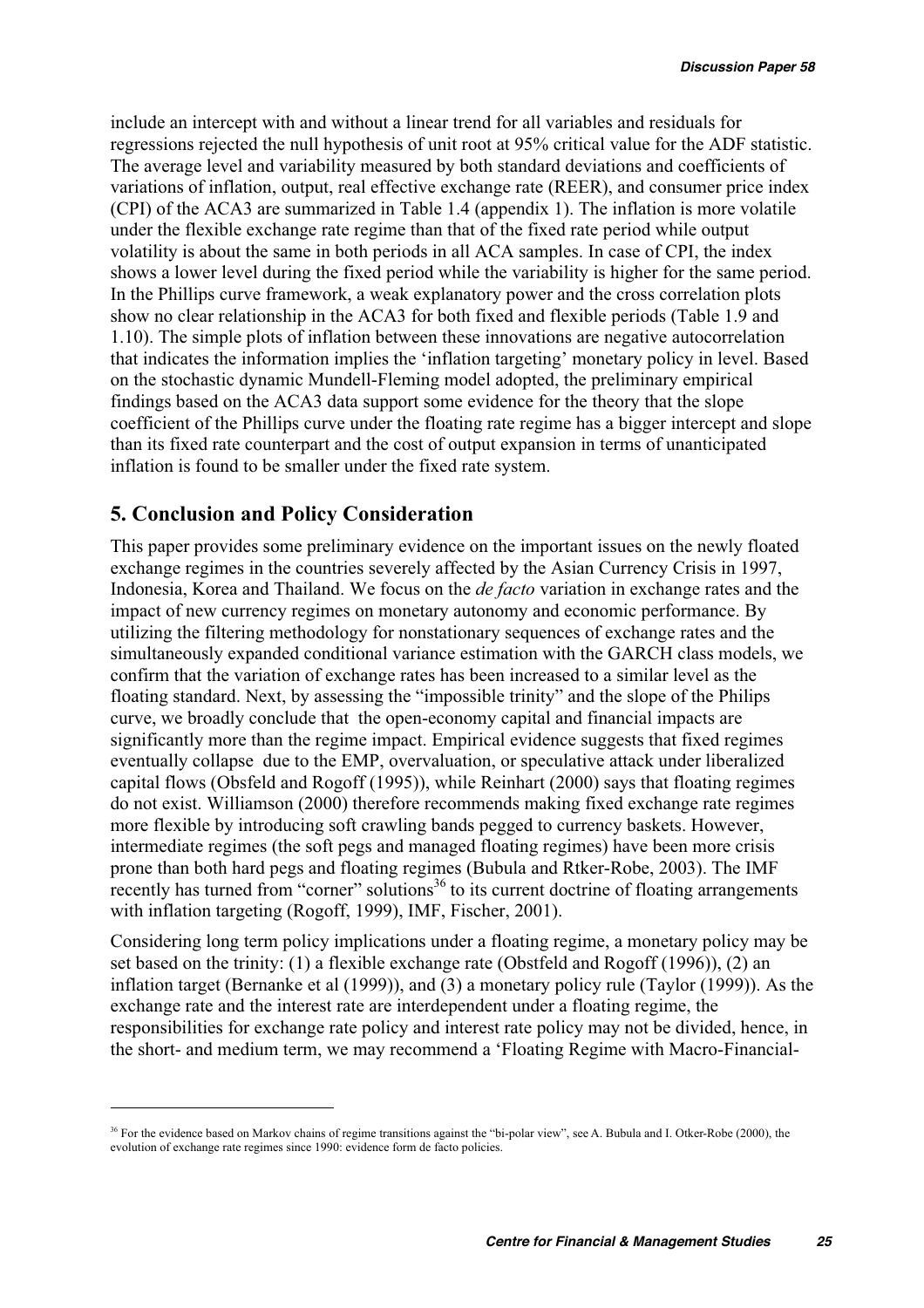Micro Risk Management' on the exposure of both exchange rates and interest rates for the small-open-capital-Asian countries, rather than adopting a simple 'inflation targeting'.

Further research based on macro-financial- microstructural framework is essential for providing a theoretical foundation to facilitate the development of Asian financial markets and the extension with international money and capital markets. An important question, whether the effectiveness of monetary and fiscal policy is valid regardless of exchange regimes, once a small open economy encompasses a developed financial system, may need some attention for further studies. These are the subjects of my ongoing research.

# Reference

Baillie, R.T., T. Bollerslev and H.O. Mikkelsen (1996). Fractionally integrated generalized autoregressive conditional heteroscedasticity. Journal of Econometrics 74, 3-30.

Benassy-Quere, Agnes and Benoit Coeure (2002). The survival of intermediate exchange rate regimes. Paris: CEPII Working Paper No. 2002-07, July.

Bernanke, B., T. Laubach, F. Mishkin and A. Posen (1999). Inflation Targeting: Lessons from the International Experience. Princeton: Princeton University Press.

T. Bollerslev and Engle, R.F., (1986). Modelling the persistence of conditional variances. Econometric Review 5, 1-50.

Borenzstein, E., J. Zettlemeyer, and T. Philippon (2001). Monetary independence in emerging markets, does the exchange rate regime make a different? IMF working paper WP/01/1.

Bubula, Andrea & Otker-Robe, Inci (2002). The Evolution of Exchange Rate Regimes Since 1990: Evidence From De Facto Policies. IMF Working Papers 02/155, International Monetary Fund.

Calvo, Guillermo, and Carmen Reinhart (2002). Fear of Floating. Quarterly Journal of Economics, Vol. 117, No.2, 379-436.

Davidson, J. (2003). Time Series Modelling Version 3.0. www.cf.ac.uk/carbs/econ/ davidsonje/TSMod30.htm.

Drost. F.C. and Klaassen, C.A.J. (1997). Efficient estimation in semiparametric GARCH models. Journal of Econometrics.

Eichengreen, Barry and Ricardo Hausmann (1999). Exchange Rates and Financial Fragility. NBER Working Paper 7418 (November).

Engle, R.F. (1982). Autoregressive conditional heteroscedasticity with estimates of the variance of United Kingdom inflation. Econometrica 50, 987-1007.

Engle, R. F & Gonzalez-Rivera, G. (1991). Semiparametric ARCH Models. Journal of Business & Economic Statistics, American Statistical Association, vol. 9(4), pages 345-59.

Engle, R.F., Lilien, D.M. and Robins, R.P. (1987). Estimating time-varying risk premia in the term structure: the ARCH-M model. Econometrica, 55, 391-408.

Eviews 3.1., QMS 4521 Campus drive suite 336 Irvine, CA 92612-2699.

Fama, E., French, K.R.(1988). Permanent and temporary components of stock prices. Journal of political economy, 96, 246-273.

Fischer, S. (2001). Exchange rate regimes: is the bipolar view correct?. Journal of Economic Perspectives, 15, 3-24.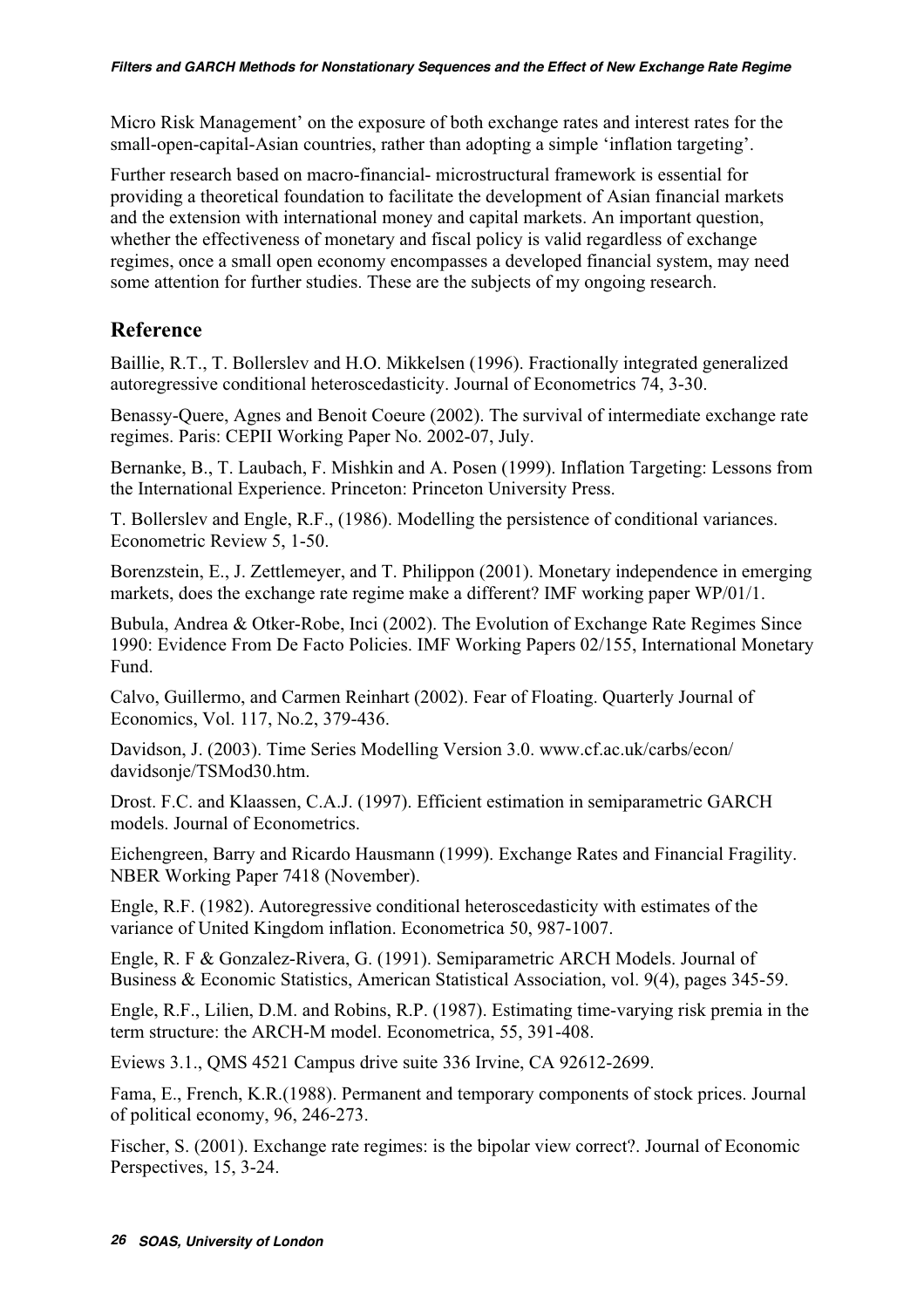Frankel, Jeffrey A. (1999). No Single Currency Regime is Right for All Countries or At All Times. Princeton University, International Finance Section, Essays in International Finance, No. 215 (August).

Frankel, J. and A.K. Rose (2002). An Estimate of the effect of common currencies on trade and income. Quarterly journal of economics, vol. 117, issue 2, pp. 437-466.

J. A. Frankel & S. Wei (1993). Emerging Currency Blocs. NBER Working Papers 4335, National Bureau of Economic Research, Inc.

Ghysels E., Harvey A., and Renault, E.(1996). Stochastic volatility. Handbook of statistics, Vol 14.

Ghosh A., A. Gulde, Jonathan D. Ostry, H. C. Wolf (1997). Does the Nominal Exchange Rate Regimes Matter?. NBER Working Paper 5874 (January).

Ghosh, Atish R., Anne-Marie Gulde, and Holger C. Wolf (2000). Currency Boards: More than a Quick Fix? Economic Policy 31 (October), 270-335.

M.M. Habib (2002). Financial contagion, interest rates and the role of the exchange rate as shock absorber in Central and Eastern Europe BOFIT Discussion papers 7/2002.

Hamilton J.D.(1989). A new approach to the economic analysis of nonstationary time series and the business cycle. Econometrica, 57, 357-384, 1989.

Harvey A.C., Ruiz, E. and Shephard, N.(1994). Multivariate stochastic variance models. Review of economic studies, 61, 247-264.

Kamin S. B. and Rogers J. H., (2000). Output and the real exchange rate in developing countries: an application to Mexico, Journal of development economics 61, pp.85-109.

Kawai M. (2002). Exchange rate arrangements in East Asia: lessons from the 1997-98 currency crisis. Bank of Japan Monetary and Economic studies, 20, 167-214.

Killeen W.P., Lyons R.K., and M. J. Moore (2001). Fixed versus Flexible: Lessons from EMS order flow. NBER Working Paper 8491, NBER.

LeRoy, S.F., Porter, R.D.(1981). The present-value relation: tests based on implied variance bounds. Econometrica, 49, 555-574.

Levy Yeyati, E., and f. Sturzenegger (2002). Classifying exchange rate regimes, Deeds vs. Words. Universidad Torcuato Di Tella, Photocopy.

Levy Yeyati, E.(2003). On the impact of common currency on Bilateral Trade. Economics Letters, vol. 79, no. 1, pp. 125-29.

Linton O.(1993). Adaptive Estimation in ARCH Models. Cowles Foundation Discussion Papers 1054, Cowles Foundation, Yale University.

Loungani, P. & Razin, A. & Yuen, C., (2002). The Open Economy Phillips Curve: 'New Keynesian' Theory and Evidence. CEPR Discussion Papers 3582, C.E.P.R.

McKinnon, R., (1976). Floating exchange rates, 1973-74: the emperor's new clothes. Carnegie-Rochester conference series on public policy, 3: 79-114.

McKinnon, R., (2003). The world dollar standard, new rules for the game?, Stanford WP August.

McKinnon, R. and Gunther S. (2004). The East Asian dollar standard, fear of floating, and original sin. Review of development economics, 8, 331-60.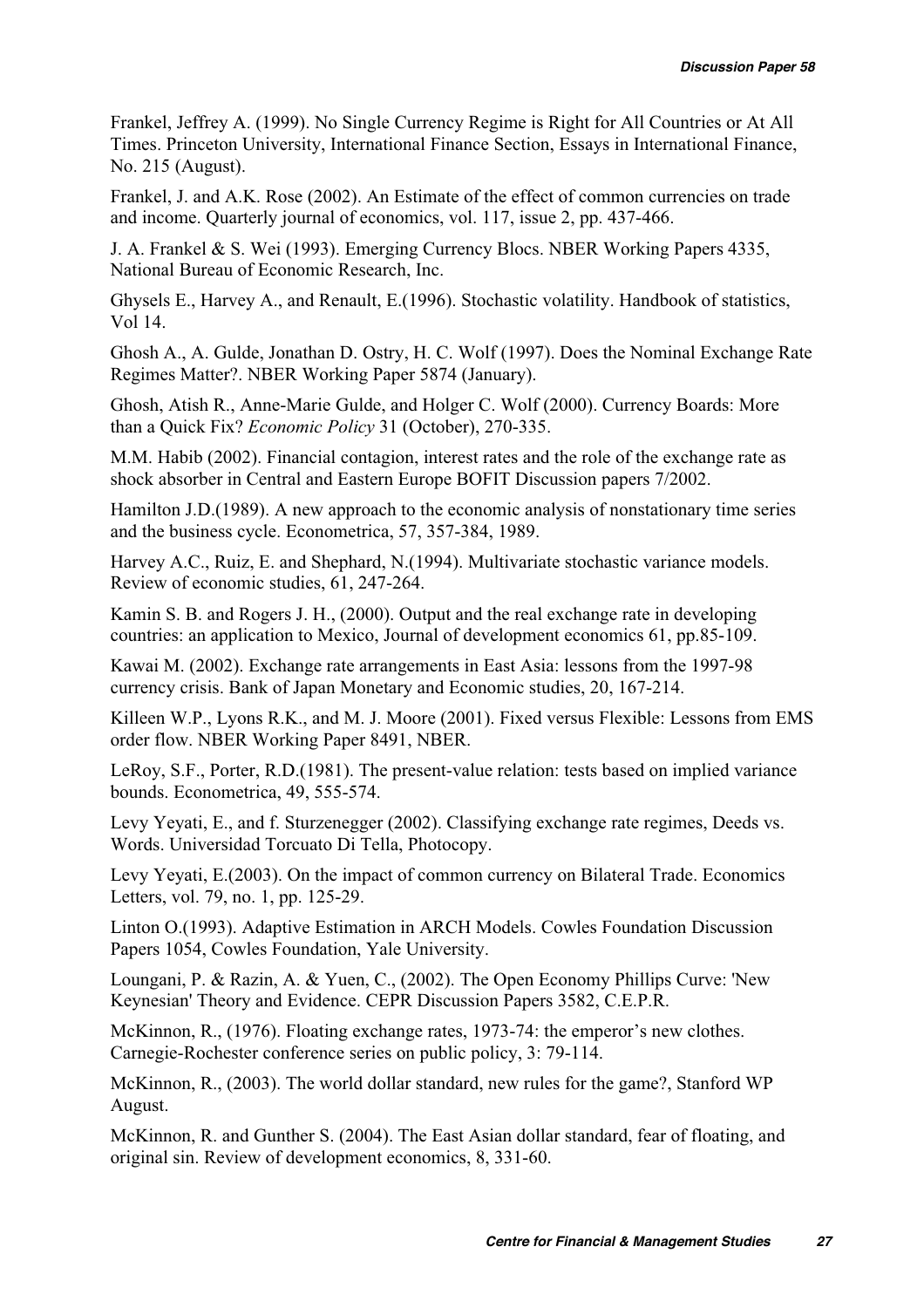McKinnon R., and H. Pill (1999). Exchange rate regimes for emerging markets: Moral Hazard and International overborrowing. Oxford review of economic policy, 15, 423-64.

Melino, A., Turnbull, M.(1990). Pricing foreign currency options with stochastic volatility. Journal of econometrics, 45, 239-265.

Mundell, R. (1963). Capital Mobility and Stabilization Policy under Fixed and Flexible Exchange Rates. Canadian Journal of Economics, 29, pp. 475-485.

Nelson, D.B. (1991), Conditional heteroscedasticity in asset returns: a new approach. Econometrica 59, 347-70.

Obstfeld M. and Rogoff K. (1996). Foundations of international macroeconomics. The MIT press.

Obstfeld M., J. C. Shambaugh, and A.M. Taylor (2004). Monetary sovereignty, exchange rates, and capital controls: the trilemma in the interwar period. IMF staff papers, Vol. 51, special issue.

Pesaran, M. H., Y. Shin, and R. J. Smith (2001). Bounds testing approaches to the analysis of level relationships. Journal of applied econometrics 16, 289-326.

Pollock, D.S.G. (1997). Data transformations and de-trending in econometrics, Chapter 11 (pps. 327-362) in Christian Heij et al. (eds.), System Dynamics in economic and financial models. John Wiley and Sons.

\_\_\_\_\_\_\_\_ (1999). A Handbook of Time-Series Analysis, Signal Processing and Dynamics. The Academic Press, London.

(2000). Trend estimation and detrending via rational square wave filters. Journal of Econometrics, 99, 317-334.

(2001b). Filters for short nonstationary sequences. Journal of forecasting, 20, 341-355.

\_\_\_\_\_\_\_ (2003b). Recursive estimation in econometrics. Journal of comutational statistics and data analysis, 42, 279-297.

Poirson, H. (2001). How do countries choose their exchange rate regime?. Working Paper, IMF 01-46, Washington, DC.

H. Popper and J. Lowell (1994). Officially Floating, Implicitly Targeted Exchange Rates: Examples from the Pacific Basin, in Reuven Glick and Michael Hutchison, eds., Exchange Rate Policy and Interdependence: Perspectives from the Pacific Basin. Cambridge University Press.

Reinhart, C. and V. R. Reinhart (2000a). What Hurts Most?: G-3 Exchange Rate or Interest Rate Volatility. NBER Summer Institute, Conference on Management of Currency Crises, July.

C. M. Reinhart & K. S. Rogoff (2002). The Modern History of Exchange Rate Arrangements: A Reinterpretation. NBER Working Papers 8963, National Bureau of Economic Research, Inc.

Robinson, P.M., and Zaffaroni, P.(1997). Modelling nonlinearity and long memory in time series. Fields Institute Communications 11, 161-170.

Rogoff, K. (1999). Perspectives on Exchange Rate Volatility, in M. Feldstein (ed.), International Capital Flows. Chicago: NBER and Chicago University Press.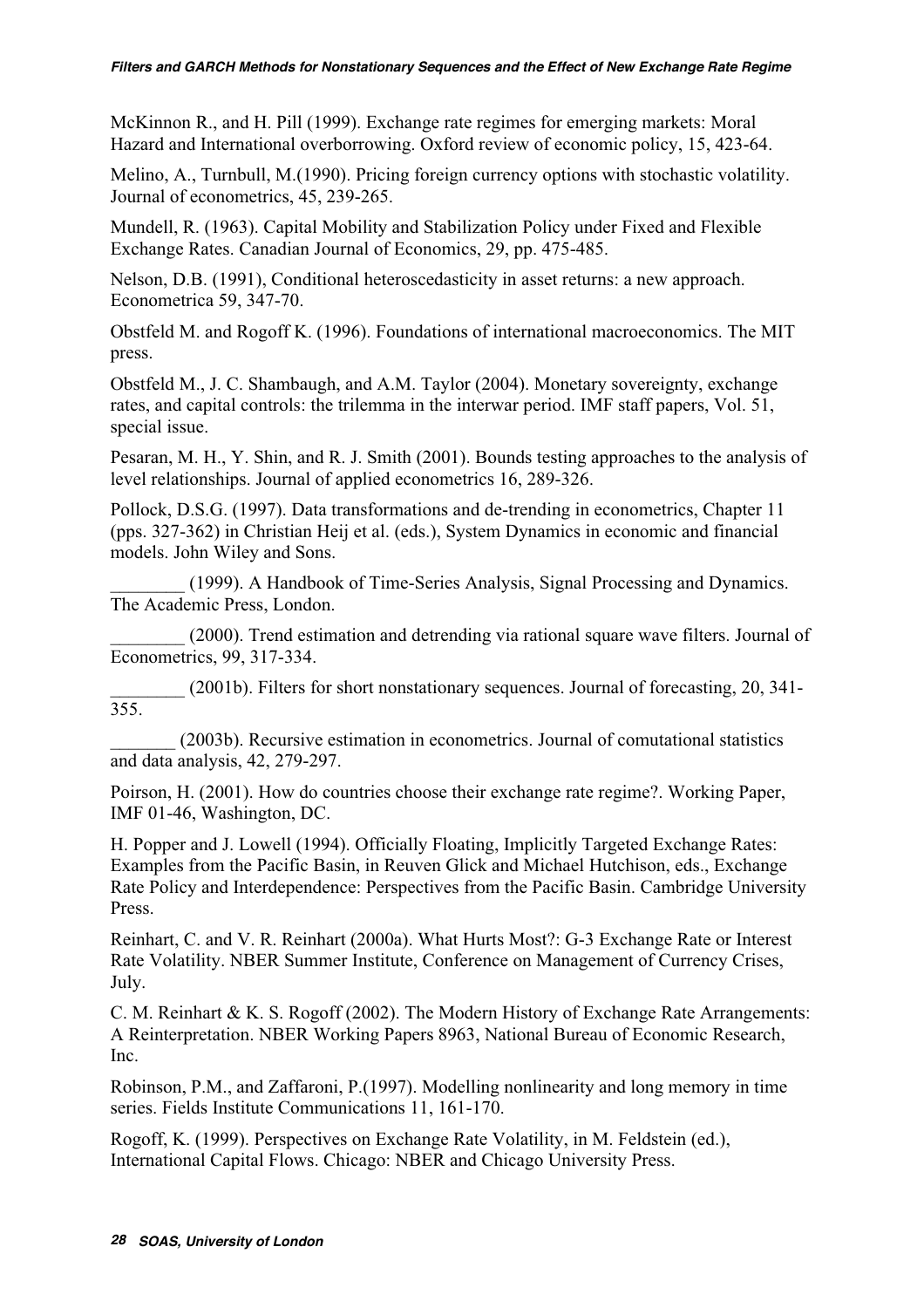Shambaugh, J. C. (2003). The effects of Fixed Exchange Rates on Monetary Policy. Quarterly journal of economics 119: 301-52.

Sim, A. and R. Zurbreugg, R. (1999). Intertemporal Volatility and Price Interactions between Australian and Japanese Spot and Futures Stock Index Markets. The Journal of Futures Markets, 19, 523-540.

Tauchen and Pitts (1983). The price variability-volume relationships in speculative markets, Econometrica, 51:485-506.

Taylor, J.B., (1993). Discretion versus policy rules in practice. Carnegie-Rochester Conference series on Public Policy 39: 195-214.

Taylor, J. B., (1999). A historical analysis of monetary policy riles, in J.B. Taylor, ed., Monetary policy rules. Chicago: U. of Chicago Press.

Williamson J. (2000). Exchange Rate Regime for Emerging Markets: Reviving the Intermediate Option. Institute for International Economics . September. Washington D.C.

Zivot, E., and D. Andrews (1992). Further evidence on the great crash, the oil price shock and the unit-root hypothesis. Journal of Business and Economic Statistics, 10, 251-270.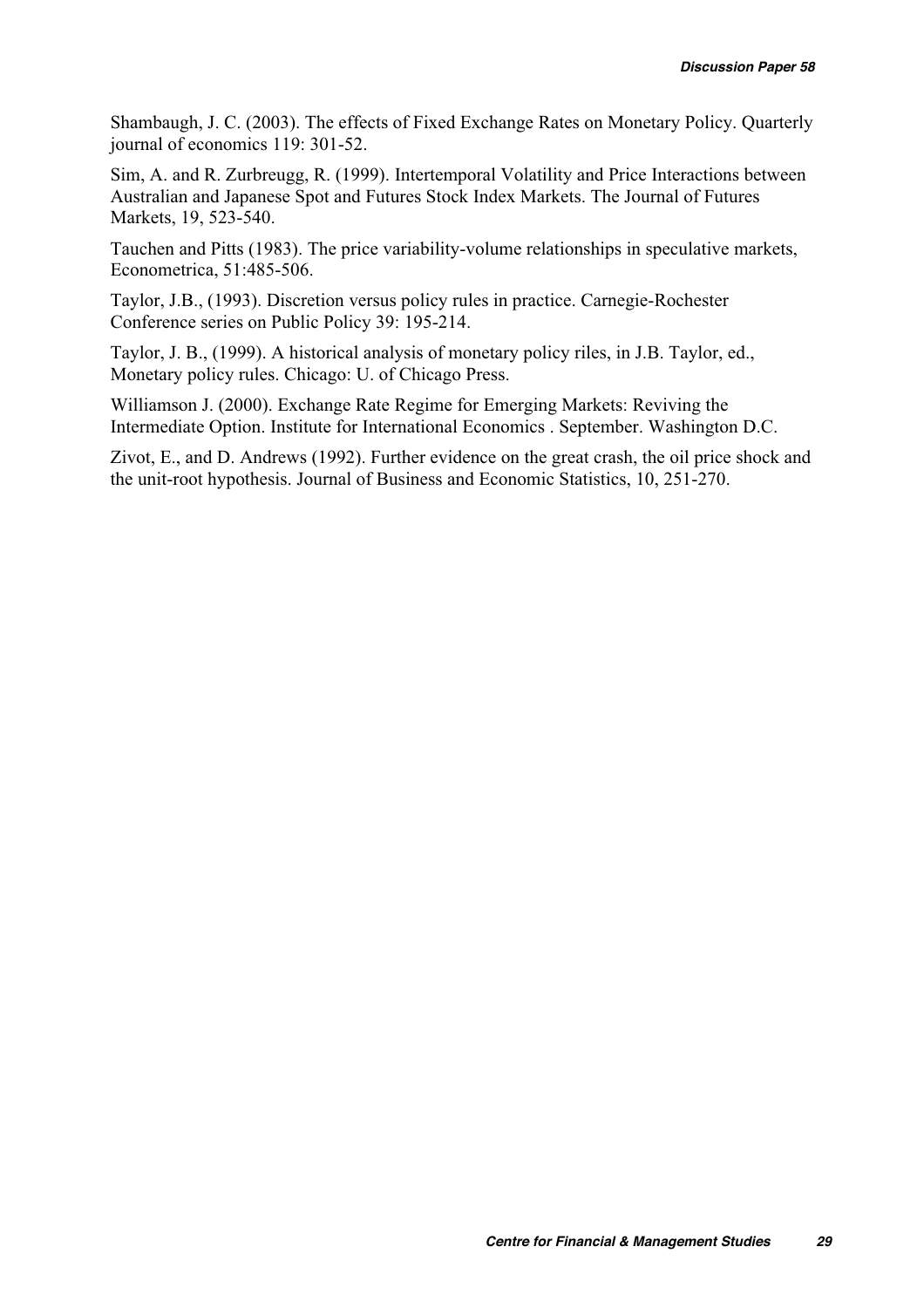# APPENDIX 1 Exchange Rate Classification, Descriptive statistics, and **Results**

Table 1.1 Exchange Rate Regime Changes since the Asian Currency Crisis

| Changes of Exchange Rate System: (Year of Floating) |                                         |                |  |  |
|-----------------------------------------------------|-----------------------------------------|----------------|--|--|
| Independent float                                   | Fixed (Managed Float)                   | Currency Board |  |  |
| 1991                                                | Indonesia/Korea/Thailand/Malaysia/China | Hong Kong      |  |  |
| 92                                                  | Indonesia/Korea/Thailand/Malaysia/China | Hong Kong      |  |  |
| 93                                                  | Indonesia/Korea/Thailand/Malaysia/China | Hong Kong      |  |  |
| 94                                                  | Indonesia/Korea/Thailand/Malaysia/China | Hong Kong      |  |  |
| 95                                                  | Indonesia/Korea/Thailand/Malaysia/China | Hong Kong      |  |  |
| 96                                                  | Indonesia/Korea/Thailand/Malaysia/China | Hong Kong      |  |  |
| Korea<br>97                                         | Indonesia/Thailand/Malaysia/China       | Hong Kong      |  |  |
| 98 Indonesia/Korea                                  | Thailand/Malaysia/China                 | Hong Kong      |  |  |
| 99Indonesia/Korea/Thailand                          | Malaysia/China                          | Hong Kong      |  |  |

Report on Exchange Arrangements and Exchange Restrictions; other various resources also are referenced. Re-categorized anything other than an 'independent float' or a currency board as a managed float or fixed regime including exchange rate regimes, pegs, crawling pegs, crawling bands.

| Table 1.2 Date Indicating the Switch towards a More Liberal Exchange Regime |
|-----------------------------------------------------------------------------|
|-----------------------------------------------------------------------------|

| Asian Currency Crisis Affected Countries (ACA5) | <b>DOMESTIC</b> | <b>EXTERNAL</b> | <b>IMF</b> Classification |
|-------------------------------------------------|-----------------|-----------------|---------------------------|
| <b>INDONESIA</b>                                | 1983            | 1985            | <b>Float 1997</b>         |
| <b>MALAYSIA</b>                                 | 1978-85, 1987   | 1987            |                           |
| <b>PHILIPPINES</b>                              | 1981            | 1992            | <b>Float 1997</b>         |
| <b>KOREA</b>                                    | 1991            | 1991            | <b>Float 1997</b>         |
| <b>THAILAND</b>                                 | 1989            | 1991            | <b>Float 1997</b>         |

Source: IMF, various including the central bank of the ACA countries.

Figure 1: Currency Composition: Total Identified Official Holdings of Foreign Exchange



Source: Data are from Eichengreen and Mathieson, WP/00131 and 1999 IMF annual report, compiled by the author.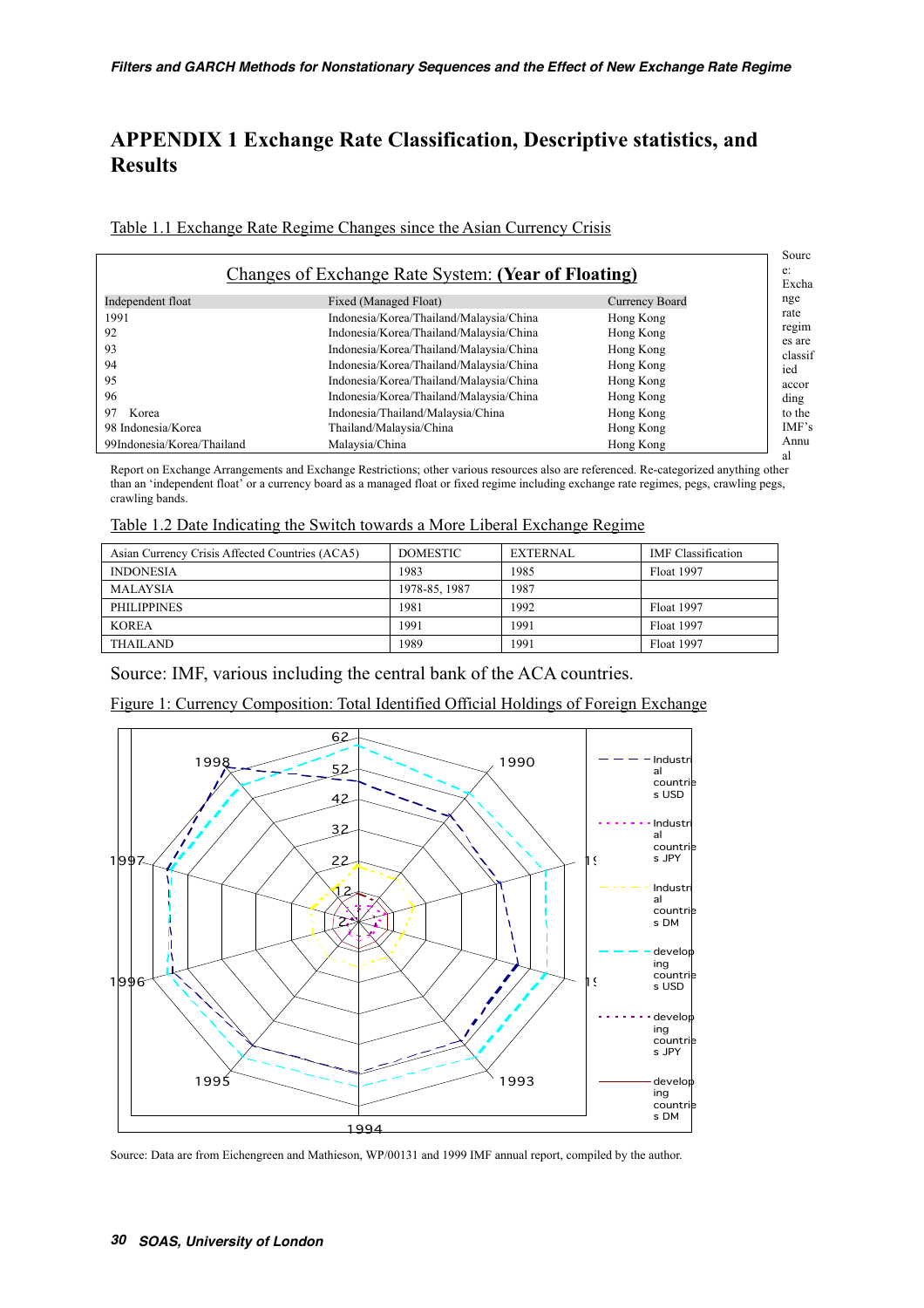| Pre-crisis-fixed regime     | <b>INR</b> | <b>KRW</b>   | <b>THB</b>   | <b>MYL</b>   | PHP          |
|-----------------------------|------------|--------------|--------------|--------------|--------------|
| Mean                        | 2161.1625  | 26.345474    | 25.836845    | 785.7818     | 2.6174976    |
| <b>SE</b>                   | 29.304891  | 0.2020999    | 0.2319197    | 5.7507617    | 0.015339     |
| Median                      | 2103.5     | 26.18935     | 25.35522     | 787.14286    | 2.56539      |
| <b>SD</b>                   | 285.62875  | 1.9698263    | 2.2604734    | 56.051492    | 0.1495057    |
| <b>SV</b>                   | 81583.782  | 3.8802156    | 5.1097398    | 3141.7697    | 0.022352     |
| Kurtosis                    | 9.8282531  | 5.7527836    | 21.635059    | 3.0866816    | 10.065754    |
| <b>Skewness</b>             | 2.5184189  | 1.4539952    | 4.6181917    | 1.1120471    | 2.5929698    |
| Range                       | 1770.4428  | 12.11597     | 14.4766      | 345.30186    | 0.93914      |
| Min                         | 1803.7311  | 22.35678     | 24.5419      | 683.50814    | 2.44172      |
| Max                         | 3574.1739  | 34.47275     | 39.0185      | 1028.81      | 3.38086      |
| Confidence Level(95.0%)     | 58.185547  | 0.4012741    | 0.4604819    | 11.418272    | 0.0304559    |
| Post-crisis-floating regime | <b>INR</b> | <b>KRW</b>   | <b>THB</b>   | <b>MYL</b>   | PHP          |
| Mean                        | 8885.561   | 49.268655    | 41.248322    | 1201.5093    | 3.7999318    |
| <b>SE</b>                   | 115.36499  | 0.7292697    | 0.2984618    | 7.3755259    | 1.554E-05    |
| Median                      | 8922.1429  | 51.2875      | 41.49955     | 1191.595     | 3.8          |
| <b>SD</b>                   | 972.08272  | 6.1449358    | 2.5148837    | 62.147286    | 0.0001309    |
| <b>SV</b>                   | 944944.81  | 37.760236    | 6.32464      | 3862.2852    | 1.715E-08    |
| Kurtosis                    | 0.4861109  | $-0.9921878$ | $-1.0545957$ | $-0.7095924$ | 0.4302981    |
| <b>Skewness</b>             | 0.3487659  | $-0.6916927$ | $-0.1692205$ | 0.4494054    | $-1.2805098$ |
| Range                       | 4546.5281  | 18.505       | 9.02983      | 239.73087    | 0.00047      |
| Min                         | 6767.0909  | 37.82595     | 36.59381     | 1086.3182    | 3.79961      |
| Max                         | 11313.619  | 56.33095     | 45.62364     | 1326.0491    | 3.80008      |
| Confidence Level(95.0%)     | 230.08822  | 1.4544826    | 0.5952632    | 14.710022    | 3.099E-05    |

Table 1.3 Descriptive Statistics and Contemporaneous Correlations

Source: Data are obtained from Asian development bank, ADB data base for Indonesia, Korea and Thailand.

|  | Tale 1.4 Correlation among Policy Variables: Fixed Pre-crisis and Floating Post-crisis period. |  |
|--|------------------------------------------------------------------------------------------------|--|
|  |                                                                                                |  |

| PRE-CRISIS   | <b>INR</b> | <b>ICPI</b> | IPI         | IGIR         | <b>IGIRM</b> | POST-CRISIS  | <b>INR</b> | ICPI     | IPI      | IGIR     | <b>IGIRM</b> |
|--------------|------------|-------------|-------------|--------------|--------------|--------------|------------|----------|----------|----------|--------------|
| <b>ICPI</b>  | $-0.848$   | 1.000       |             |              |              | <b>ICPI</b>  | $-0.911$   | 1.000    |          |          |              |
| IPI          | $-0.642$   | 0.836       | 1.000       |              |              | IPI          | 0.102      | 0.088    | 1.000    |          |              |
| IGIR         | $-0.407$   | 0.448       | 0.137       | 1.000        |              | <b>IGIR</b>  | 0.000      | $-0.270$ | $-0.363$ | 1.000    |              |
| <b>IGIRM</b> | $-0.831$   | 0.948       | 0.732       | 0.674        | 1.000        | <b>IGIRM</b> | $-0.824$   | 0.846    | 0.123    | $-0.101$ | 1.000        |
| <b>ICBR</b>  | 0.546      | $-0.683$    | $-0.579$    | $-0.342$     | $-0.606$     | <b>ICBR</b>  | $-0.806$   | 0.627    | $-0.207$ | 0.060    | 0.557        |
| PRE-CRISIS   | <b>KRW</b> | <b>KCPI</b> | <b>KGDP</b> | <b>KGIRM</b> | <b>KGDP</b>  | <b>KGIR</b>  | KPI        |          |          |          |              |
| <b>KCPI</b>  | $-0.883$   | 1.000       |             |              |              |              |            |          |          |          |              |
| <b>KGDP</b>  | 0.312      | $-0.406$    | 1.000       |              |              |              |            |          |          |          |              |
| <b>KGIRM</b> | $-0.445$   | 0.537       | 0.504       | 1.000        |              |              |            |          |          |          |              |
| <b>KGDP</b>  | $-0.652$   | 0.994       | $-0.332$    | $-0.704$     | 1.000        |              |            |          |          |          |              |
| <b>KGIR</b>  | $-0.744$   | 0.922       | 0.329       | 0.626        | 0.406        | 1.000        |            |          |          |          |              |
| KPI          | $-0.824$   | 0.969       | $-0.184$    | 0.484        | 0.893        | 0.956        | 1.000      |          |          |          |              |
| <b>KCBR</b>  | 0.591      | $-0.629$    | 0.252       | $-0.246$     | $-0.602$     | $-0.630$     | $-0.635$   |          |          |          |              |
| POST-CRISIS  | <b>KRW</b> | <b>KCPI</b> | <b>KGDP</b> | <b>KGIRM</b> | <b>KGDP</b>  | <b>KGIR</b>  | <b>KPI</b> |          |          |          |              |
| <b>KCPI</b>  | $-0.855$   | 1.000       |             |              |              |              |            |          |          |          |              |
| <b>KGDP</b>  | 0.359      | $-0.416$    | 1.000       |              |              |              |            |          |          |          |              |
| <b>KGIRM</b> | $-0.898$   | 0.914       | $-0.222$    | 1.000        |              |              |            |          |          |          |              |
| <b>KGDP</b>  | $-0.858$   | 0.978       | $-0.412$    | 0.920        | 1.000        |              |            |          |          |          |              |
| <b>KGIR</b>  | $-0.758$   | 0.968       | $-0.407$    | 0.881        | 0.959        | 1.000        |            |          |          |          |              |
| KPI          | $-0.739$   | 0.920       | $-0.444$    | 0.848        | 0.954        | 0.956        | 1.000      |          |          |          |              |
| <b>KCBR</b>  | 0.645      | $-0.846$    | 0.312       | $-0.751$     | $-0.778$     | $-0.856$     | $-0.753$   |          |          |          |              |
| PRE-CRISIS   | THB        | <b>TCBR</b> | <b>TCPI</b> | TGDP         | <b>TGDP</b>  | <b>TGIR</b>  |            |          |          |          |              |
| <b>TCBR</b>  | 0.104      | 1.000       |             |              |              |              |            |          |          |          |              |
| <b>TCPI</b>  | 0.415      | $-0.102$    | 1.000       |              |              |              |            |          |          |          |              |
| TGDP         | 0.051      | 0.468       | $-0.470$    | 1.000        |              |              |            |          |          |          |              |
| TGDP         | 0.428      | $-0.570$    | 0.920       | $-0.348$     | 1.000        |              |            |          |          |          |              |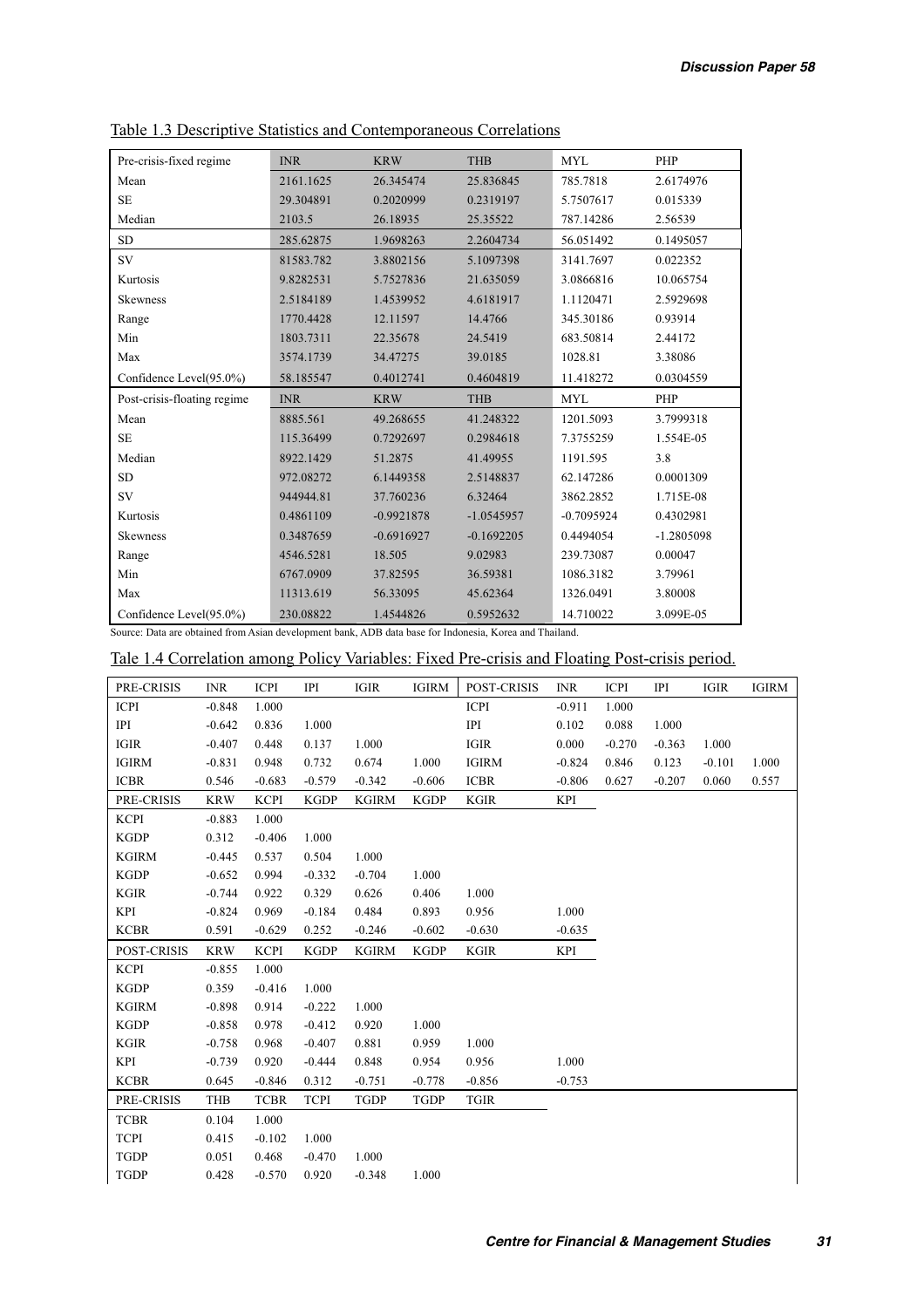| <b>TGIR</b> | 0.456      | $-0.109$    | 0.931       | $-0.310$    | 0.880 | 1.000       |
|-------------|------------|-------------|-------------|-------------|-------|-------------|
| TPI         | 0.419      | $-0.092$    | 0.949       | $-0.417$    | 0.914 | 0.942       |
| POST-CRISIS | <b>THB</b> | <b>TCBR</b> | <b>TCPI</b> | <b>TGDP</b> | TGDP  | <b>TGIR</b> |
| <b>TCBR</b> | $-0.042$   | 1.000       |             |             |       |             |
| <b>TCPI</b> | $-0.755$   | $-0.323$    | 1.000       |             |       |             |
| TGDP        | $-0.279$   | $-0.075$    | 0.120       | 1.000       |       |             |
| <b>TGDP</b> | $-0.751$   | $-0.400$    | 0.911       | 0.244       | 1.000 |             |
| <b>TGIR</b> | $-0.765$   | $-0.427$    | 0.916       | 0.230       | 0.923 | 1.000       |
| TPI         | $-0.778$   | $-0.416$    | 0.957       | 0.192       | 0.969 | 0.962       |

Source: Data from ADB data base, pre crisis period covers 1990Q1-1997Q3; post crisis sample covers 1991Q1-2004Q3, THB, TCBR, TCPI, TGDP\*,TGDP, and<br>TGIR represents Thailand central bank discount rate, consumer price index, respectively.

#### Figure 1.2 The Variations of Exchange Rates: sub-sample (pre-and post-crisis) periods



Source: Data are obtained from Asian development bank, ADB database for Indonesia, Korea and Thailand.

#### Figure 1.3a Standard Deviation of Growth rate of Real Exchange Rate: 1971-2003

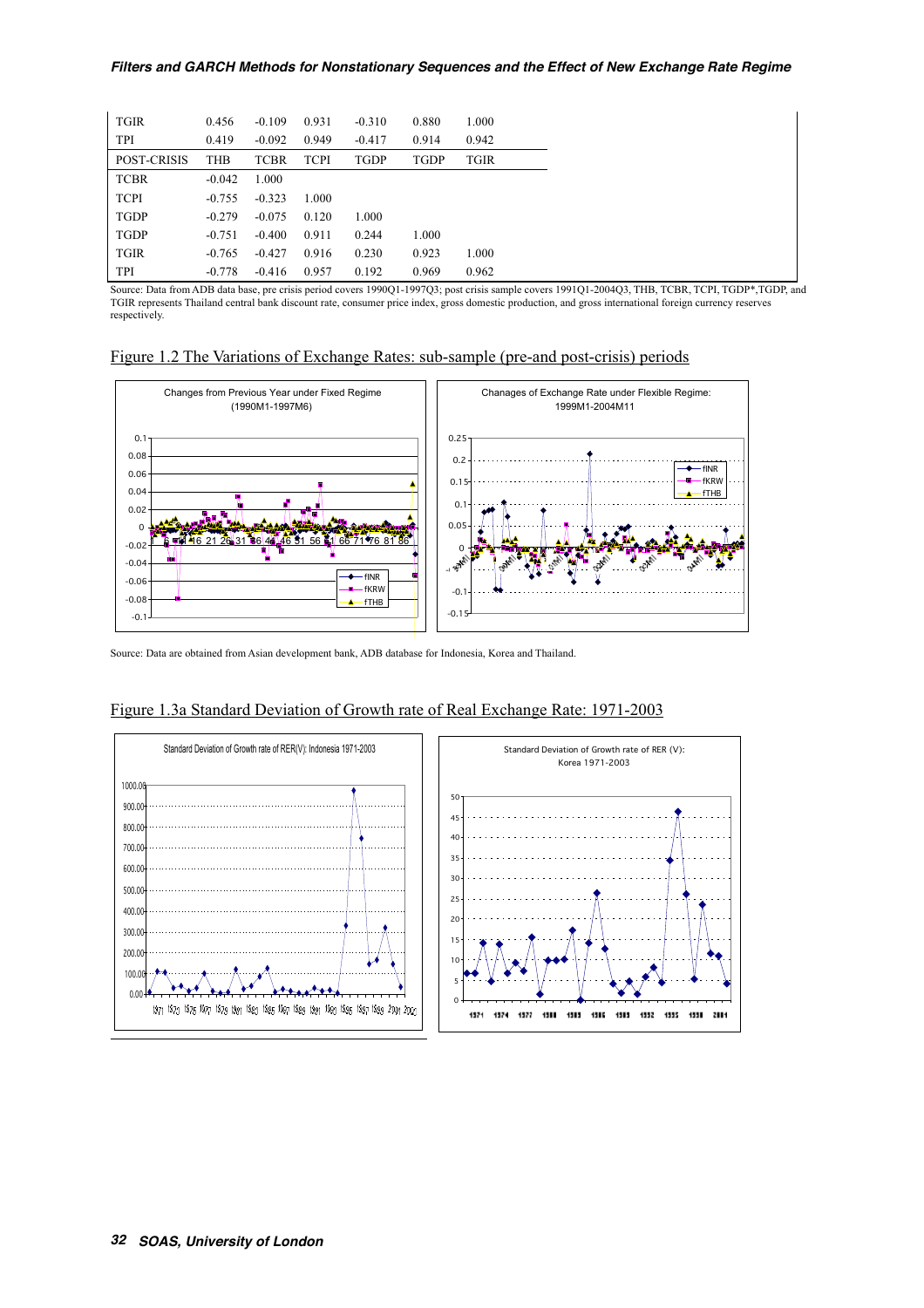

Figure 1.3b Standard Deviation of  $\Delta$ % of Real Exchange Rate: 1971-2003, Indonesia

Figure 1.4 Coefficient of Variation of Real Exchange Rate (CV)



Figure 1.5 Interest Rates and Exchange Rate Volatility under the different Exchange Regime



Source: Data are obtained from the Asian development bank, ADB database for Korea, and the US data is obtained from the US Department of Commerce, Bureau of Economic Analysis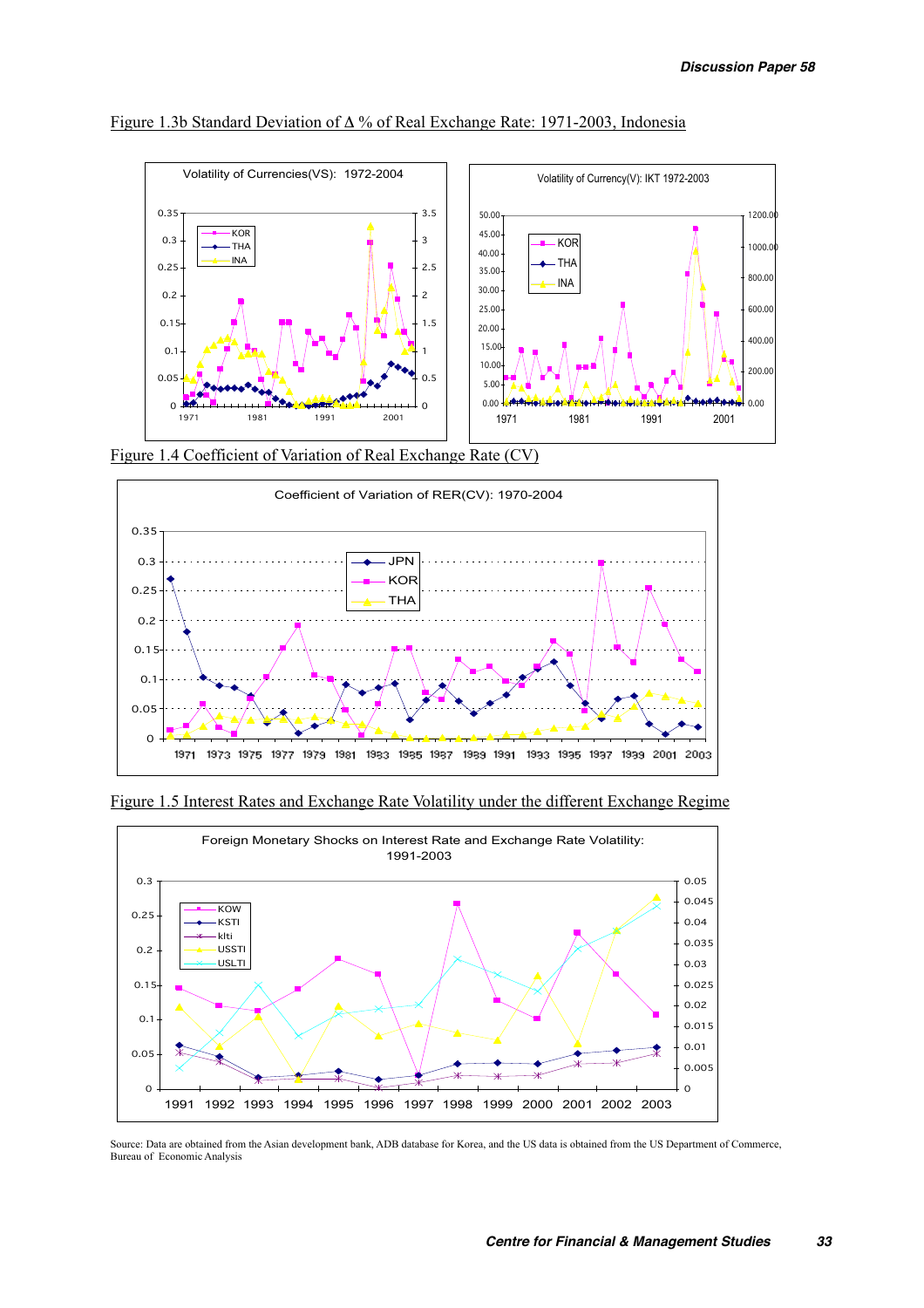#### Figure 1.6 Exchange Rate Market Pressure Index (1993-2003):

the variations of exchange rate and interest rates: Case-Korea: AER(left), REER(Right)



Figure 1.6 Gross International Reserves: Proxy of FX Market Intervention (90Q1-04Q4)





Source: Data are obtained from the ADB, IMF, IFS. Note. The top left and right panel: The standard deviation of (V)for the pre-crisis period for Indonesia, Korea, and Thailand is 1.29045, 2.948, and 1.53405 respectively, and for the post-crisis period, the standard deviation for the three countries is 2.21358, 9.6905, and 3.24085 respectively. The centre panel: Standard deviation of (VS) for the period of fixed regime for Indonesia, Korea, and Thailand is 0.008549, 0.009137, and 0.005065; Standard deviation for the period of flexible regime for Indonesia, Korea, and Thailand is 0.268346, 0.312371, and 0.276682. The standard deviation of the level of official reserves for the pre/post crisis period for Indonesia, Korea and Thai is 3483.018/1976.148; 8153.655/30499.23 and 9256.388/4260.284 respectively.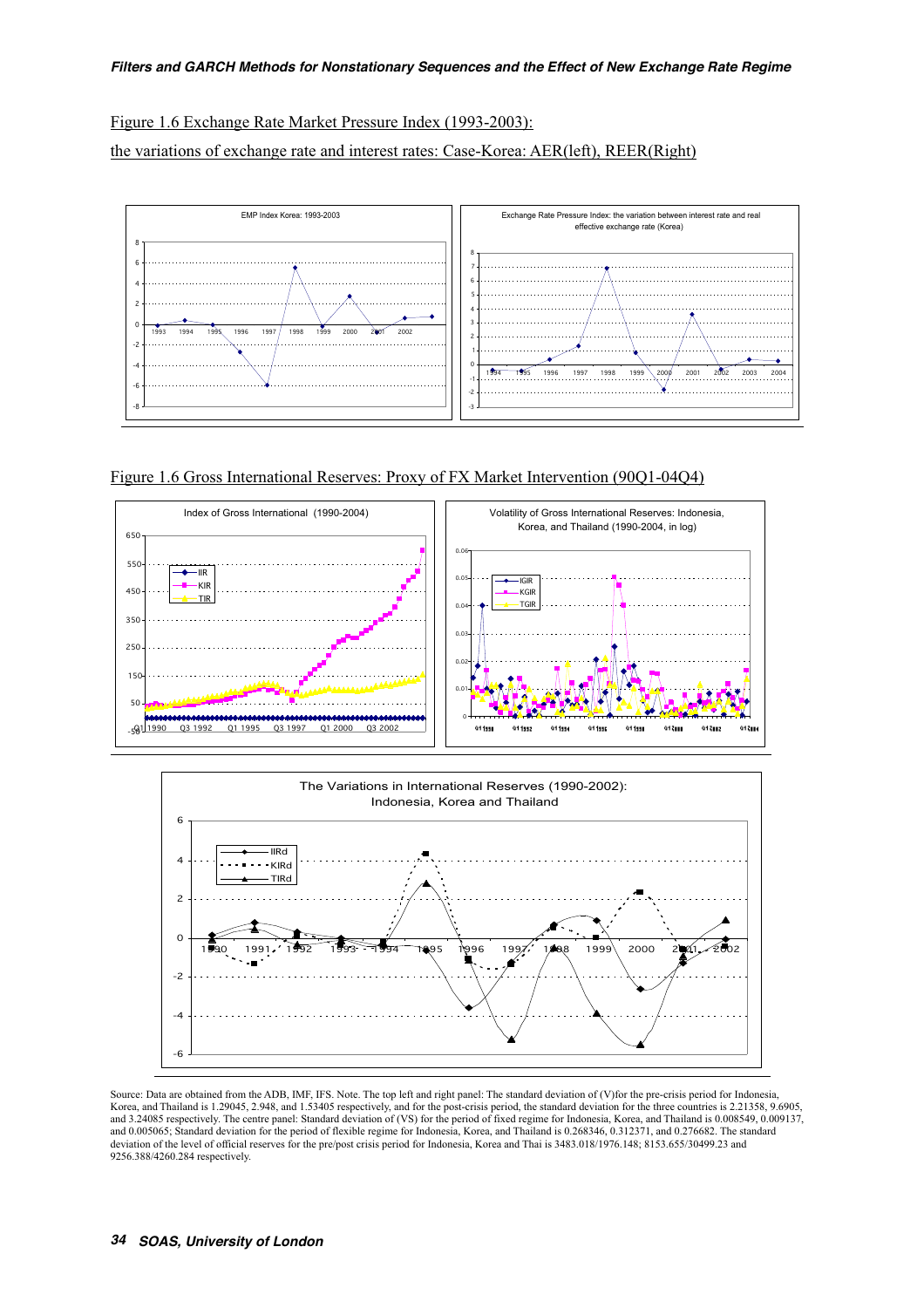#### Table 1.5 Unit Root Tests

The table reports Augmented Dickey-Fuller (ADF) and Phillips-Perron (PP) unit root tests without a time trend for volatility series. The lag length for the unit root tests is decided based on the Schwarz information criterion. The critical value for the tests at the 1% significance level is -3.453. It displays the 99 per cent critical values, using the results in MacKinnon (1991),  $DX(t) = a0 + a1*t + a2*X(t-1)+b1*DX(t-1) + b2N(t-1)$  $bp * DX(t-p)$ , where  $DX(t) = X(t) - X(t-1)$ . All data are first differentiated after the logarithmic is replaced.

|                    | ADF      | p-value | РP        | p-value |
|--------------------|----------|---------|-----------|---------|
| <b>IDR</b>         | $-3.672$ | 0.005   | $-3.724$  | 0.004   |
| <b>KRW</b>         | $-3.918$ | 0.000   | $-5.204$  | 0.000   |
| THB $(4th \, lag)$ | $-3.504$ | 0.000   | $-10.466$ | 0.000   |

#### Table 1.6 Summary Statistics of the VAR model

| Fixed regime               | $\Delta e^{k}_{t}$ | $\Delta i_t$     | $\Delta u$ <sub>t</sub> |
|----------------------------|--------------------|------------------|-------------------------|
| $\mathbf C$                | $-.089(.204)$      | $-.044(.0662)$   | $-.070(.712)$           |
| $\Delta \mathrm{ui}_{t-1}$ | .180(1.127)        | $.095***(2.601)$ | $.136*(1.797)$          |
| $\Delta \text{ui}_{t-2}$   | $-.041(.120)$      | .004(.259)       | $-.023(.296)$           |
| $\Delta i_{t-1}$           | $-.647***(9.118)$  | $.127**$ (2.448) | .007(.462)              |
| $\Delta i_{t-2}$           | $-.328***(.194)$   | .018(.992)       | $-.009(.532)$           |
| $\Delta e^k_{t-1}$         | .313(.432)         | $.236***(3.105)$ | .025(.228)              |
| $\Delta e_{t-2}^{k}$       | $-.083(.312)$      | .051(0.697)      | $-.125(1.167)$          |
| R squared                  | .341               | .136             | .008                    |
| D.W.                       | 2.155              | 2.010            | 2.001                   |
| Floating regime            | $\Delta e^{k}_{t}$ | $\Delta i_t$     | $\Delta u$ <sub>i</sub> |
| $\mathcal{C}$              | $-.0914(.891)$     | $-.292(.36)$     | $-.050(.412)$           |
| $\Delta$ uit-1             | $.129***(4.601)$   | .215(3.127)      | $.197*(1.294)$          |
| $\Delta$ uit-2             | $-.009(.153)$      | $-.0181(.890)$   | $-.039(.191)$           |
| $\Delta$ it-1              | $-0.027**$ (2.448) | $-214***(9.118)$ | .001(.268)              |
| $\Delta$ it-2              | .011(.992)         | $-.032***(.194)$ | $-.003(.312)$           |
| $\Delta$ ekt-1             | $.136***(5.105)$   | .213(.432)       | .005(.268)              |
| $\Delta$ ekt-2             | $-.021(0.863)$     | $-.148(.715)$    | $-.095(1.117)$          |
| R squared                  | .292               | .358             | .004                    |
| D.W.                       | 2.159              | 2.017            | 2.013                   |

Notes:  $\Delta$ ekt,  $\Delta$ it, and  $\Delta$ uit denotes exchange rate, domestic interest rate, and US interest rate, respectively. Parenthesis indicates t statistics, \*, \*\*, and \*\*\* is 10%, 5%, and 1% significance level.

### Table 1.7 Testing the Trilemma (Adjustment speeds to shocks in base international rate)

| Variable                                   | $\beta$ l UDi                                          | $\beta$ 2, IR | $\beta$ 3, MILR | $\beta$ 4, FDTD | $R^2$ |
|--------------------------------------------|--------------------------------------------------------|---------------|-----------------|-----------------|-------|
| Fixed R.                                   | .13(.26)                                               | .28(.13)      | .1(.12)         | .14(.15)        | .09   |
| Flexible R.                                | .28(.34)                                               | .42(.26)      | .29(.12)        | .22(.36)        | .23   |
|                                            | Adjustment speeds to shocks in base international rate |               |                 |                 |       |
| $1-3$ months; $4-12$ months; $1-12$ months |                                                        |               |                 |                 |       |
| Fixed R.                                   | 13                                                     | 28            | 9               |                 |       |
| Flexible R.                                | 32                                                     | 47            | 1               |                 |       |

#### Table 1.8 Domestic Interest Rate Volatility

| (External Variable: US Interest Rate Volatility) |                  |                  |                 |  |  |
|--------------------------------------------------|------------------|------------------|-----------------|--|--|
| Variables                                        | Indonesia        | Korea            | Thailand        |  |  |
| $vUS$ t-1                                        | $-401.93(-1.38)$ | $64.95(-9.58)$   | 118.19 (3.27)   |  |  |
| D t                                              | $-0.917(-9.47)$  | $9.268(-13.79)$  | $-3.10(-39.63)$ |  |  |
| $D$ vUS t-1                                      | 235.81 (0.77)    | $-1138.16(-1.8)$ | $-88.22(-2.44)$ |  |  |
| Constant                                         | $-0.556(-5.72)$  | $-23.4(-38.67)$  | $-3.86(-52.39)$ |  |  |
| $-t-1$                                           | 1.27(21.00)      | $1.57(-128.31)$  | 0.25(30.62)     |  |  |
| $-t-2$                                           |                  |                  |                 |  |  |
| $ht-1$                                           | 0.45(41.68)      | $1.76(-933.42)$  | 0.83(236.80)    |  |  |
| Wald 2                                           | 1014.37          | 2153.58          | 102.50          |  |  |
| Log-Likelihood                                   | $-4481.3$        | 807.8            | -479.68         |  |  |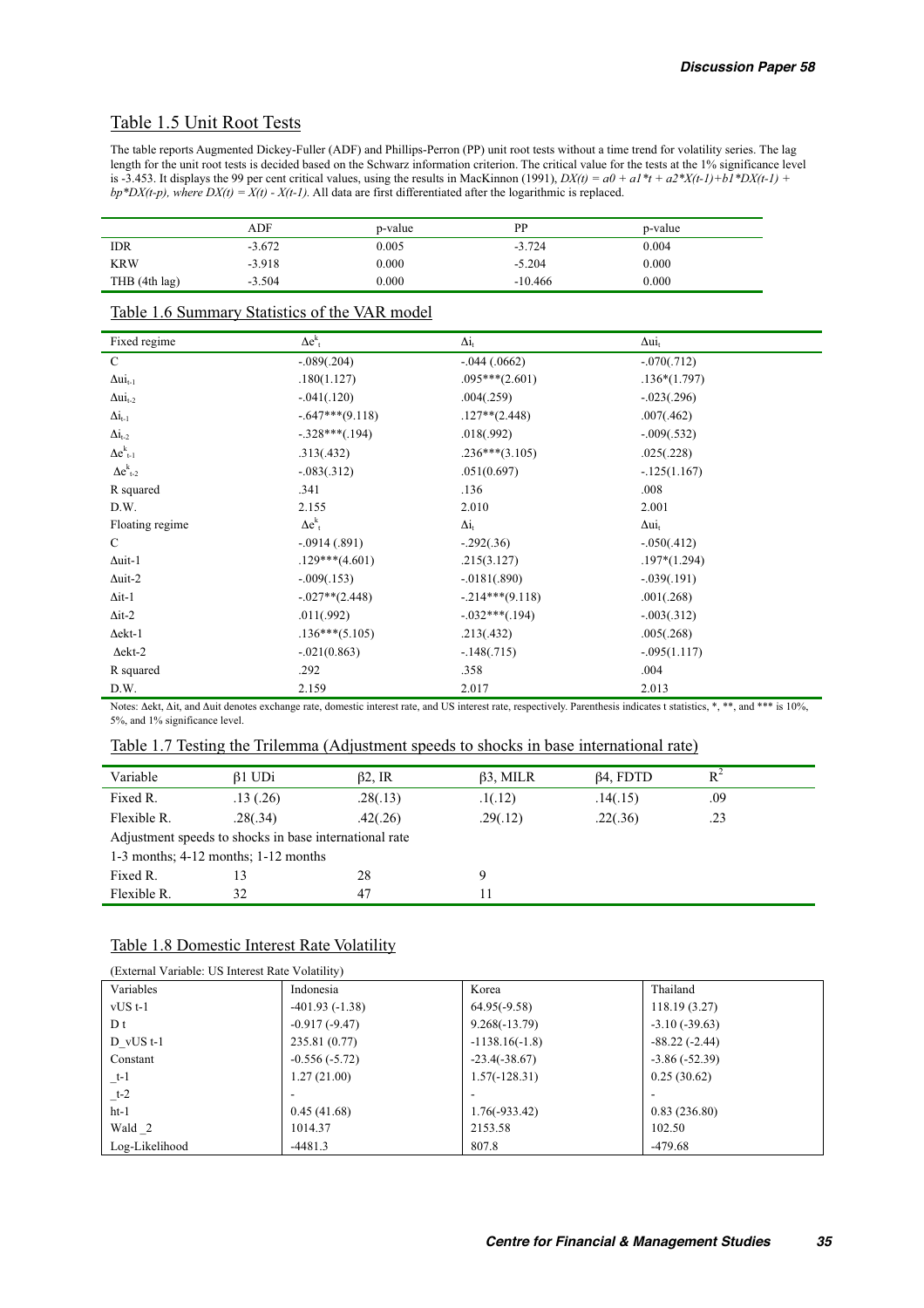|           | Fixed ER (1990M1-<br>97M3) | Restricted regime<br>change $(90-97)$ | Flexible $ER(2000M1 -$<br>2004M3) | Restricted regime<br>change $(00-04)$ |
|-----------|----------------------------|---------------------------------------|-----------------------------------|---------------------------------------|
| Indonesia |                            |                                       |                                   |                                       |
| Intercept | $-9.9(5.89)$               | $-10.68(6.08)$                        | $-2.34(7.60)$                     | 2.27(10.15)                           |
| Slope     | 2.2(1.34)                  | 1.85(1.41)                            | .59(1.73)                         | $-.21(2.16)$                          |
| Korea     |                            |                                       |                                   |                                       |
| Intercept | 4.90(2.50)                 | 2.14(3.49)                            | 11.15(9.40)                       | 17.31(13.13)                          |
| Slope     | $-1.38(.58)*$              | $-1.61(.61)^*$                        | $-2.49(1.89)$                     | $-3.9(3.46)$                          |
| Thailand  |                            |                                       |                                   |                                       |
| Intercept | $-1.96(6.81)$              | 3.36(2.85)                            | $-3.56(7.28)$                     | $-1.13(8.70)$                         |
| Slope     | .21(1.52)                  | $-.05(.039)$                          | .44(1.54)                         | $-.079(1.7)$                          |

| Table 1.9 The Phillips Curve in Indonesia, Korea, and Thailand |
|----------------------------------------------------------------|
|----------------------------------------------------------------|

Note: standard errors of the parameter estimates are given in parentheses. \* indicates the coefficient has statistically significant t-ratio and p value at 95% confidence interval

|--|

|              | Indonesia    |               | Korea                     |             | Thailand        |               |
|--------------|--------------|---------------|---------------------------|-------------|-----------------|---------------|
| On Inf       | Fixed Er.    | Flex. Er.     | Fixed Er.                 | Flex. Er.   | Fixed Er.       | Flex. Er.     |
| $C(-1)$      | .34          | $-.008$       | .22                       | $-3E7$      | $-1.7$          | .054          |
| $Slop(-1)$   | $-.007(.02)$ | 0(.003)       | $-.18(.035)$              | $-.24(.02)$ | .27(.04)        | $-.29(.05)$   |
|              | $-.26(.79)$  | 300(.00)      | $-5.21(.00)$              | $-8.5(.00)$ | $-5.9(0)$       | $-5.47(.00)$  |
| R squared    | .12(.015)    | $-.45$        | .059(.024)                | .01(0.46)   | .028(.24)       | $.7E-4(.95)$  |
| Restricted   |              |               |                           |             |                 |               |
| $C(-1)$      | .33          | $-.23(.08)$   | .16                       | .34(.08)    | $-.21$          | $-.04(.14)$   |
| $Slope(-1)$  | $-.65(.64)$  | 1.60(.27)     | $-1.27(.58)$              | $-.09(.08)$ | 1.2(.85)1.4(.1) | .15(.24)      |
|              | (.315)       | 5.7(.00)      | (.033)                    | $-1.1(.25)$ | 8)              | .6(.53)       |
|              |              |               |                           | (.033)      | .000            |               |
| <b>REER</b>  | .031(.31)    | $-.07(.01)$   | .047(.12)                 | .007(.004)  | .007(.04)       | $-.007(.01)$  |
| CHSO*        | 1.06(.30)    | 12.9(.00)     | 3.45(.067)                | .12(.00)    | 2.9(.08)        | .008(.82)     |
| On Output    | Fixed Er.    | Flex. Er.     | Fixed Er.                 | Flex. Er.   | Fixed Er.       | Flex. Er.     |
| $C(-1)$      | $-.02(.01)$  | $-.008(.01)$  | .21E3(.004)               | $-.32E-9$   | .006(.004)      | $.66E-3$      |
| slope $(-1)$ | .99(.002)    | 1.0(.003)     | 1.001(.0012)(.00          | 1.0(.000)   | 4(.001)         | 1.0(.002)     |
|              | 432(.00)     |               | $\left( 0\right)$         |             | 1.4(.16)        | 637((.00)     |
|              |              |               |                           | .000        |                 |               |
| R sqrd.      | .41(.00)     | $-.45(.00)$   | .95(.00)                  | .70(.00)    | .88(.00)        | .90(.00)      |
| Restrct.     |              |               |                           |             |                 |               |
| $C(-1)$      | $-.022(.01)$ | .97(.06)      | $-.001$                   | .97(.04)    | .006(.004)      | .98(.02)      |
| $Slope(-1)$  | .97(.055)    | $-.004(.0)$   | .96(.02)                  | .009(.01)   | .99(.03)        | $-0.01(0.01)$ |
|              | 17.5(.00)    | .6(.52)       | 44.9(.00)                 | (.57)       | 33.9(.00)       | $-0.93(0.35)$ |
| <b>REER</b>  | 432(.00)     | $-.001(.003)$ | $.001(.92E -$<br>3)(.076) | .002(.001)  | $.52E-3(.001)$  | $.81E - 3$    |
| CHSQ*        | .001(.002)   | .37(.00)      | 3.28(.070)                | .69(.000)   | .13(.71)        | .89(.00)      |

Note: \* indicates Likelihood ratio statistic of joint test of zero restrictions on the coefficients of additional variables. Standard errors are in (), while square bracket refers p-value at 95 percent confidence intervals.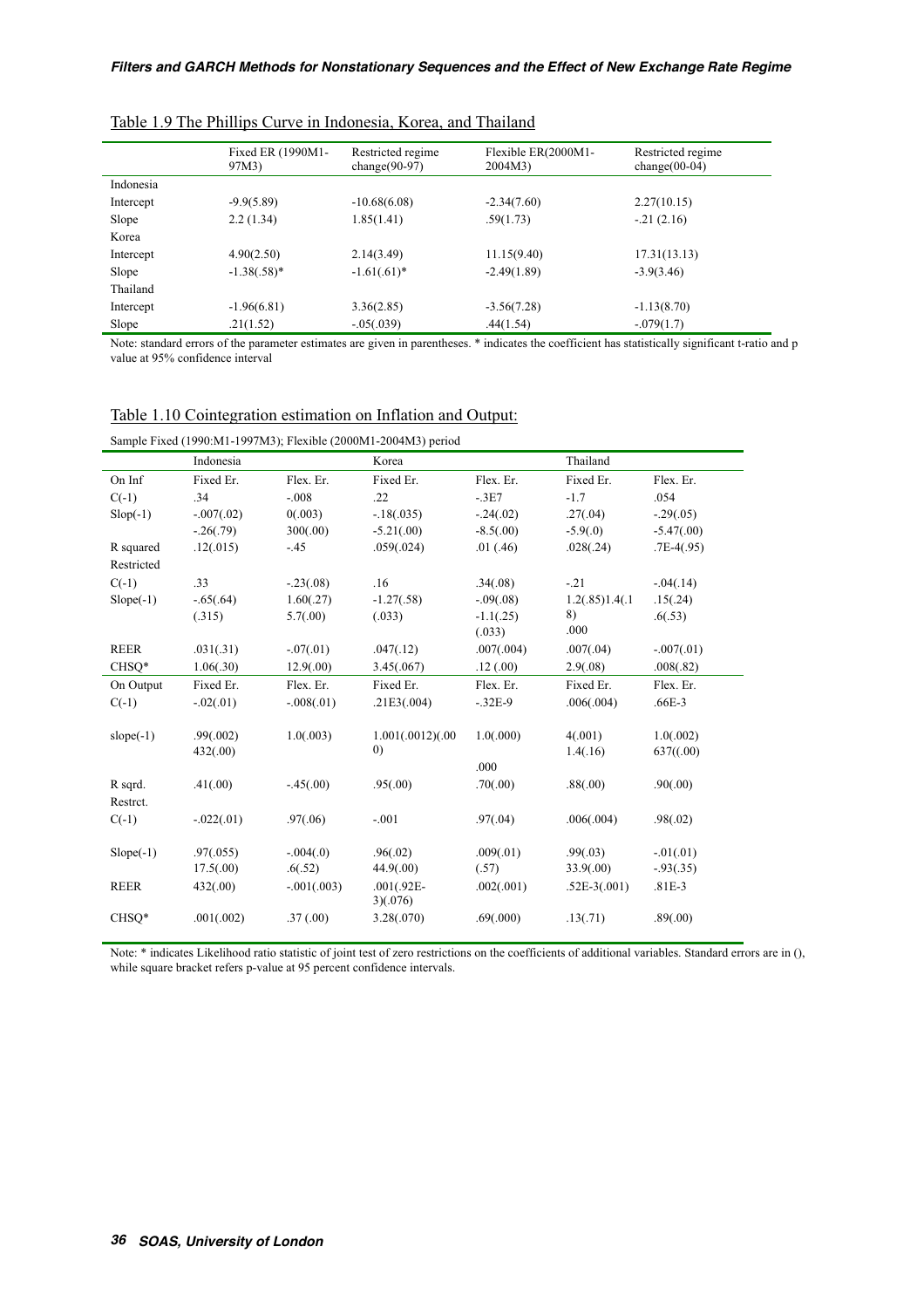# APPENDIX 2 The Results of GARCH Applications on the ACA3 Currencies

A2-I

| Spot           |              |          | 20          |            |                 | $h^{\wedge}2$ |           | $Log-L$   | $2*$     | $R^2$       |
|----------------|--------------|----------|-------------|------------|-----------------|---------------|-----------|-----------|----------|-------------|
| rates $(1529)$ | ? 0          | ? 1      |             | ? 1(esq)   | $?1(h-sq)$      |               | $?1 -$    |           |          |             |
|                |              |          |             |            |                 |               | meu**     |           |          |             |
| <b>KRW</b>     |              |          |             |            |                 |               |           |           |          |             |
| <b>GARCH</b>   | $-12692$     | .027656  | .44681      | .07767     | .90694          |               |           | $-4532.2$ | 18623    | .6993       |
|                | $(-1.1733)$  | (1.0016) | (.14136)    | (.14136)   | (.011960)       |               |           |           |          |             |
| GARCH-M        | $-.24317$    | .026647  | .44802      | .077223    | .90724          | .006165       |           | $-4531.9$ | 18585.5  | .9648       |
|                | $(-1.2441)$  | (.96417) | (.14178)    | (.011911)  | (.013530)       | (.71661)      |           |           |          |             |
| <b>EGARCH</b>  | $-.069819$   | .03929   | .14331      | .18641     | .95868          |               | 5.1363    | -4538.9   | 14555.6  | .8350       |
|                | $(-.96747)$  | (2.2093) | (.038173)   | (.013536)  | (.011663)       |               | (.31459)  |           |          |             |
| IDR (478)      |              |          |             |            |                 |               |           |           |          |             |
| <b>GARCH</b>   | .87358       | .028068  | 190.3151    | .19679     | .71166(.057154) |               |           | $-2410.6$ | 677.1866 | .0014393    |
|                | (.54551)     | (.67201) | (49.8493)   | (.052397)  |                 |               |           |           |          |             |
| <b>GARCH-M</b> | 2.1166       | .027756  | 192.5288    | .20114     | .70721          |               |           | $-2410.5$ | 671.3494 | .0015071    |
|                | (.68612)     | (.66594) | (50.5458)   | (.054376)  | (.058601)       | .9595E-       |           |           |          |             |
|                |              |          |             |            |                 | 3             |           |           |          |             |
| <b>EGARCH</b>  | .27809       | .010627  | 1.3         | $-.053341$ | .82866          |               | .39667    | $-2413.8$ | 671.3494 | .9436E-3    |
|                | (.16690)     | (.17713) | (.31396)    | (.042250)  | (.042370)       |               | (.073270) |           |          |             |
| <b>THB</b>     |              |          |             |            |                 |               |           |           |          |             |
| <b>GARCH</b>   | $-.0024910$  | ,967498  | .0011385    | .20100     | .75319          |               |           | 1011.3    | 3545.8   | $-.0016698$ |
|                | (1.88499)    | (2.6960) | $(.2282E -$ | (.027450)  | (.029991)       |               |           |           |          |             |
|                |              |          | 3)          |            |                 |               |           |           |          |             |
| <b>GARCH-M</b> | $-0.0048386$ | .077372  | .0011283    | .20041     | .75427          | .17654        |           | 1011.6    | 3564.6   | $-.0016097$ |
|                | $(-1.1295)$  | (2.6580) | $(.2280E -$ | (.027426)  | (.030022)       | (.72390)      |           |           |          |             |
|                |              |          | 3)          |            |                 |               |           |           |          |             |
| <b>EGARCH</b>  | $-.0055142$  | .077458  | $-26337$    | .043616    | .93167          |               | .31449    | 1010.7    | 10528.3  |             |
|                | $(-1.9899)$  | (2.7475) | (.048207)   | (0.018067) | (.011722)       |               | (.032115) |           |          | 0.0034785   |

Notes: In-sample Likelihood Ratio, Test Results: GARCH Models for Volatility, t-ratio and asymptotic i.e. are parentheses, Log-L denotes the maximized value of the log-likelihood function in each case. \* $\chi$ 2(2) and  $\chi$ 2(3), \*\*MEU equals SQRT(2/3.14159)=.79788, stands for the expectation of the absolute value of the disturbance term. All test statistics are estimated converged after 25 to 67 iterations.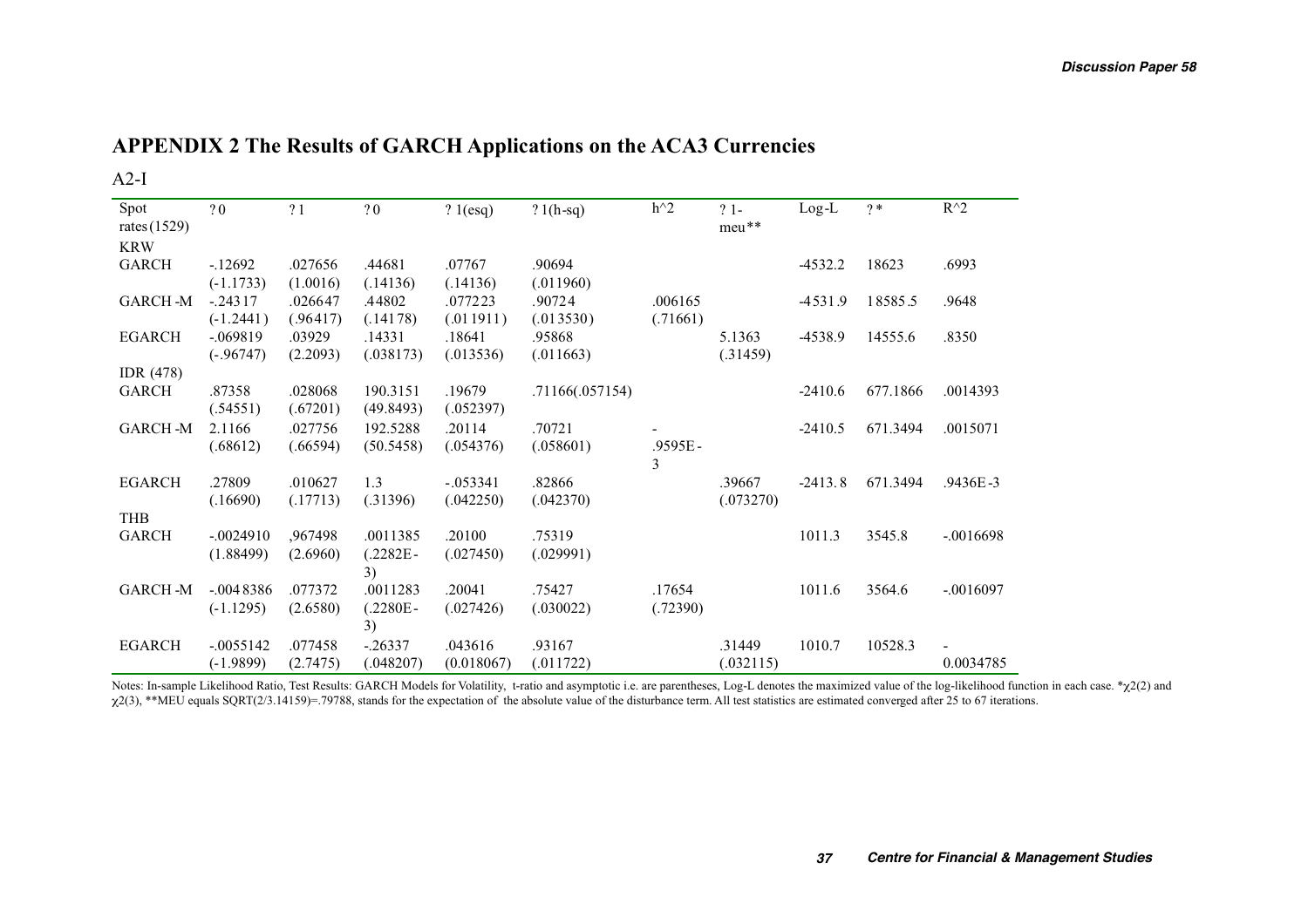| Forwards<br>(474) | $\theta$    |             | $\beta$ 0  | $\beta$ 1  | $\beta$ 1 | $h^2$       | $\beta$ 1-<br>meu** | $Log-L$   | $R^{\wedge}2$ | $\chi$   |
|-------------------|-------------|-------------|------------|------------|-----------|-------------|---------------------|-----------|---------------|----------|
| <b>DKRW9403</b>   |             |             |            |            |           |             |                     |           |               |          |
| <b>GARCH</b>      | $-.28042$   | $-.063277$  | .48391     | .049147    | .92919    |             |                     | $-1387.9$ | .0042873      | 9159.6   |
|                   | $(-1.4307)$ | $(-1.2715)$ | (.19975)   | (.013527)  | (.015975) |             |                     |           |               |          |
| <b>GARCH-M</b>    | $-.58249$   | $-.066277$  | .47863     | .048491    | .92992    | .016260     |                     | $-1387.6$ | .005171       | 9362.2   |
|                   | $(-1.2554)$ | $(-1.3287)$ | (.19751)   | (.013279)  | (.015723) | (.71827)    |                     |           |               |          |
| <b>EGARCH</b>     | $-.27233$   | $-.063401$  | .092810    | $-.020762$ | .97308    |             | .11739              | $-1389.9$ | .0043427      | 8929.0   |
|                   | $(-1.3722)$ | $(-1.3122)$ | (.038302)  | (.028120)  | (.012336) |             | (.031273)           |           |               |          |
| DKRW1Y03          |             |             |            |            |           |             |                     |           |               |          |
| <b>GARCH</b>      | $-.30041$   | $-.066438$  | .47002     | .045791    | .93277    |             |                     | $-1386.4$ | .0048462      | 9415.6   |
|                   | $(-1.5304)$ | $(-1.3395)$ | 9.19680)   | (.013053)  | (.015440) |             |                     |           |               |          |
| <b>EGARCH</b>     | $-.24526$   | $-.075186$  | .085201    | $-.021741$ | .97535    |             | .11262              | $-1387.8$ | .0050791      | 9422.6   |
|                   | $(-4.2294)$ | $(-1.5518)$ | (.037010)  | (.026878)  | (.011953) |             | (.030073)           |           |               |          |
| DIDR6F03          |             |             |            |            |           |             |                     |           |               |          |
| <b>GARCH</b>      | .84433      | .046827     | 190.5713   | .19110     | .71554    |             |                     | $-2391.9$ | .0021983      | 672.2060 |
|                   | (.52355)    | (.81855)    | (50.5650)  | (.050859)  | (.056812) |             |                     |           |               |          |
| <b>GARCH-M</b>    | 1.8289      | .046812     | 192.2748   | .19446     | .71214    | $-7.576e-3$ |                     | $-2391.8$ | .0022303      | 658.5721 |
|                   | (.57797)    | (.81692)    | (51.1548)  | (.052620)  | (.058110) | $(-.36008)$ |                     |           |               |          |
| DIDR9F03          |             |             |            |            |           |             |                     |           |               |          |
| <b>GARCH</b>      | .84433      | .046827     | 190.5713   | .19110     | .71554    |             |                     | $-2391.9$ | .0021983      | 672.2060 |
|                   | (.52355)    | (.81855)    | (50.5650)  | (.050859)  | (.056812) |             |                     |           |               |          |
| <b>GARCH-M</b>    | 1.8289      | .046812     | 192.2749   | .19446     | .71214    | $-0.7576e-$ |                     | $-2391.8$ | .0022303      | 658.5669 |
|                   | (.57802)    | (.81693)    | (51.1557)  | (.052620)  | (.058111) | 3           |                     |           |               |          |
| <b>EGARCH</b>     | .35148      | .043970     | 1.2826     | $-.050657$ | .83119    |             | .38227              | $-2395.1$ | 0.0023029     |          |
|                   | (.20858)    | (.75315)    | (.31908)   | (.042143)  | (.043114) |             | (.070618)           |           |               | 656.9222 |
| DTHB6F03          |             |             |            |            |           |             |                     |           |               |          |
| <b>GARCH</b>      | $-.0070471$ | .057315     | .0066037   | .22618     | .20309    |             |                     | 400.1219  | .0056663      | 18.8415  |
|                   | $(-1.5134)$ | (1.0242)    | (.0019100) | (.063212)  | (.17863)  |             |                     |           |               |          |
| <b>GARCH-M</b>    | $-.015500$  | .050075     | .0069280   | .22604     | .17276    | .78876      |                     | 400.2599  | .0052277      | 16.3281  |

Notes: t-ratio and asymptotic s.e. are parentheses, Log-L denotes the maximized value of the log-likelihood function in each case. \* $\chi$ 2(2) and  $\chi$ 2(3), \*\*MEU equals SQRT(2/3.14159)=.79788, stands for the expectation of the absolute value of the disturbance term. All test statistics are estimated converged after 25 to 67 iterations.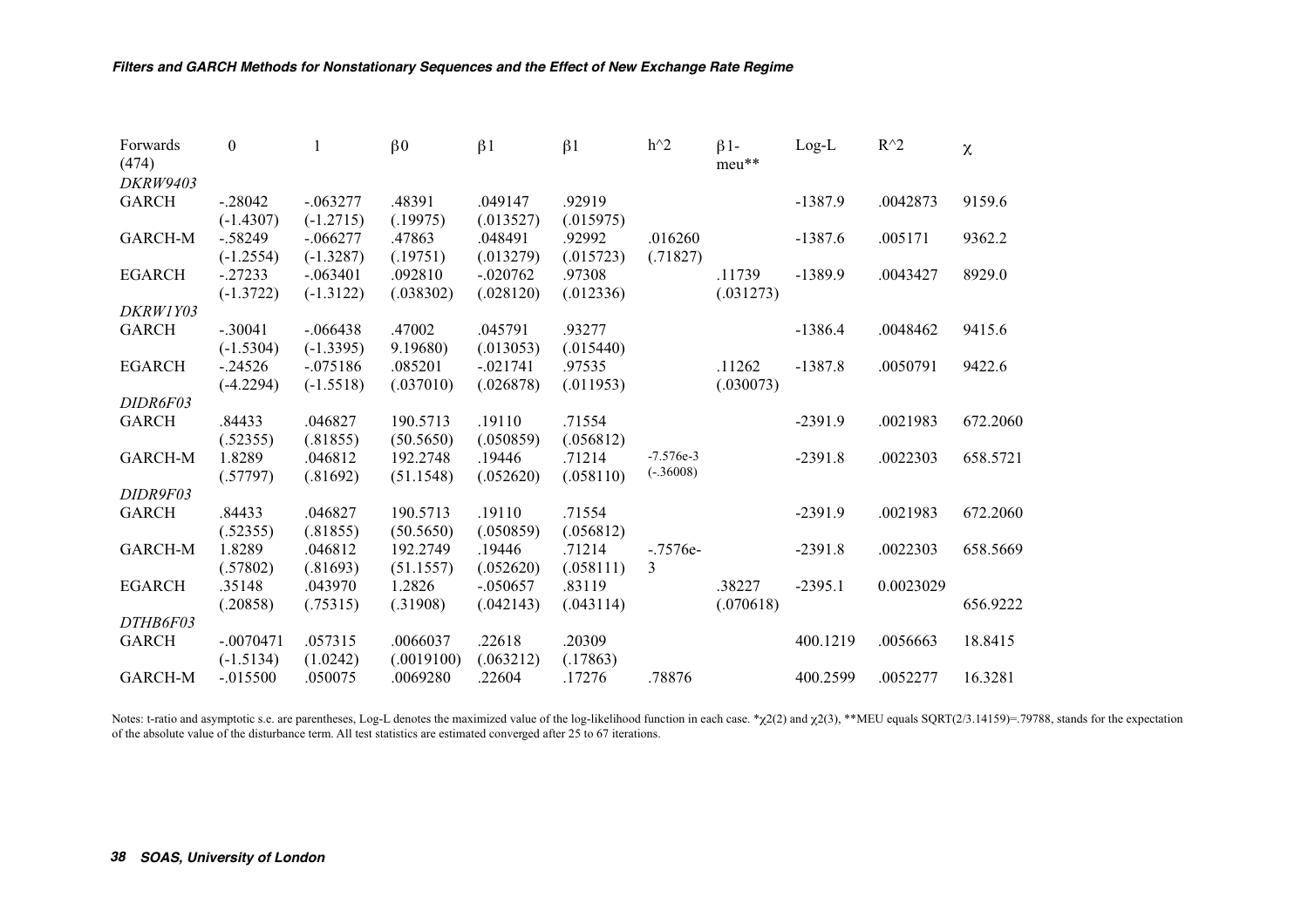A2-II Figures:

Impulse response functions are shown for the Korean won and Thai baht for the spot and forwards rates. The two graphs present the impact of a generalized one standard deviation innovation in volatility of one exchange rate on itself and on the other volatilities in the system. Two standard error confidence bounds are presented around each impulse response function. The first column represents Korean won, the second column is Thai baht, and the third column shows Indonesian rupiah.

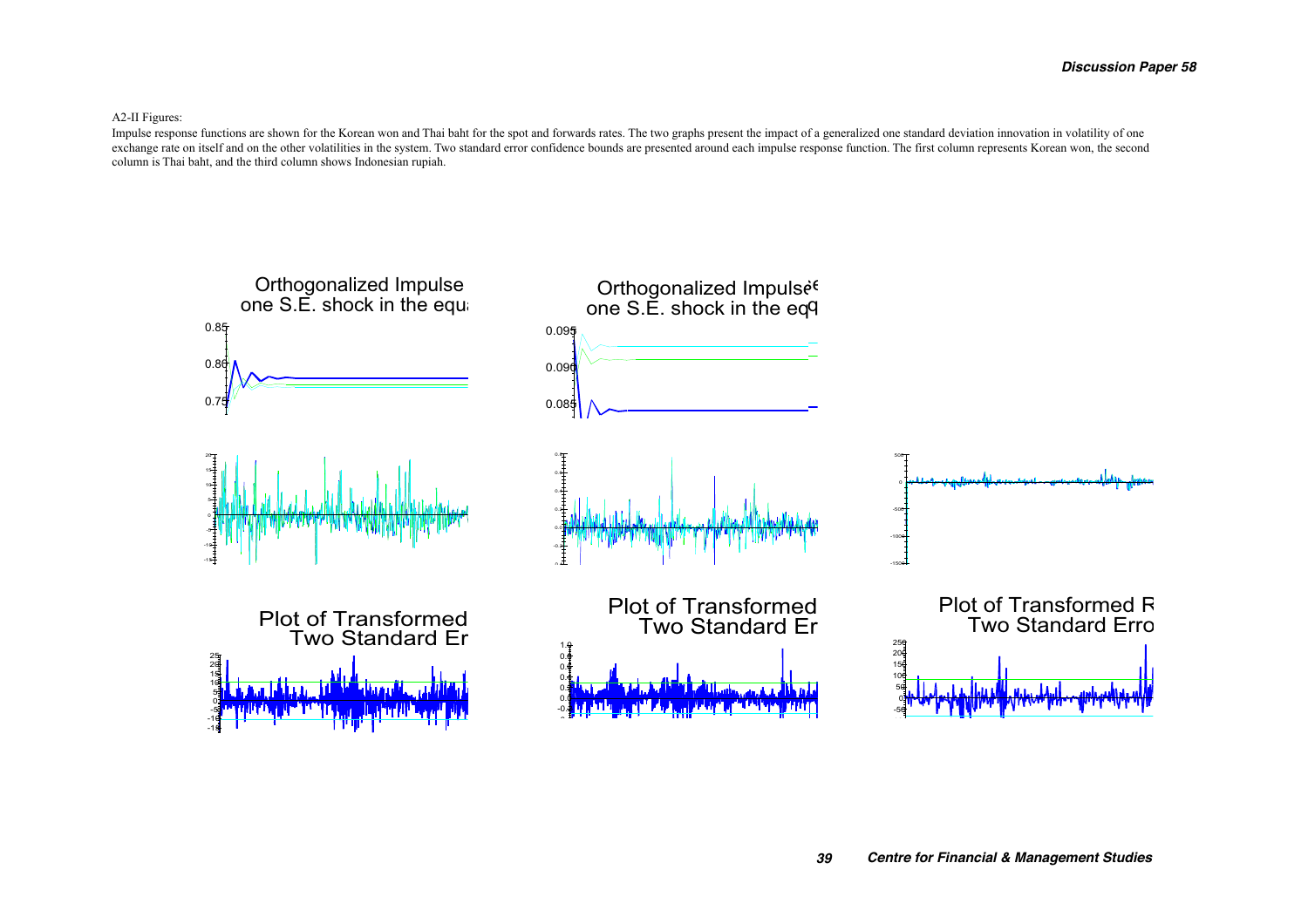# APPENDIX 3 Stochastic Dynamic Model for Phillips Curve Under Different Regimes<sup>1</sup>

To drives the dynamics of the equilibrium system (`), a sets of assumptions are considered based on a stochastic dynamic Mundell-Fleming model

- (4.a)  $yd_t = d_t r_t + \eta q_t$ , and rewritten as  $d_t = v g_t + d_{t-1} + d_t$ .
- (4.b)  $m_t p_t = v_t i_t$ , or lnm, $d = ln(mt/pt) = \alpha + \alpha l ln v_t \alpha 2i_t$ , it may rewritten as  $m_t$  $= mgt + m_{t-1} + mt$ .
- (4.c)  $p_t = p_t' + (1 \frac{1}{E_{t-1}} p_t)$ ; under fixed regime,  $p_t f x = p_t' + (1 + \frac{1}{E_{t-1}} (p_t))^2$ ; under flexible regime,  $ptfl = pt+(1-)E_{t+1}(pt)$ .

Where  $y<sup>d</sup>$  represents aggregate demand in period t, specified as a function of an exogenous demand component,  $d_t$ .  $r_t$  refers the domestic real interest rate, and qt is real exchange rate. and  $\eta$  is positive elasticity.  $m_t$  is the money supply at time t, and (>0) denotes the elasticity of the demand for money.  $p_t$  is the domestic price level (equations 4.c).  $s_t$  is the spot exchange rate(equation 4.d).  $p_t$  is the market-clearing price and  $E_{t-1}p_t$  represents the price in the long term is set one period in advance to expectations of the future market clearing price. Where

 $(0, 1)$  is the share of the market in domestic output as well as an element of price rigidity into the system  $i^*$  is the international interest rate, assumed to be constant over time for simplicity,  $i_t = i^* + Et(s_{t+1} - s_t)$ , the uncovered interest parity (*uip*). The expected rate of inflation then implies,  $i_t = i^* + m^g - y^g$ . Derivation of  $r_t$  for fixed regime is

$$
(4. d^{fx}) i_t - i_t = (i^* + E_t(s_{t+1} - s_t)) - i^* = 0 \text{ and } r_t - r_t = i_t - i_t^* - (t - \pi) = (1 - \pi)(y_t - d_t).
$$

For float regime,

$$
(4. d\mathit{f}l) i_{t} - i_{t} = (i^{*} + E_{t}(s_{t+1} - s_{t})) - (i^{*} + m^{g} - y^{g})^{3} \text{ and } r_{t} - r_{t} = (i_{t} - E_{t}(p_{t+} - p_{t})) (i_{t}^{*} - E_{t}(p_{t+1} - p_{t}))^{4}.
$$

The equilibrium system consists of the four equations at each given time. The shock processes that drive the dynamics of the equilibrium system are

(4.e) 
$$
ys_t = y^g + ys_{t-1} + y_t
$$
.  
\n(4.ffx)  $y_t - y_t' = \eta(q_t - q_t) - (r_t - r_t) = -(1 + \eta)(1 - \eta)(y_t - dt_t)^5$ .  
\n(4.gfl)  $y_t - y_t' = (d_t - d_t) + \eta(q_t - q_t) - (r_t - r_t) = ((\eta)(1 + \eta) + \eta)(1 - \eta)(1 - \eta) = (m_t - y_t) \text{ and } y_t = y_t' + ((\eta)(1 + \eta) + \eta)(1 - \eta)(m_t - y_t) \text{ where } y_t' = y_t \text{, where } y_t' = 1/\eta(y_t - d_t + i^*); i_t = i_t * = i^*; r_t = r_t' + (1 - \eta)(y_t - d_t), r_t' = i^*; s_t = s_t' = s_t' \text{ and } y_t = y_t' - (1 + \eta)(1 - \eta)(y_t - d_t); \text{ where } y_t' = y_t \text{.}$ 

<sup>&</sup>lt;sup>1</sup> For the three selected countries, it is reasonable to assume that the loss function of central bank synchronously aims to a stability among inflation ( $\pi$ ), economic growth(y), and exchange rate(e). That is  $L = -1/2$   $E_t \Sigma_{s=1>_{\text{or}}}$  <sup>s</sup>[ $\pi(\pi_{t+s} - \pi^*)^2 + \gamma(y_{t+s} - y^*)^2$   $(e_{t+s} - e^*)^2$ ], where  $\pi$ ,  $y$ ,  $e$ indicates the weight on the gap of inflation, growth, and exchange rate.

 $[s + p^* - 1/\eta(y_i s - dt + i^*)] + (1 - \frac{s + p^* - 1}{\eta(y_i s - y_t)} - (d_t - d_t) + i^*] = p_t + (1 - \eta)(y_t - d_t).$ 

 $3 \text{ et } [(q t+1-q t)+(1-)(mt-yt)=Et (qt+1-qt)+(1-)(mt-yt)=(t+1-1/t+tn)(1-)(mt-yt).$ 

 $A^4 = (it - it') - (1 - ) (mt - yt) = Et (qt+1-qt) = rt' + Et(qt+1-q) = rt' - (1+ t' + t'')(1- t' + yt)$ 

 $\int^5 pt = pt'$ -(1- / $\eta$ )( yt- dt), where  $\pi t = 0$ ; qt = qt'- (1- / $\eta$ )( yt- dt)., pt = pt `- (1- )( mt - yt), where pt `= m t - yts + (i\* + gm - gy);  $\pi t = \pi$  $t^+$  + (1 mt - yt), where qi<sup>\</sup> = 1/ $\eta$ (yts – dt + i\*); it = it + ( + $\eta$ -1/ + + $\eta$ )(1- )( mt - yt), where s t ` = mt + (1/ $\eta$  - 1 )yts – (1/ $\eta$ )d t / $\eta$  + ) $i^* - p^* + (mt - yt)$ .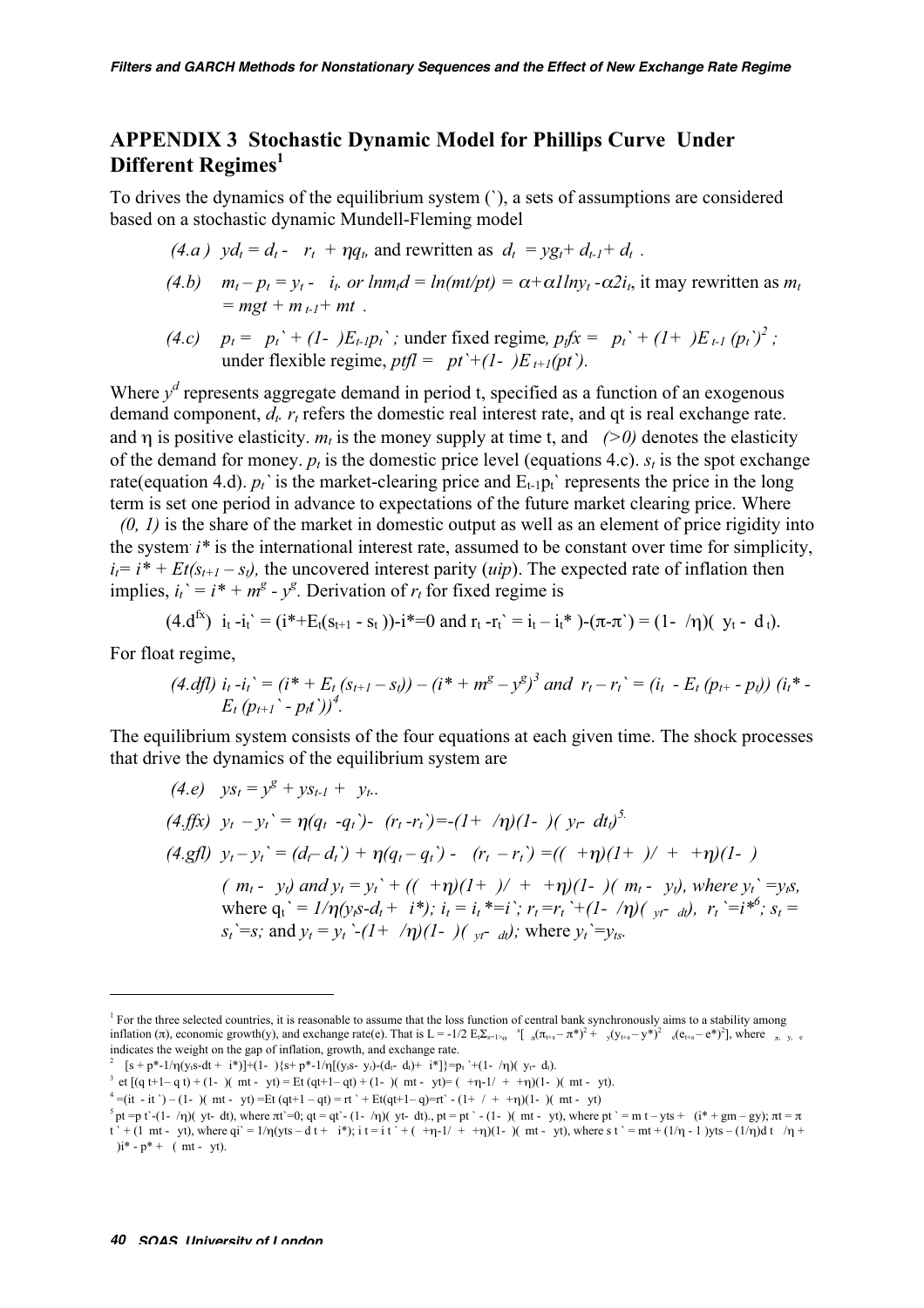$yg$  and mg are the deterministic growth rates of output and money.  $y\epsilon$ , de, and me are independently and identically distributed shocks of supply, demand, and money. Under flexible regime and exogenous supply of goods, output is supply determined, hence yt'=yts. Under fixed exchange rates,  $st = s = Et(st+1)$ , so that  $it = i^*$  by uip.

APPENDIX 4 Figure 3.2aThe monthly series of the H-P filter ( =14400)of the first differences of the logarithmic Thai baht (i); Indonesian rupiah (ii); Korean won (iii) for the years 1999 to 2003.



<sup>&</sup>lt;sup>6</sup> Derivation of q t for fixed rate: qt -qt ` = (st + p\*-pt)-(st `+p\*-pt `) = -(1/ $\theta/\eta$ )(eyt-edt). For Flexible, qt is:  $\eta(qt - qt) = (yt - yt) + \sigma(rt - rt)$ ; given yt =dt +qqt -ort =-(pt -pt') +  $\lambda$ (it -it ')+o(rt-rt ') using the money market equilibrium condition, =  $(\lambda+\sigma)E$  t  $[(q +1-q +1') - (q +$ qt`)] +  $(1+\lambda)(1-\theta)(\epsilon mt - \epsilon yt)$ , from Et(qt+1`) =  $1/\eta(yst - d t + \sigma i^*) = q t$ `, the real exchange rate is from the assumption qt = qt` +  $\kappa(\epsilon mt - \epsilon t)$  $s(t)$  into the  $\eta(q t - q t^*)$ , solve for  $\kappa = (1 + \lambda)(1 - \theta)/(\lambda + \sigma \eta)$ :  $qt = qt^* + (1 + \lambda/\lambda + \sigma + \eta)(1 - \theta)(\epsilon mt - syt)$ , so that Et  $(q t + 1 - q t) = -\frac{1}{2}$  $(1+\lambda\lambda+\sigma+\eta)(1\epsilon m t - \epsilon yt)$ , deviation of st:  $st - st' = (qt - qt')+(pt - pt')-(p^* - p^*) = -(\sigma+\eta-1/\lambda+\sigma+\eta)(1-\theta)(\epsilon m t - \epsilon yt)$ .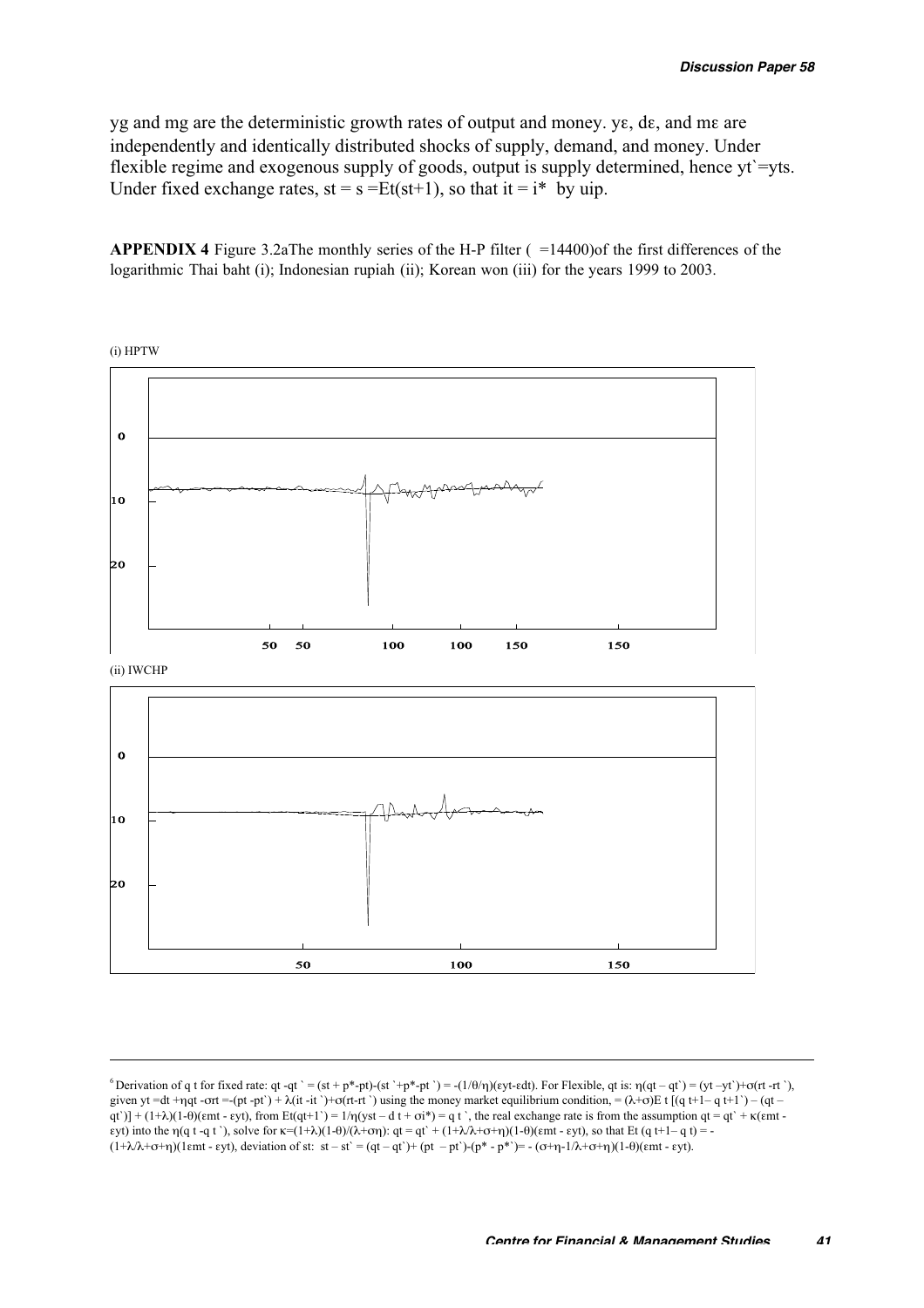#### **Filters and GARCH Methods for Nonstationary Sequences and the Effect of New Exchange Rate Regime**





3.2b The monthly series of the H-P filter ( $\lambda$ =14400) of the logarithmic Thai baht (ii); Korean won (i); the twice difference of Thai baht (iv); Indonesian rupiah (v); Korean won (iii), and the first difference of the logarithmic of Korean won (vi), Indonesian rupiah (vii) and the top panel for Thai baht (viii): sample 1990M1-2004M12.

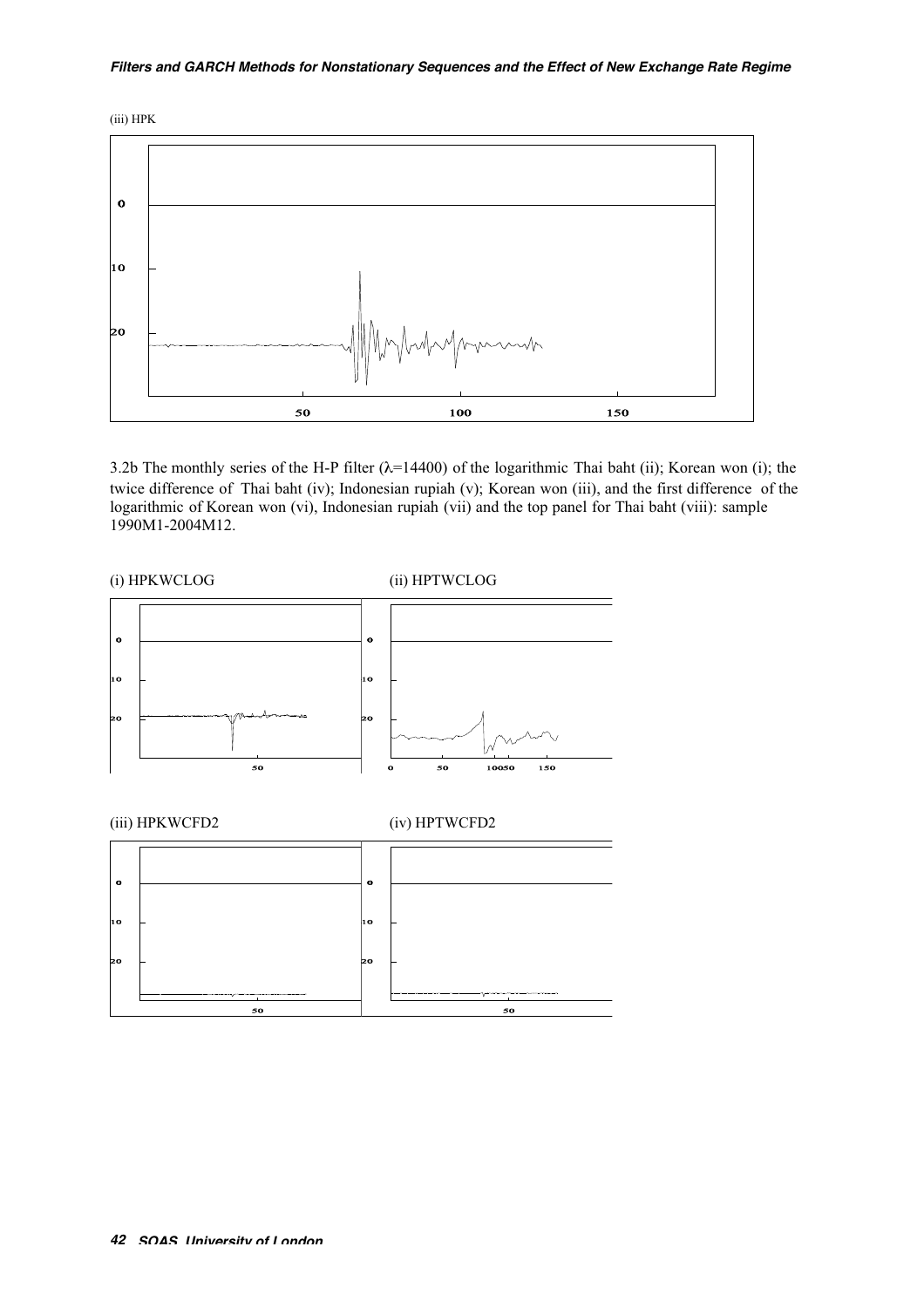

Figure 3.3 The polynomial order 12 of monthly series of the first differentiated Indonesian rupiah (i); Korean won (iii); Thailand (ii), and the logarithmic transferred polynomial order 12 monthly sequences of Korean won (iv), Indonesian rupiah (v), and Thai baht (vi) for the years: 1990-2004. (vii) presents the periodogram of the logarithmic won and (viii) the residual of periodogram obtained by fitting a linear trend through the logarithmic data of won. (ix) and (x) show the superimposed on the Butterworth filter, the gain of the 12<sup>th</sup> order lowpass with cut-off frequency of wu= $\pi/4$  and wu= $\pi/16$ , respectively.